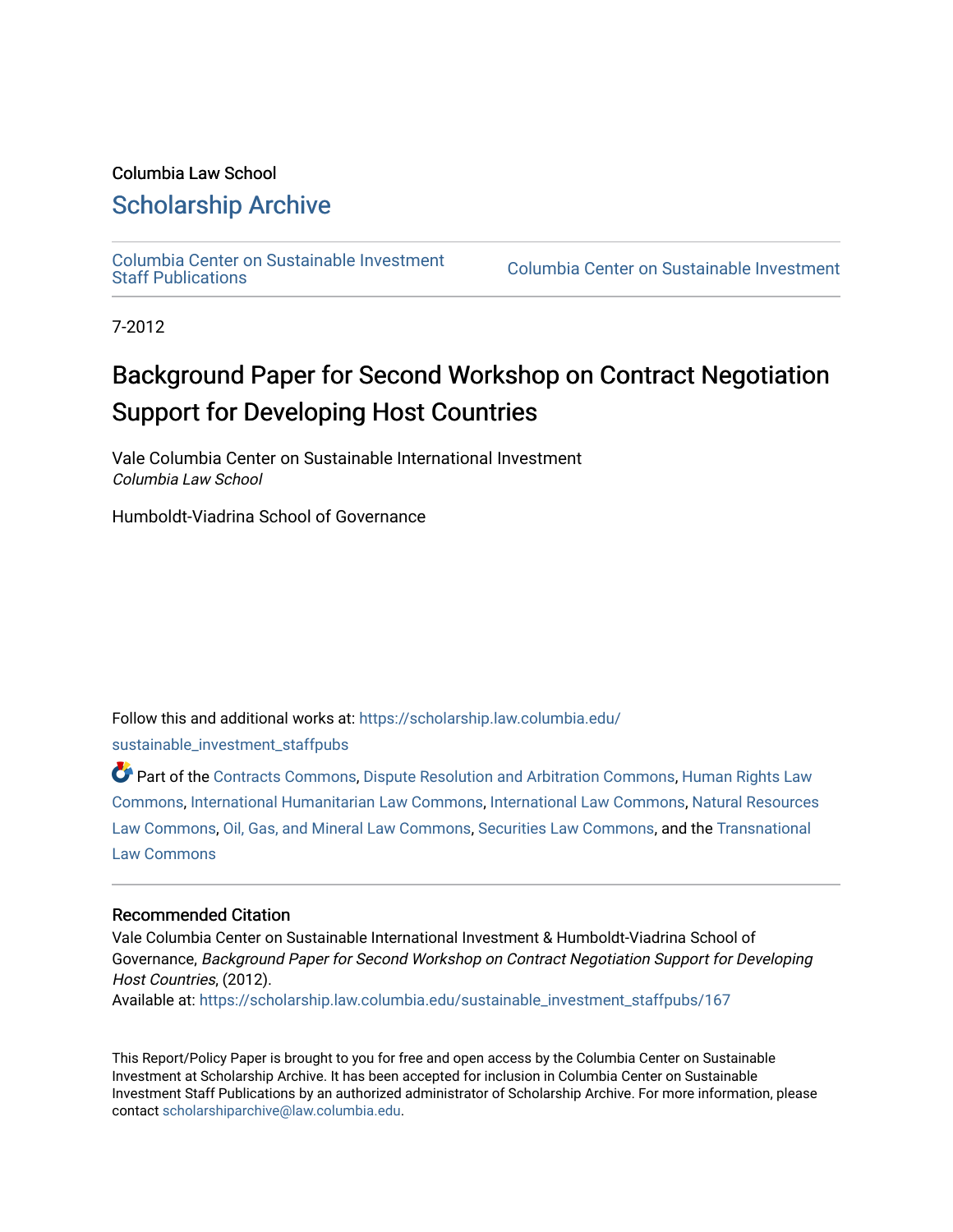



## Second Workshop on Contract Negotiation Support for Developing Host Countries

18-19 July 2012 Columbia University, New York

# BACKGROUND PAPER

Prepared by

Vale Columbia Center on Sustainable International Investment and HUMBOLDT-VIADRINA School of Governance

The background paper was prepared with support from:



http://www.dfid.gov.uk/

The July 18-19 Workshop is supported by:





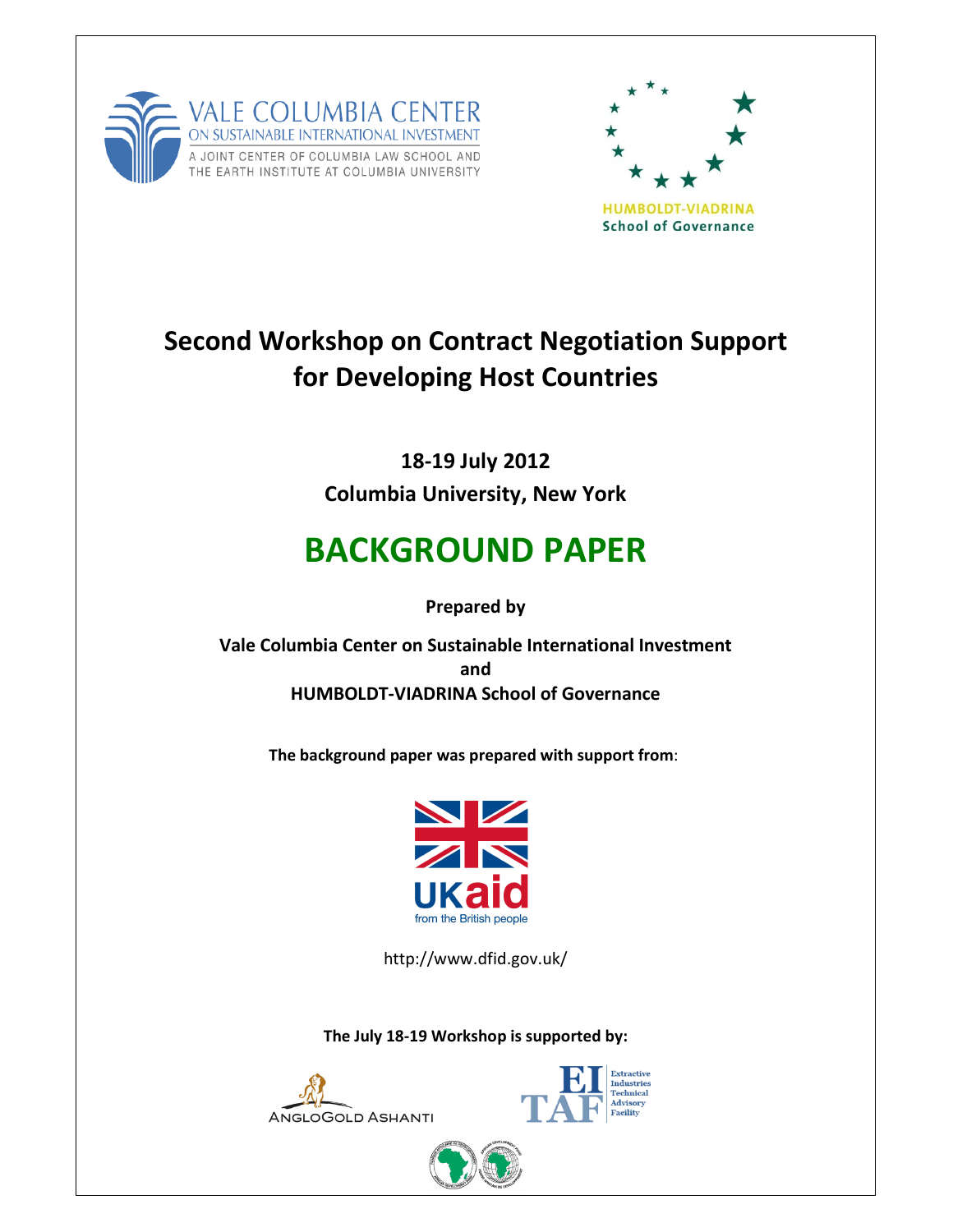#### About us:

The Vale Columbia Center on Sustainable International Investment (VCC) is a leading applied research center and forum for the study, practice and discussion of sustainable international investment. The VCC focuses on analyzing important topical policy-oriented issues and constructing and implementing an investment framework that promotes sustainable development and the mutual trust needed for long-term investments that can be practically adopted by governments, companies and civil society. The Center undertakes its mission through interdisciplinary research, advisory projects, multi-stakeholder dialogue, educational programs, and the development of resources and tools. The VCC regularly collaborates with other Earth Institute and Columbia Law School centers and faculty, as well as institutions worldwide, integrating our expertise in law, economics and investment with diverse fields of sustainable development. www.vcc.columbia.edu

The HUMBOLDT-VIADRINA School of Governance in Berlin was founded in 2009 by the Humboldt-Universität zu Berlin and the European University Viadrina in Frankfurt (Oder) to bring together the public and private sectors, civil society, academia, and the media. Its aim is to find practical solutions for social challenges and to contribute to sustainable democratic politics by building political consensus through multi-stakeholder cooperation. The School has a special character: it seeks to be an academically respected institution, as well as an active civil society organization that encourages public debates and long-term policy projects. www.humboldt-viadrina.org

#### The background paper was prepared with support from:



The July 18-19 Workshop is supported by:

**ANGLOGOLD ASHANTI** 



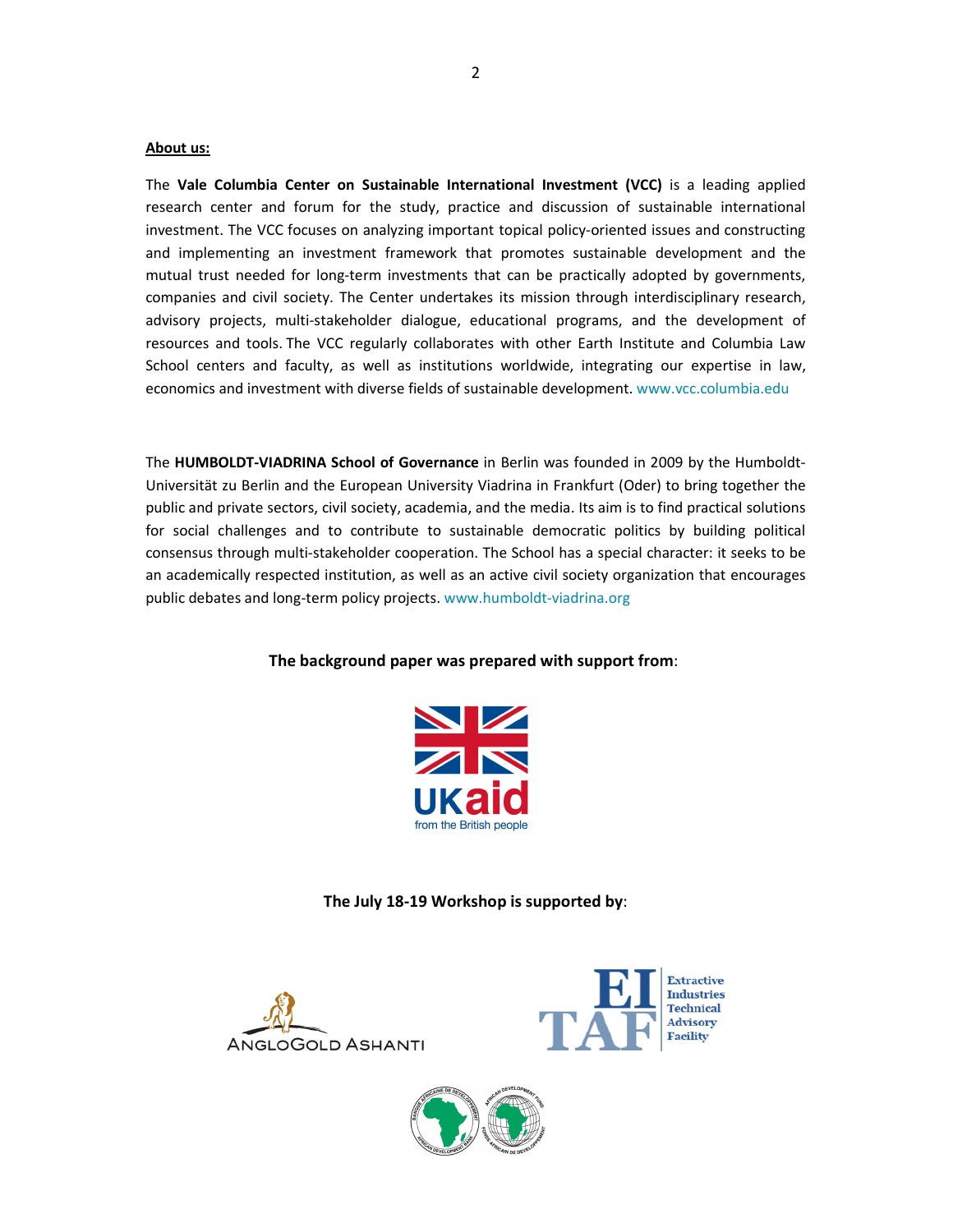# Support for Developing Country Governments in the Negotiation of Complex Contracts

Background Paper<sup>\*</sup>

#### INTRODUCTION

l,

From time to time, all countries need to negotiate complex contracts with major private investors, suppliers and contractors. The most important and complex are often investment contracts related to natural resource and infrastructure projects. These investments can last for many decades and involve issues relating to sharing of economic rent between the investor and host government as well as significant environmental and social impacts. These contracts are, for many countries, an important means of generating funds to drive economic growth, development and prosperity. However, despite their critical importance, many developing country governments negotiate contracts that fail to maximize the benefits for their country.

The issue of support for developing country governments in complex contract negotiations was discussed at a workshop held in Berlin in October 2011, organized by the Humboldt-Viadrina School of Governance and the Vale Columbia Center on Sustainable International Investment. The 2011 workshop brought together a number of important actors involved in or with knowledge of developing country negotiations, including government officials, representatives of major investors, lawyers involved in contract negotiations, representatives of existing initiatives providing negotiation support, members of civil society and academics. There was consensus among participants at that workshop about the need for an expansion of support for developing countries in their contract negotiations, and that such support should include the involvement of lawyers, financial and fiscal analysts, environment/climate experts, geologists/mining experts, business strategists, and political risk experts.

A follow-up workshop is taking place on July 18 and 19, 2012, in New York. The purpose of this follow-up workshop is to assess the need and demand for negotiation assistance; to undertake a gap

<sup>\*</sup> This paper was prepared jointly by the Vale Columbia Center on Sustainable International Investment (VCC) and the Humboldt-Viadrina School of Governance (HVSG). The report was authored by James Bond (coordinator), Jacky Mandelbaum, and Antje Kunst, with help from Kari Lipschutz. Research was primarily carried out by Jacky Mandelbaum of VCC and Antje Kunst of HVSG. The paper was overseen by a Steering Committee composed of Joe Bell, Sven Biermann, James Bond, Natty Davis, Peter Eigen, Paul Jourdan, Antje Kunst, Jacky Mandelbaum, Barry Metzger, Akere Muna, Lisa Sachs, Karl P. Sauvant, Christopher Sheldon, Perrine Toledano, and Lou Wells.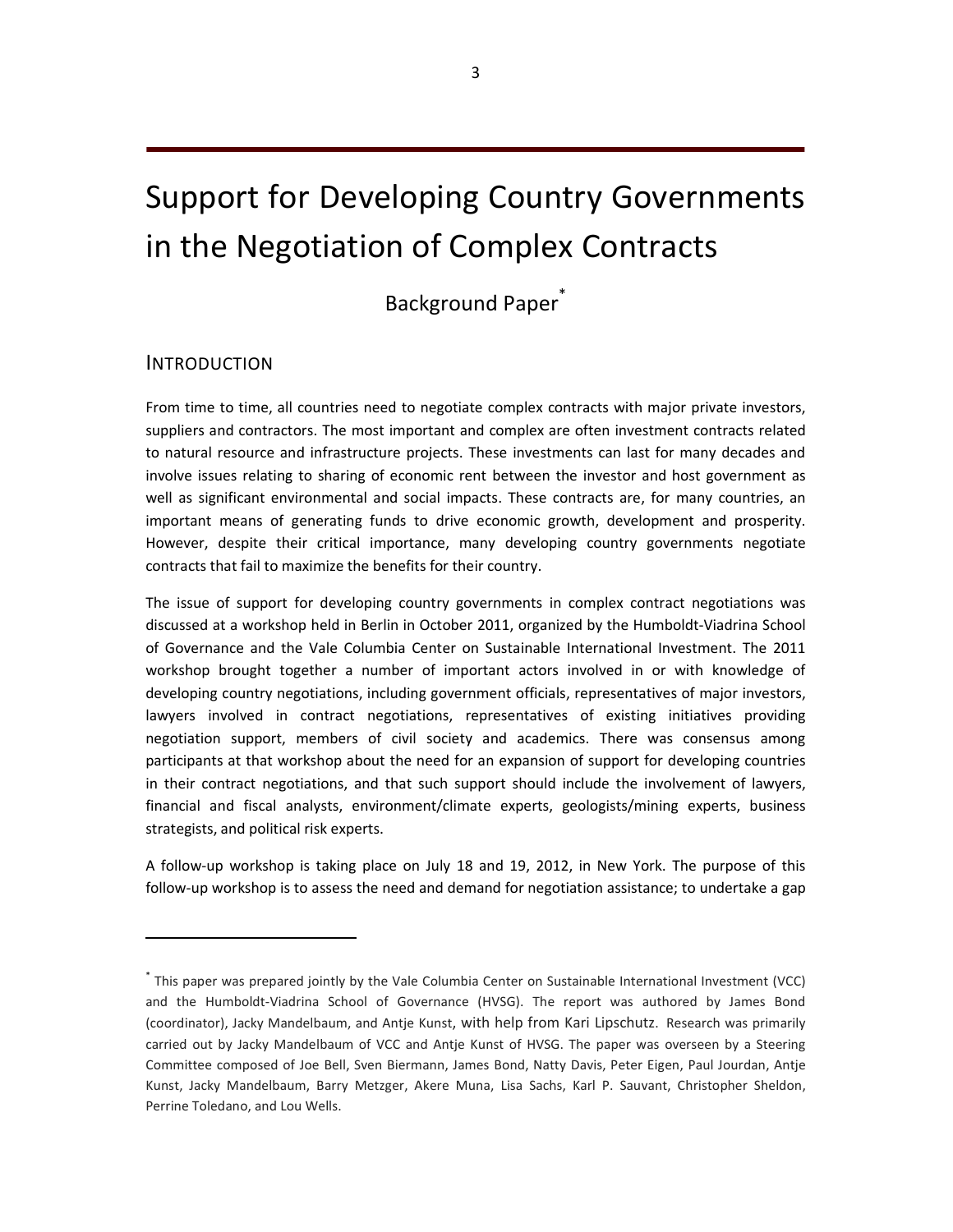analysis between such demand and existing sources of support and to assess a number of innovative alternative approaches (both existing and proposed). Based on these analyses, the participants at the workshop will explore, at a preliminary level, whether and if so what type of potential mechanisms, tools and innovative solutions can usefully be provided to make comprehensive support available to enable developing country governments to secure the best possible deals.

This background paper has been prepared for the follow-up workshop. It spells out, for the purpose of guiding discussions rather than as an exhaustive list, the nature and scope of developing countries' needs for support (Section I); the existing sources of support (Section II); the missing elements and challenges to address to fully meet these needs (Section III); and some possible options for delivering additional support (Section IV). While commercial contracts are often fraught with complexities for both the private contracting party and the government, the research underlying this paper focused mainly on contracts relating to investment projects.

### Methodology

The material for this background paper was obtained based on the outcomes of the Berlin workshop (attended by 36 participants, representing home and host countries, multilateral and bilateral organizations, civil society, the private sector and academia), desk research and over 30 targeted telephone interviews with key stakeholders with experience in complex negotiations in Africa, Asia, Latin America, Europe, Australia and North America. Stakeholders included officials from developing country governments, representatives of the initiatives described in Section II, and other experts involved in a range of complex contract negotiations, particularly with developing countries.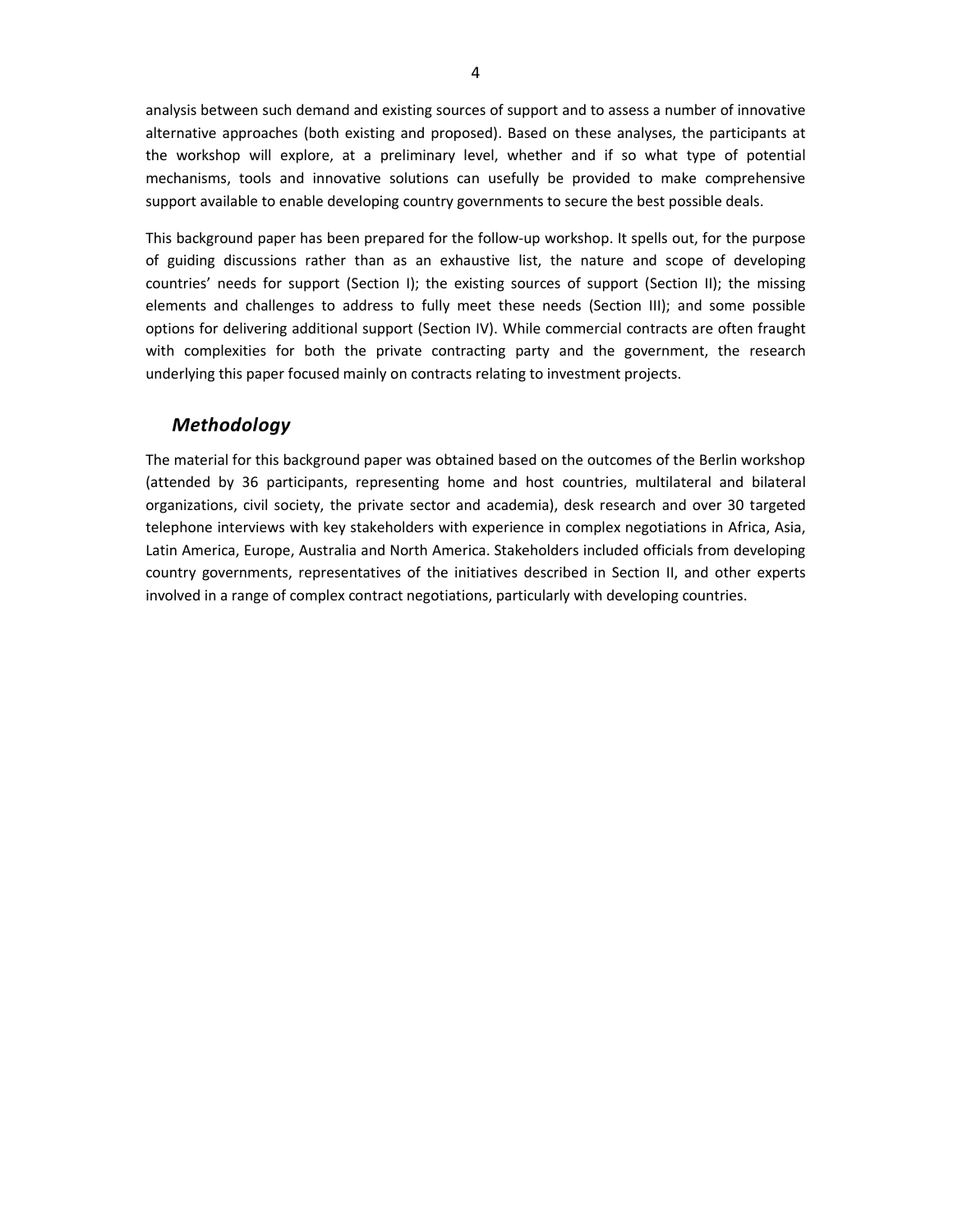## I. DEVELOPING COUNTRY NEEDS FOR NEGOTIATION SUPPORT

This section will review the needs of developing countries for support in their contract negotiations and identify the types of support needed.

## A. Reasons for sub-optimal contracts

Developing country governments face a number of challenges in negotiating complex deals across a range of sectors. It is important to understand these challenges and the exact problems faced in order to design appropriate solutions.

The chief cause of poorly negotiated deals is generally resource constraints  $-$  limited financial, technical and human resources - on the part of developing country governments. Government officials may lack specialized know-how, technical expertise and experience in negotiating complex contracts. This is compounded by problems of high staff turnover in key agencies and difficulties attracting or retaining qualified and experienced staff due to salary differentials vis-à-vis the private sector.<sup>1</sup> As a result government negotiators may have limited or no experience with negotiating similar deals and a limited understanding of the fiscal and other options available to them.

Other causes of poorly negotiated deals may include:

- asymmetry of information with respect to economic variables of the transaction and relevant fiscal and legal tools;
- time pressure from external donors and companies to conclude negotiations;
- weak governance;
- the desire, for political purposes, to manage transactions independently rather than seek external support;
- poor and incoherent legal and regulatory frameworks, e.g., lack of coherence in fiscal legislation such as mutually inconsistent tax laws;
- internal competition among different ministries to influence the outcome of the negotiation process<sup>2</sup>; and
- corruption on the part of government officials in charge of negotiating contracts the secretive nature of many deals and the lack of transparency and public scrutiny provide opportunities for abuse and corruption.<sup>3</sup>

Large companies, on the other hand, will generally have superior means to carry out their side of the negotiation, both in terms of in-house resources and the ability to engage external firms as necessary. Companies also generally have a more coherent negotiation strategy and end goals. They may use loopholes in the legal and regulatory frameworks and information asymmetries to their short-term advantage, but at the cost of a less robust contractual relationship overall.<sup>4</sup>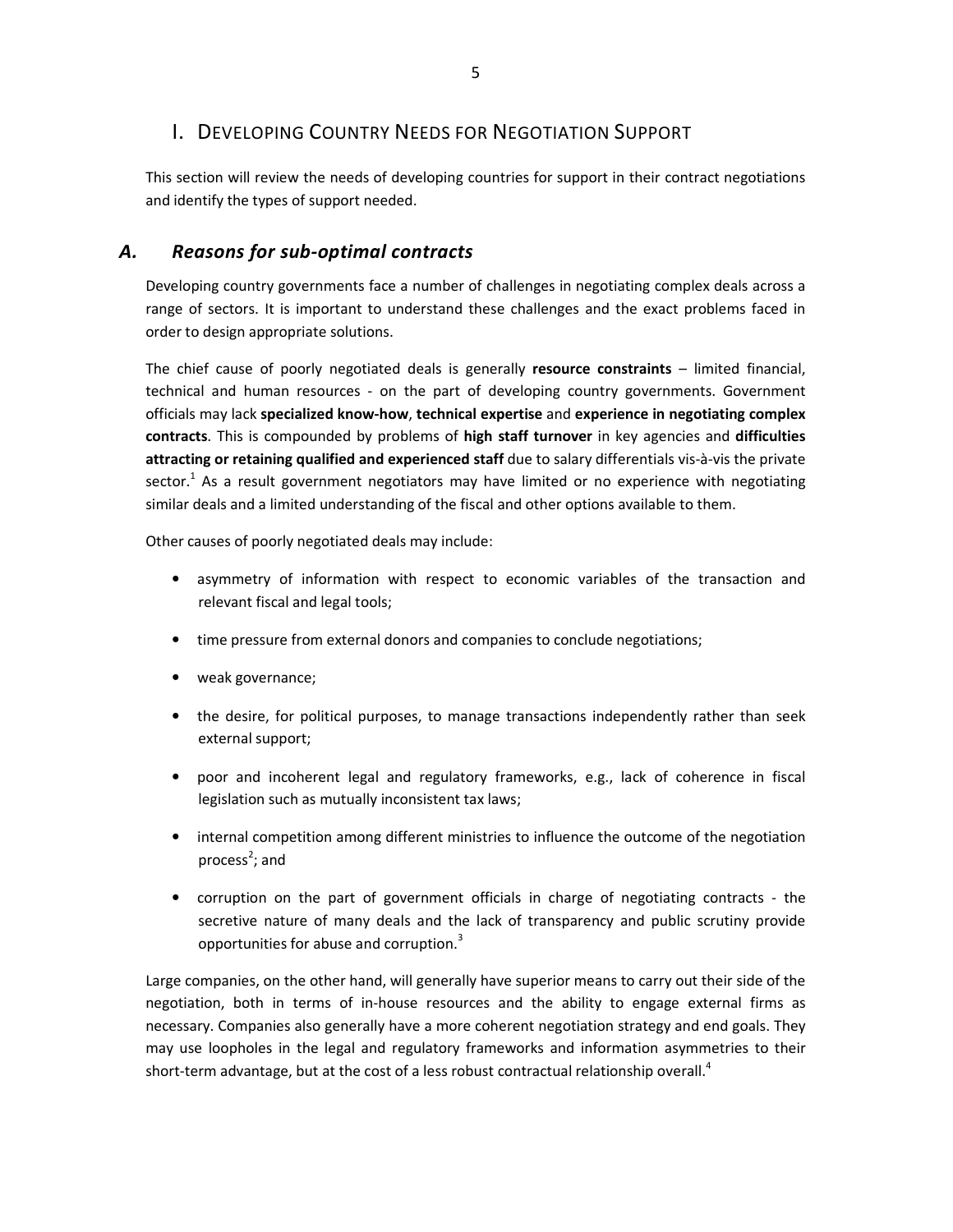#### B. Impacts of sub-optimal contracts

Poorly conceived and negotiated contracts not only prevent a country from enjoying the full long term benefits of its resources, but can entrench poverty, corruption and even conflicts, particularly when governance systems are inadequate. The impacts of sub-optimal investment contracts are farreaching, especially if their duration extends over several decades, including: substantial loss of public revenue; natural resource degradation and depletion; loss of access to resources for local communities; and the non-achievement of larger development goals of a country (e.g. poverty reduction).<sup>5</sup> Negative impacts may also include the temporary or permanent displacement of people without proper consultation and compensation and environmental damage or disturbance that can adversely impact food supply, water supplies, and livelihoods.<sup>6</sup>

It is highly likely that host countries will seek to renegotiate the terms of poor or unfavorable contracts, either because the conditions existing at the time the original terms are agreed have changed (as it is almost inevitable that these long-term deals will undergo "fundamental changes" at least once in the course of their existence<sup>7</sup>) and/or because it becomes clear to the host country government with time that the terms of the contract were not sufficiently beneficial (often after an outcry from host communities or civil society). Indeed, evidence points to a significantly greater frequency of renegotiations in cases where the initial contracts are unbalanced, poorly drafted, or inflexible to changing economic circumstances.<sup>8</sup> In this respect, the number of renegotiations that have taken place with regard to infrastructure projects has been particularly high.<sup>9</sup> Renegotiations are costly for host country governments. Even where the reason for renegotiating is an attempt to redress what was a manifestly inequitable deal, the host country's reputation vis-à-vis investors will likely be tarnished as a result and it will have lost potential benefits over the initial period of the contract. Further, host country initiated renegotiations may trigger international arbitration which can be extremely costly for governments, not only in terms of the size of the potential awards but also in legal fees and reputational damage, regardless of the outcome of the case. Indeed, the number of international investment or commercial arbitration disputes before arbitration tribunals has increased substantially in recent years.<sup>10</sup>

It is therefore important for developing country governments to be in a position to negotiate strong deals at the outset, maximizing the impact of the investment for the benefit of the country as well as, if possible, providing flexibility to adapt to changing circumstances without the need to invoke contested renegotiations. Creating a strong deal at the outset, from the perspective of both the investor and the host country, may minimize the risk that the deal is revisited.

## C. Types of contracts

Complex contracts can include natural resource contracts (e.g. mining, oil and gas, forestry concessions, commercial fishing rights, agriculture concessions), infrastructure contracts (construction, operation and/or management of large infrastructure) and other investment and commercial contracts (e.g., textile plants that import raw cotton and export textiles, or aluminum smelters that import bauxite and export aluminum). These contracts define the terms of an investment project, allocate risks between contracting parties, and determine profit sharing, as well as the scope of the costs and benefits for each party. In countries with weak legal systems, contracts can be very detailed, dealing with a broad range of issues in order to compensate for inadequate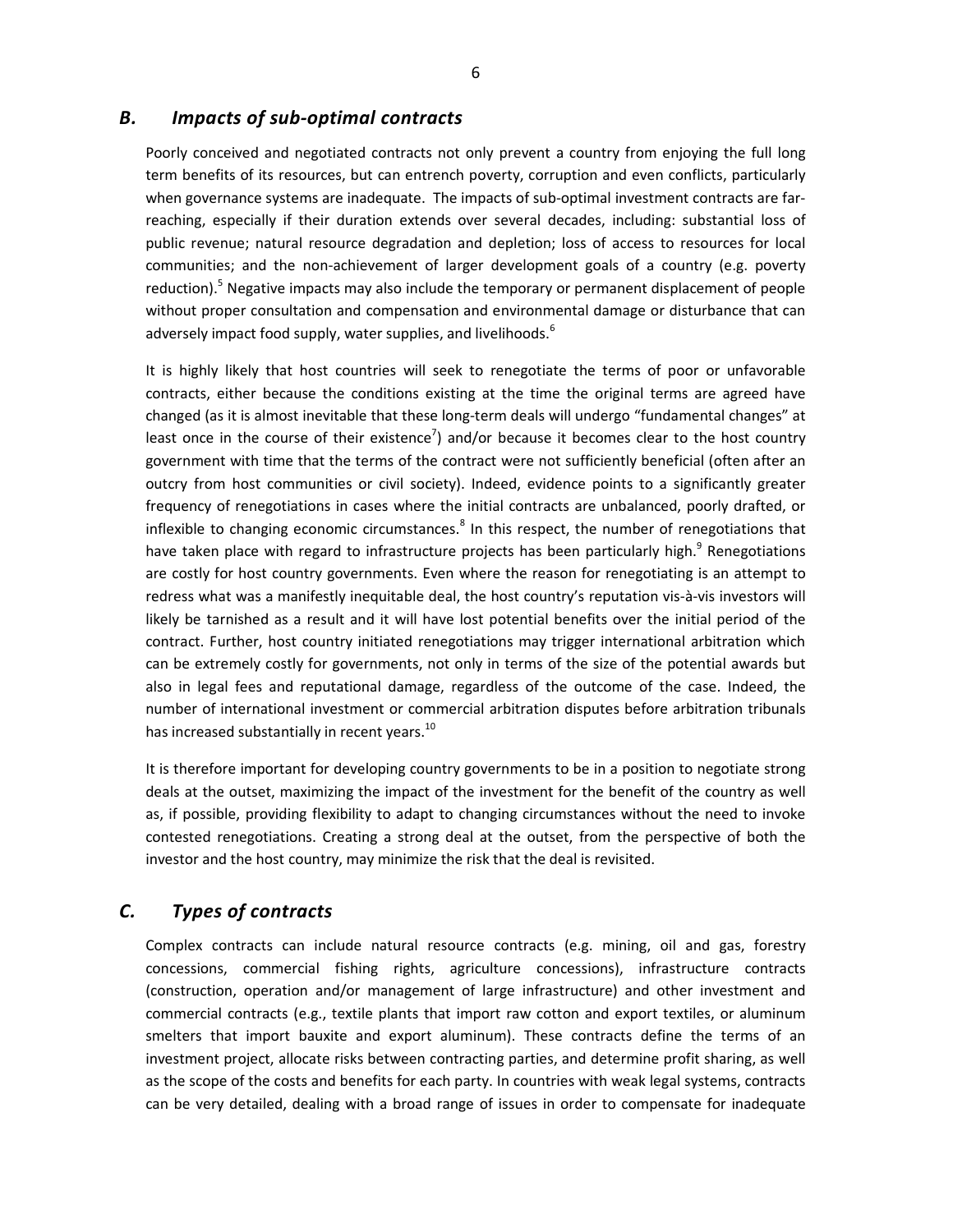and outdated legislative and regulatory frameworks. They can also constitute the key instrument for the governance of the investment over its lifetime. Complex contracts, within this wide landscape, vary widely in their structure, level of detail, linkages to existing legislation and economic parameters.

Contracting norms differ substantially across a range of regions, sectors and contracts. The process by which the government and private contracting party arrive at an agreement varies - by sector, by nature of the investment, and according to whether it is competitive or first-come first-served. Accordingly, the type of support required will differ from contract to contract. There may be significant differences in the potential source of funds for engaging assistance for various types of contracts; for example, with respect to infrastructure agreements, the presence of third party financing can provide an immediate source of funds which brings the possibility of paying counsel, with the cost of the government's legal counsel being wrapped into the project sponsor's costs (which are ultimately covered, in a certain proportion, by a financing entity). The presence of the financing entity creates certain restraints, some beneficial and some not so beneficial. Although third party financing may be involved in the case of natural resource concessions, it is not common at the stage of closing the deal and there are no contractual guarantees of cost recovery.

## D. Different phases in preparing and negotiating contracts

A number of different steps are involved in preparing and negotiating an investment contract. As is evident from the discussion above, these vary from country to country, sector to sector, and in some cases investment to investment. Each of these steps may involve a wide range of skills, requiring different types of assistance. A description of the goals of each step and the types of support needed is elaborated in Annex I. Some of these skills are listed in Section I.E below.

For the purposes of this paper, these steps have been divided as follows:

#### Setting the Investment Environment:

(Non project-specific)

- Formulating government policies and strategies
- Reforming legislative and regulatory frameworks
- Conducting sector-wide analyses

#### Pre-negotiation phase:

(Project-specific)

- Conducting/reviewing project feasibility and other studies
- Conducting/reviewing environmental and social impact assessments
- Preparing tender documents (where the contract is granted through a competitive process)
- Preparing model contracts
- Managing the tendering process
- Preparing financial structure

#### Negotiation phase:

- Assembling a multi-disciplinary negotiation team
- Preparing the negotiation position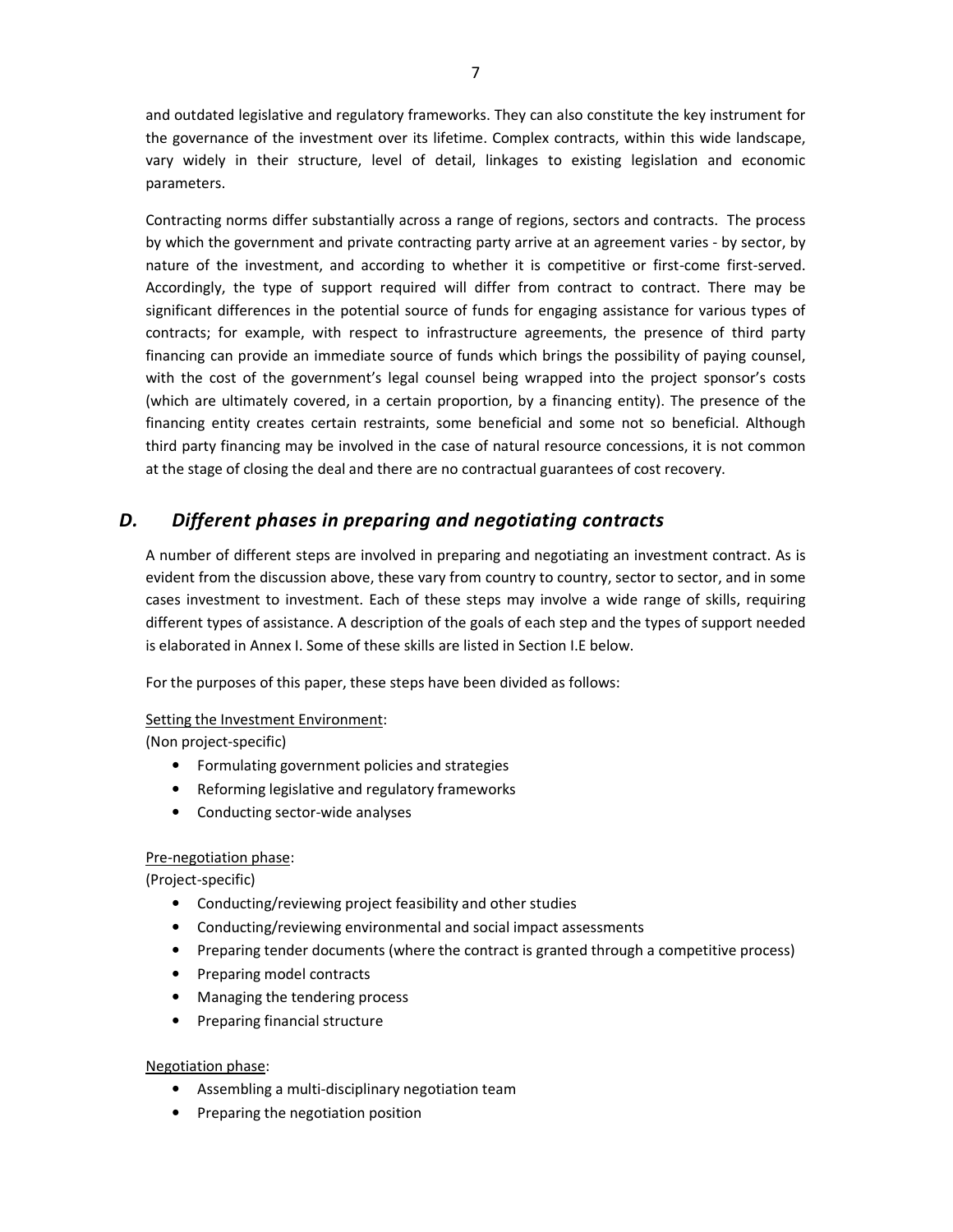- Developing negotiation strategy
- Negotiating the contract
- Drafting and reviewing contractual provisions

#### Contract implementation phase:

• Monitoring to ensure contract compliance

## E. Skills and the nature of external support

The range of skills sets needed to successfully conclude a complex negotiation includes, inter alia, the following:

- Project development
- Sector and project economics
- Legal (both sector-specific and broader financial, fiscal, commercial)
- Financial analysis and modeling
- Financial structuring
- Sector-specific expertise (e.g. geology, infrastructure, industry)
- Environment, social impacts and human rights
- Occupational health and work safety
- Governance (e.g. anti-corruption/stakeholder engagement)
- Fiscal and tax management
- Tendering and procurement
- Accounting and financial reporting
- Negotiation strategy

Some of these skills may be available within the administration, e.g. fiscal and tax management, tendering and procurement etc., while others may not.

Where skills are not available internally, the government can choose between acquisition and retention through capacity building, or to outsource as technical assistance. Retaining scarce skills within the administration has proven to be difficult in many countries including industrialized ones, either because of rapid skills obsolescence or through staff turnover as trained civil servants move to other departments or leave for the more attractive salaries in the private sector. In some cases, specialized government bodies have been created (e.g. the Norwegian Petroleum Directorate) which are able to pay private sector salaries outside the civil service pay scales, to favor retention. Moreover, an important question that governments need to consider is whether it is more effective to develop skills in-house, or to outsource them to some extent on the basis that these large scale, complex negotiations do not take place frequently so it may not be realistic or efficient to try to develop the skills in-house in every ministry that may need to negotiate such contracts.

Capacity building is often a long-term, continuing process, building sustainable technical capacity and other skills of government officials to do the job themselves. Capacity building also involves the development of skills of government officials to identify needs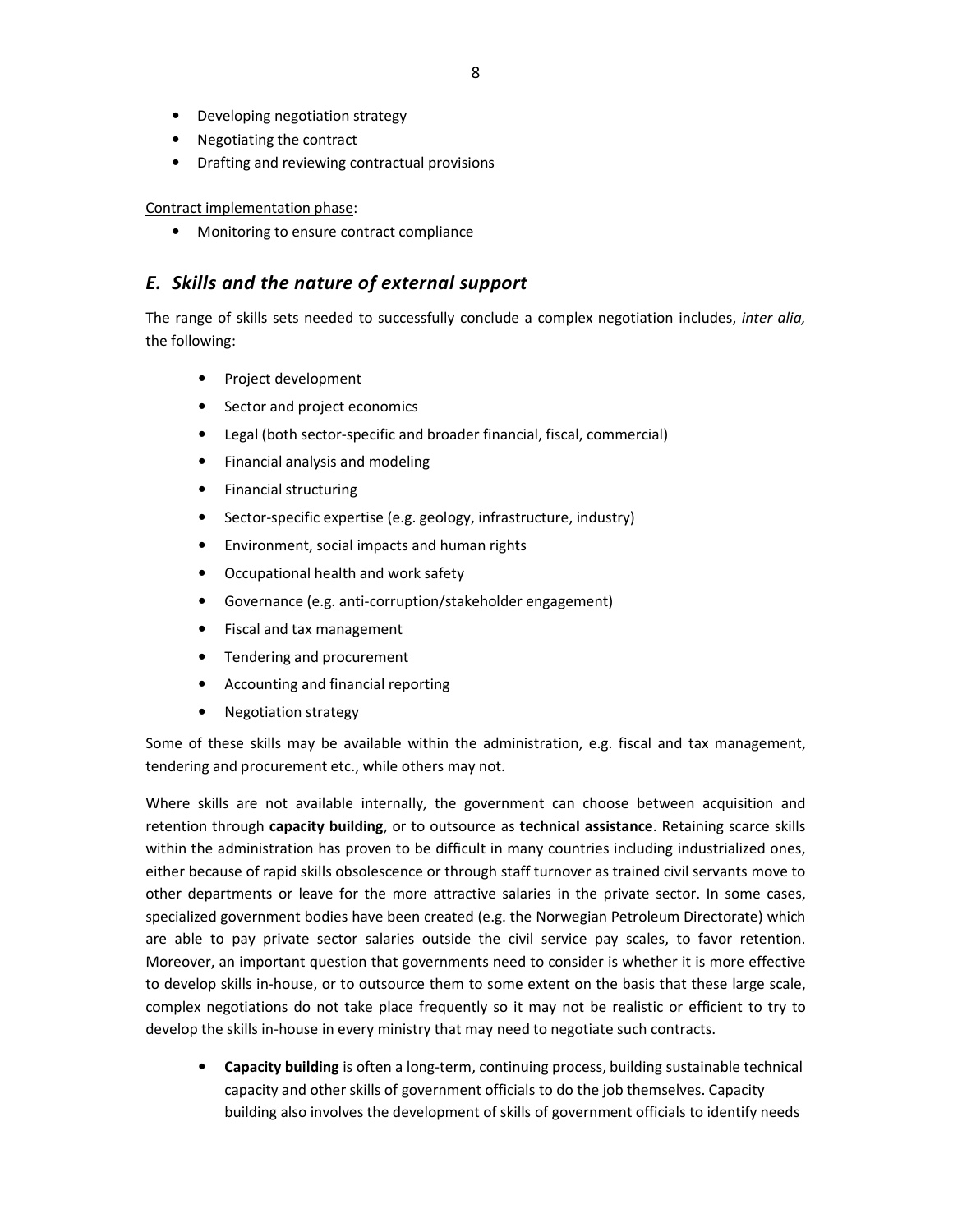for external technical experts, procure their services (including conducting the consultant selection process), contract and manage outside experts, and monitor outcomes of their services.

**Technical Assistance** involves in most cases the short term contracting of experts with relevant skills/knowledge to assist with specific functions in lieu of government officials.

### F. Willingness of governments to seek support

The telephone interviews with government officials, advisers and international experts gauged the willingness of governments to accept external negotiation advice. These interviews revealed general willingness when such advice is really needed, e.g. for activities such as the preparation of feasibility studies during the period leading up to negotiations, to provide expert advice during the negotiations themselves, and to assist with drafting the contract. A reluctance to leave the monitoring of the contract to external advisers was observed. Reluctance to accept external support, at all stages, due to issues of national sovereignty, confidentiality and trust was also observed.

Need versus expressed demand. A number of interviewees raised the distinction between need and the actual demand expressed by governments. The question they raised was: how many governments that have a need for support are actually reaching out for it? And if they are not reaching out, why not?

As a partial and tentative response to these questions, a number of the interviewees raised the issue of tension and conflict among ministries. Some ministries may want ownership over particular deals, and may therefore be reluctant to coordinate and collaborate with other ministries. They may also be less inclined to reach out for external assistance. Indeed, interviewees commented that on occasion where external advisors are retained, their ability to provide advice can be subverted. This is especially the case where the advisors have been retained by a different ministry and there is the perception that that ministry is trying to control the process.

Alternatively the ministry that wishes to seek assistance may not have the authority or budget to engage support. In many cases, the authority within government or of a state resources company to manage the negotiations and to approve final terms is unclear. The range of issues that need to be addressed in the negotiations is broad (including, for example, taxes, customs duties on imported equipment, immigration clearance for foreign personnel, relocation of local residents, environmental issues). These often require coordination by "the lead ministry," which is often difficult to achieve and can be significantly complicated by bureaucratic and political rivalries.

Sometimes a particular ministry already has its "trusted advisors" and prefers to keep the selection to these rather than seek new external assistance. Some countries have had long-term relationships with individual advisors, institutions or law firms. They may limit the selection of advisors to these pre-existing relationships or to advisors recommended through these relationships.

Other possible reasons include limited knowledge of what assistance is available (many providers of subsidized or non-fee based assistance have limited resources and as a result are reluctant to market their services broadly), or some countries may have had negative experiences with donor assistance in terms of delays, quality, etc., making them reluctant to call on outside help.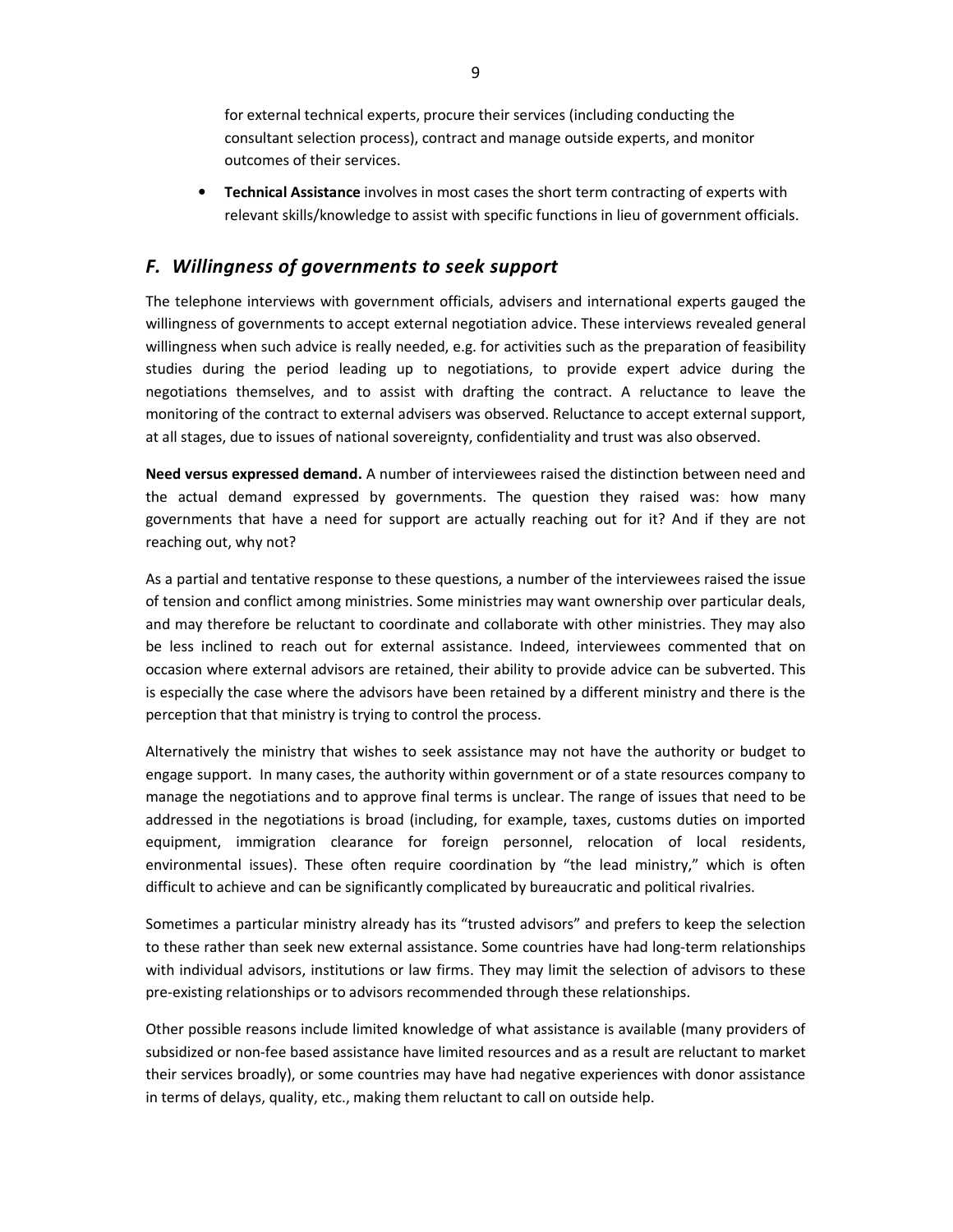Finally, in cases of weak governance and corruption, government officials prefer to maintain full control over the process to ensure maximum discretionary authority in the decision-making process rather than to call on external advisors who might limit opportunities for pay-offs. This would also suggest that, if they do employ advisors, corrupt government officials would prefer partial targeted assistance rather than support over the entire process, which would make pay-offs more difficult.

The consideration of whether governments are willing to seek external advice raises a number of important questions. What makes those countries that have obtained good assistance different from others? What have they developed in the way of skills internally? How did they get their external advisors (and funding to pay for them)? Some have noted that successful deployment of external advice is often linked to cases where the government pays directly.

## G. Key issues for discussion

- For what purpose is expertise and support needed (e.g. to understand and negotiate investor-state contracts, contractor/supplier contracts, to improve power imbalances, to assess and support reforms to laws and regulations, etc.)?
- What type of support is needed (e.g. technical assistance, training, access to resources, other) and for which activities?
- What expertise is needed (e.g. legal, fiscal, geological, environmental, etc.)?
- What are the barriers to developing country governments demanding advice? What are the barriers to advice being delivered effectively?
- Is there a distinction between need and demand and if so, how can it be addressed?
- Which parts of government are more willing to seek advice and at what stages? Are there patterns that we can observe?
- Should there be attempts to provide assistance to governments that do not reach out for it? If so, how?
- Are governments willing to pay for support and at what rates? When governments pay for support, does it lead to better outcomes?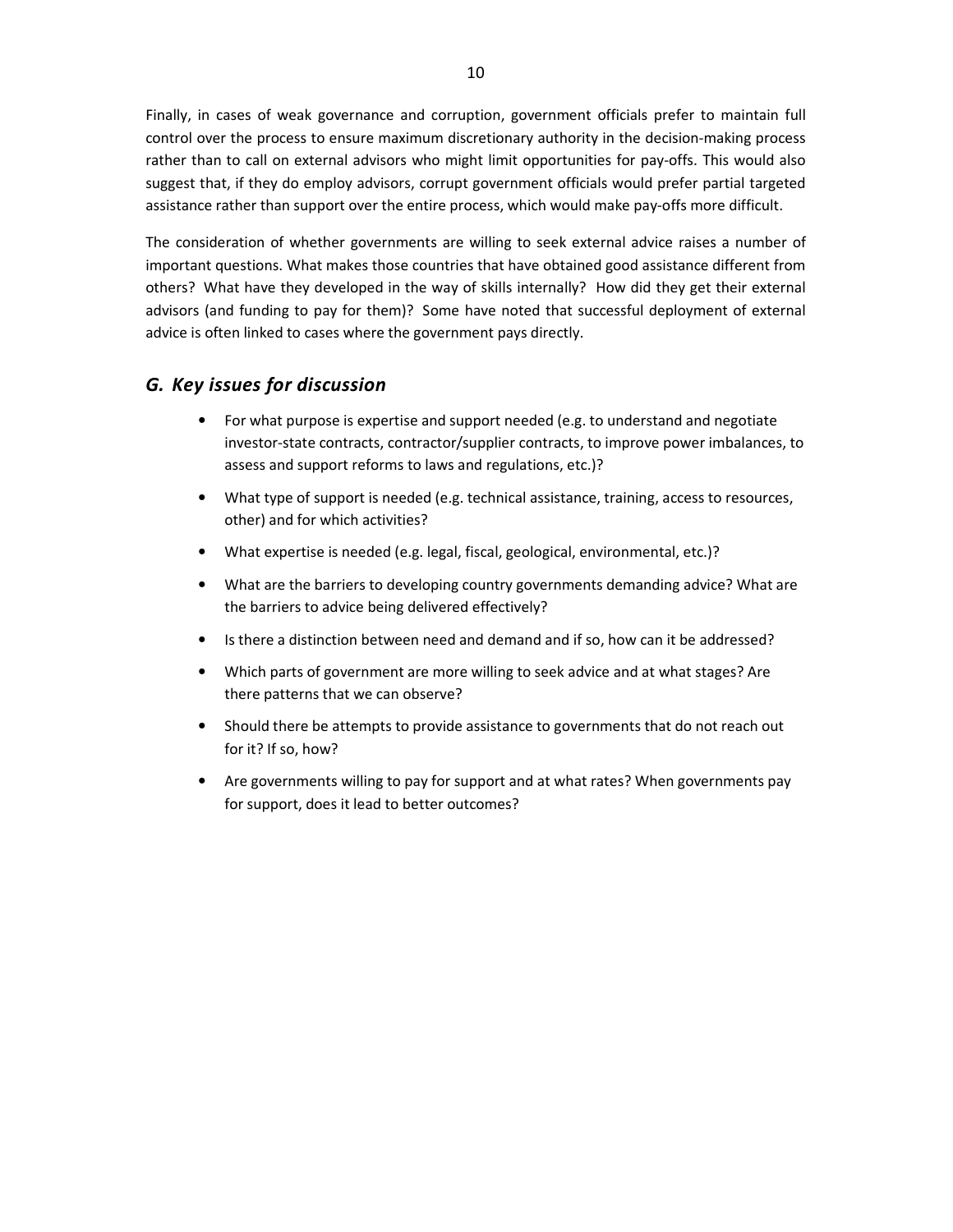## II. EXISTING SUPPORT AVAILABLE

This section reviews sources of advice and support currently available to developing countries. The descriptions of the initiatives contained in this Section II and in Annex 2 are based on the research carried out and are provided for the purpose of stimulating discussion at the July workshop, at which corrections and comments are welcome where necessary.

## A. Overview

Governments can and do procure paid advisory or legal services to assist them in their negotiations with private parties. In addition, a large number of organizations provide some level of free or subsidized support to governments for negotiation of long-term investment contracts. This report provides an inventory, to the extent possible, of these organizations. Table 2 and the subsequent text provide details about ten prominent initiatives for investment contract negotiations; $^{11}$  Annex 2 lists other bodies active in this area.

A review of the support available to developing country governments shows that it ranges from assistance available in the investment environment and pre-negotiation phases (research, policy formulation, legislative and regulatory reform, preparation of bidding documents and term sheets, and evaluation of bidding proposals); to the contract negotiation phase itself. Capacity building is also provided in these phases, though predominantly through short-term training courses. Very few, if any, organizations provide support in the contract implementation phase of projects.

Where assistance is available, it may in fact be very limited. An important limitation of available assistance, for example, is that it is often not available at the negotiating table. While some initiatives do provide direct support for negotiations, often at no cost to the governments, these initiatives are limited in their funding. A number of donors, who provide funding to allow governments to retain advisors, will not provide funding for direct negotiations.

There appears to be a relatively large number of organizations providing short-term training courses to governments on areas related to long-term investment contracts. In addition, there are a number of sources of non-fee paying or subsidized legal advice, either through bilateral arrangements with private law firms or through facilities set up to coordinate the provision of legal advice. While the government may not be paying fees for the advice, an external entity may be paying the fee (as the advice itself is not provided pro bono by all of these facilities).

Expertise in financial and economic analysis is available, but less prevalent than legal assistance. Sector-specific and technical expertise appears to be the most difficult to find. In particular, a key concern for investment banks or industry experts may be the potential for conflicts-of-interest which would preclude future work, which may dissuade firms or individuals from providing support to developing country governments. Moreover, even when conflicts-of-interest are not an issue, the advice may be limited by the lack of demand or the availability of funding, as discussed above.

In addition to the organizations listed in table 2 below and Annex 2, a number of individuals (often academics and lawyers), retained as consultants, assist governments with tasks on an ad hoc basis (for example, drafting laws and regulations, preparing for negotiations, advising in negotiations).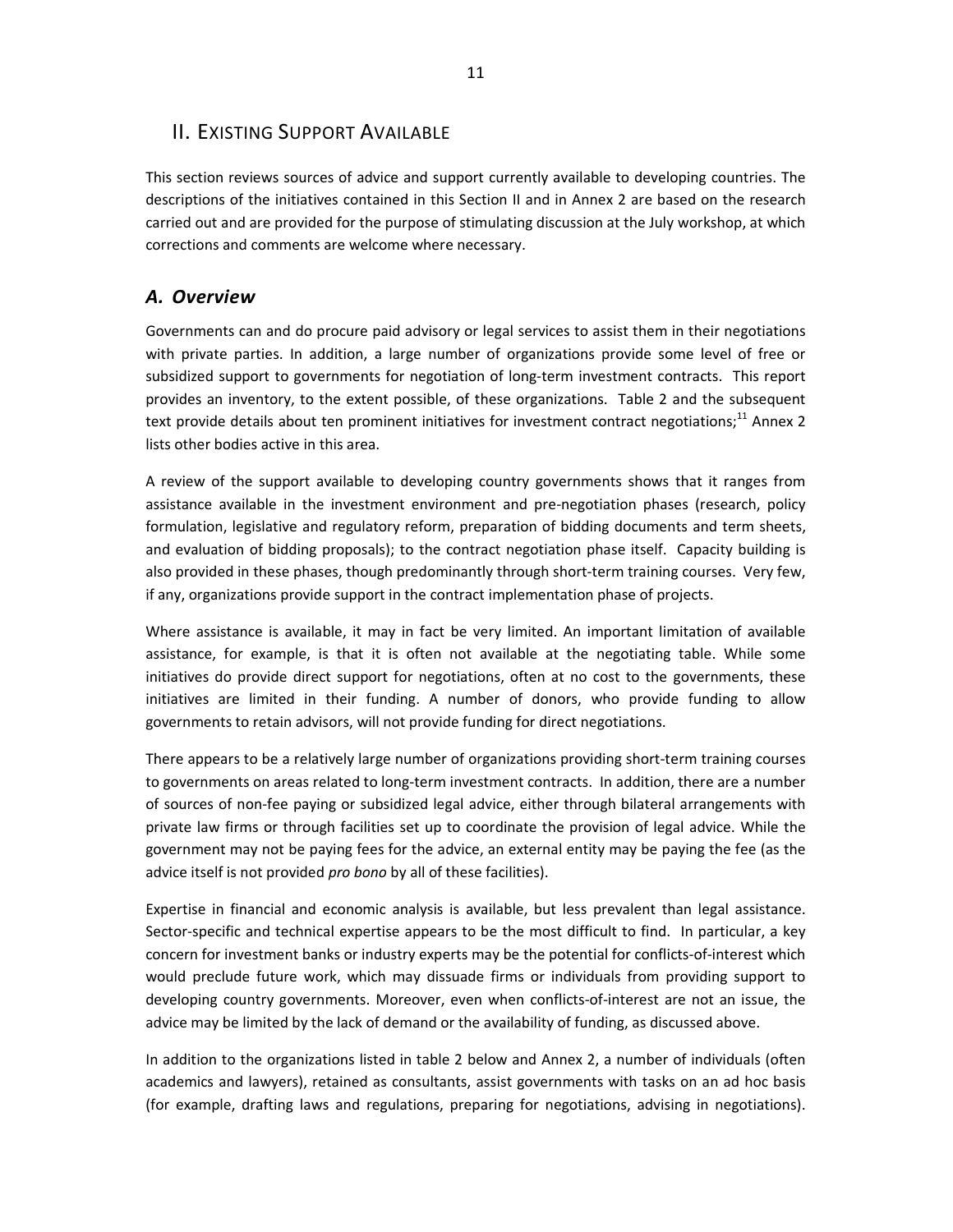This report does not list these individuals. A number of academics, academic centers and law firms also provide bilateral support to governments on an ad hoc basis, either on a paid basis, or externally subsidized and therefore free for the government. Such support is often through preexisting relationships between the individual, center or firm and the particular government. These individual sources of support are not comprehensively identified in this report.

Finally, some governments of middle income and high income developing countries may go to the market to obtain support from private firms in a manner similar to industrialized countries. It appears that this is increasingly the case in South Asia and the Middle East.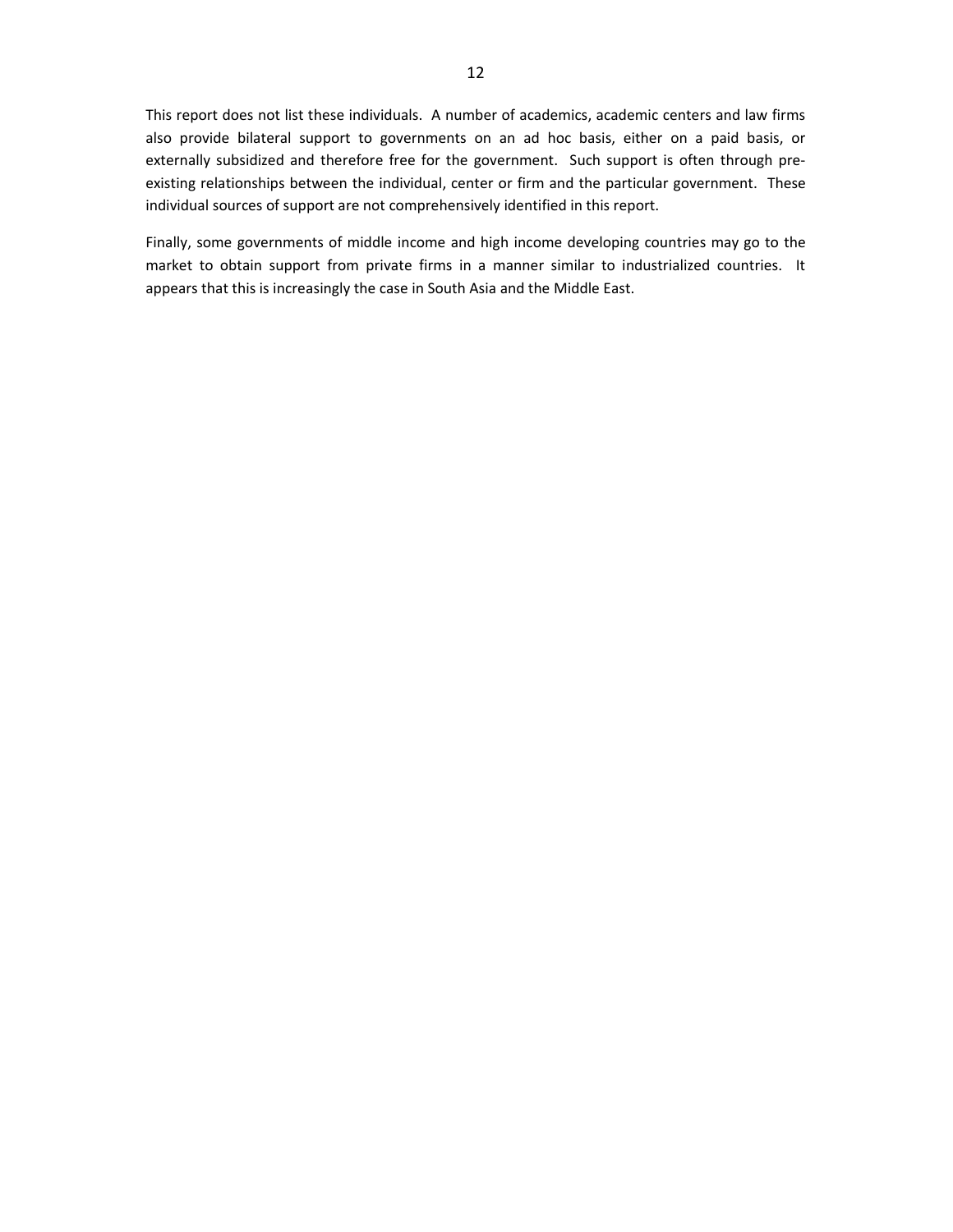Table 2: Prominent Initiatives for Negotiation Support

|                                                                           | <b>Type</b>                                                                | Classificatio<br>n                 | <b>Countries</b>                                                                                                                                      | Type of<br>Investment                                                                                                                                          | Fee or Non-<br>Fee Based?                                                                                                                                                                                  | Number of<br>projects                                                                             | Time-<br>frame                                              | In country<br>/remote                                                                                       | Languages                                                                       | <b>Based</b>                                                                 |
|---------------------------------------------------------------------------|----------------------------------------------------------------------------|------------------------------------|-------------------------------------------------------------------------------------------------------------------------------------------------------|----------------------------------------------------------------------------------------------------------------------------------------------------------------|------------------------------------------------------------------------------------------------------------------------------------------------------------------------------------------------------------|---------------------------------------------------------------------------------------------------|-------------------------------------------------------------|-------------------------------------------------------------------------------------------------------------|---------------------------------------------------------------------------------|------------------------------------------------------------------------------|
| <b>African Legal</b><br><b>Support</b><br><b>Facility (ALSF)</b>          | Pre-<br>negotiation,<br>Negotiation,<br>Capacity-<br>building<br>(limited) | Legal                              | Exclusively<br>African<br>countries.<br>ALSF is a public<br>institution<br>hosted by the<br>AfDB, and its<br>members are<br>the countries<br>in AfDB. | All types, but<br>mostly related<br>to project<br>finance<br>(natural<br>resources,<br>extractives,<br>agriculture,<br>transport,<br>PPPs, debt<br>management) | <b>ALSF finances</b><br>the fees of<br>lawyers (either<br>by grant or by<br>loan);<br>exploring<br>alternative fee<br>arrangements<br>(e.g. investor<br>to pay legal<br>fees into an<br>escrow<br>account) | Projecting 10-<br>12 contracts in<br>2012, 7 in<br>2011, 3 in 2010<br>(assisting 10<br>countries) | Short term<br>as well as<br>long term (1<br>to $1.5$ years) | Generally<br>remote, but ALSF<br>encourages face<br>to face contact.<br>Local attorneys<br>are face to face | Depends on<br>need - lawyers<br>with required<br>language skills<br>are engaged | Abidjan, Cote<br>d'Ivoire<br>(Temporarily<br>relocated to<br>Tunis, Tunisia) |
| <b>African Center</b><br>for Economic<br><b>Transformatio</b><br>n (ACET) | Capacity<br>building,<br>policy advice                                     | Primarily<br>policy, some<br>legal | African<br>countries                                                                                                                                  | Extractive<br>resources<br>(through the<br>Extractive<br>Resource<br><b>Services</b><br>program)                                                               | <b>ACET</b> is funded<br>by donors;<br>Non-fee based                                                                                                                                                       | Limited<br>number of<br>workshops                                                                 | Short term<br>(workshops)                                   | Workshops may<br>be held in<br>country, but a<br>regional<br>approach is<br>taken.                          | English                                                                         | Ghana                                                                        |
| <b>IMF</b>                                                                | Capacity<br>building,<br>technical<br>assistance                           | Financial                          | Worldwide                                                                                                                                             | Dedicated fund<br>for natural<br>resources<br>investments                                                                                                      | Non-fee based                                                                                                                                                                                              |                                                                                                   | Short and<br>long term                                      | In country<br>through regional<br>centers                                                                   | Depends on<br>need                                                              | Washington DC<br>and regional<br>centers                                     |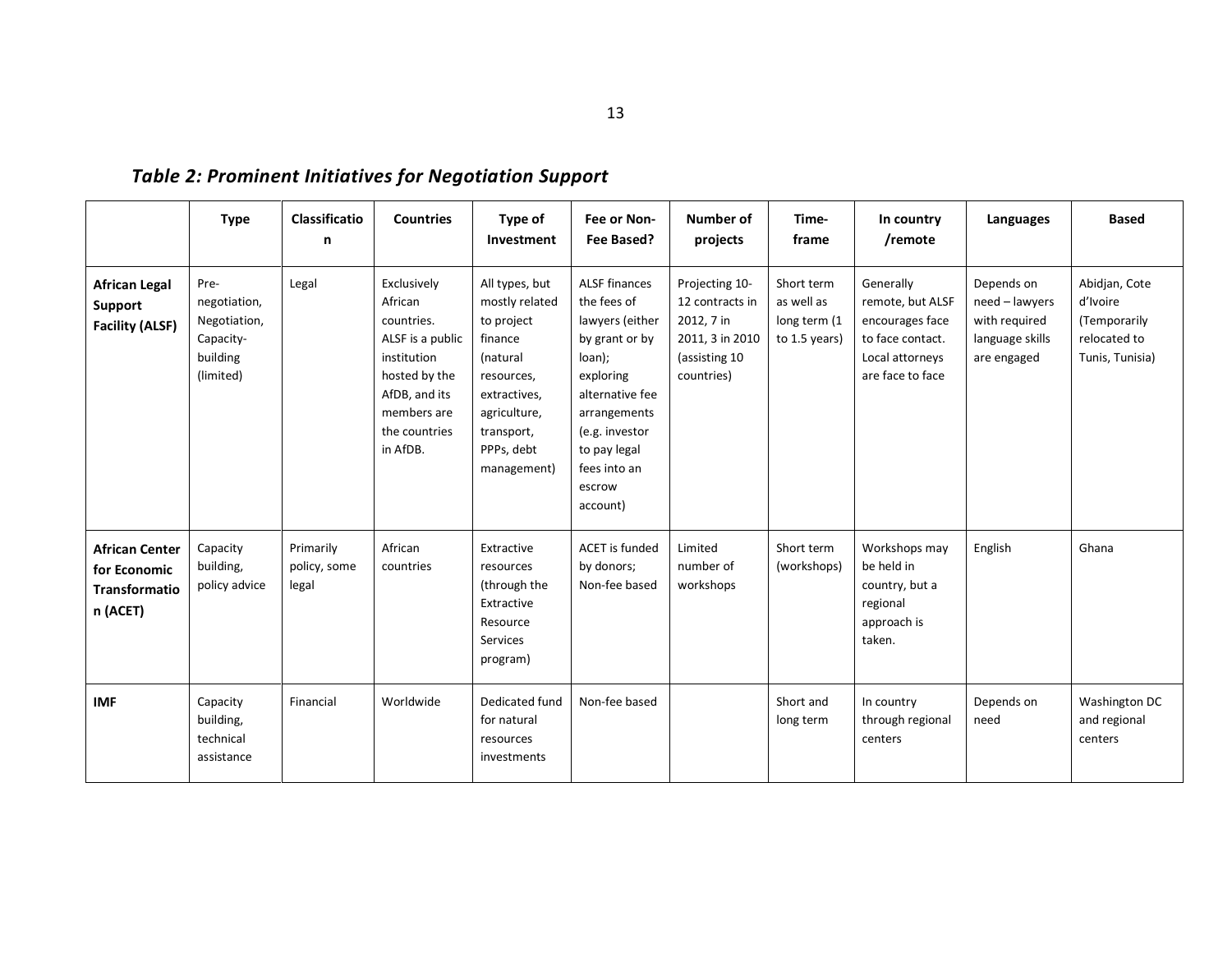| International<br>Development<br>Law<br>Organization<br>(IDLO) | Capacity-<br>building                                                                                                                                                                                                                                                                                                             | Legal<br>(including<br>sector<br>lawyers)                                                                                                                                               | Worldwide                                                                                                                                                                                                                             | Initially treaty<br>negotiation,<br>but now<br>includes<br>support for<br>investment<br>contracts.                                       | <b>IDLO</b> seeks<br>funding from<br>donors; Non-<br>fee based                               |                                                                                                                             | Mostly short<br>term (e.g.,<br>training and<br>workshops)<br>- due to cost                                                                                                                                                                                                                                                                         | 90 % in country.               | Depends on<br>need                                                                        | Rome                                                                                                                                                                     |
|---------------------------------------------------------------|-----------------------------------------------------------------------------------------------------------------------------------------------------------------------------------------------------------------------------------------------------------------------------------------------------------------------------------|-----------------------------------------------------------------------------------------------------------------------------------------------------------------------------------------|---------------------------------------------------------------------------------------------------------------------------------------------------------------------------------------------------------------------------------------|------------------------------------------------------------------------------------------------------------------------------------------|----------------------------------------------------------------------------------------------|-----------------------------------------------------------------------------------------------------------------------------|----------------------------------------------------------------------------------------------------------------------------------------------------------------------------------------------------------------------------------------------------------------------------------------------------------------------------------------------------|--------------------------------|-------------------------------------------------------------------------------------------|--------------------------------------------------------------------------------------------------------------------------------------------------------------------------|
| International<br><b>Senior</b><br>Lawyers<br>Project (ISLP)   | Negotiations;<br>pre<br>negotiation<br>preparation;<br>legislative and<br>regulatory<br>reform;<br>onsite long-<br>term<br>capacity-<br>building; post<br>contract<br>disputes, e.g.,<br>transfer<br>pricing;<br>supplemente<br>d with<br>general policy<br>advice,<br>workshops,<br>limited<br>capacity<br>development<br>(some) | Legal<br>(On occasion,<br>external<br>support, such<br>as a financial<br>or industry<br>expert, has<br>been<br>arranged,<br>generally<br>through<br>partnerships,<br>e.g. with<br>RWI.) | Primarily<br>African<br>countries.<br>Country must<br>have a<br>government<br>moving in a<br>positive<br>direction on<br>transparency<br>and human<br>rights issues.<br>Some funding<br>is for support<br>in particular<br>countries. | Predominantly<br>extractive<br>industry<br>investments<br>(largely due to<br>funding), but<br>not restricted<br>in principle to<br>that. | Non-fee based;<br>out of pocket<br>costs paid for<br>by donors or<br>assisted<br>governments | Around 10-15<br>projects per<br>year, of which<br>$[5-10]$ are<br>transactional<br>projects<br>(involving<br>negotiations). | Short and<br>long term<br>(short-term<br>trainings;<br>longer-term<br>onsite<br>capacity-<br>building;<br>commitment<br>of many<br>months or<br>years for<br>contract<br>negotiations<br>); in some<br>instances,<br>e.g., Liberia,<br>client<br>relationship<br>has<br>continued<br>over<br>multiple<br>projects and<br>years. ISLP<br>also sends | Both in-country<br>and remote. | Depends on<br>need. Work to<br>date has<br>included<br>English, French,<br>and Portuguese | New York (with<br>affiliated offices<br>in Paris and<br>London);<br>volunteers drawn<br>from law firms<br>principally in<br>North America,<br>Europe and South<br>Africa |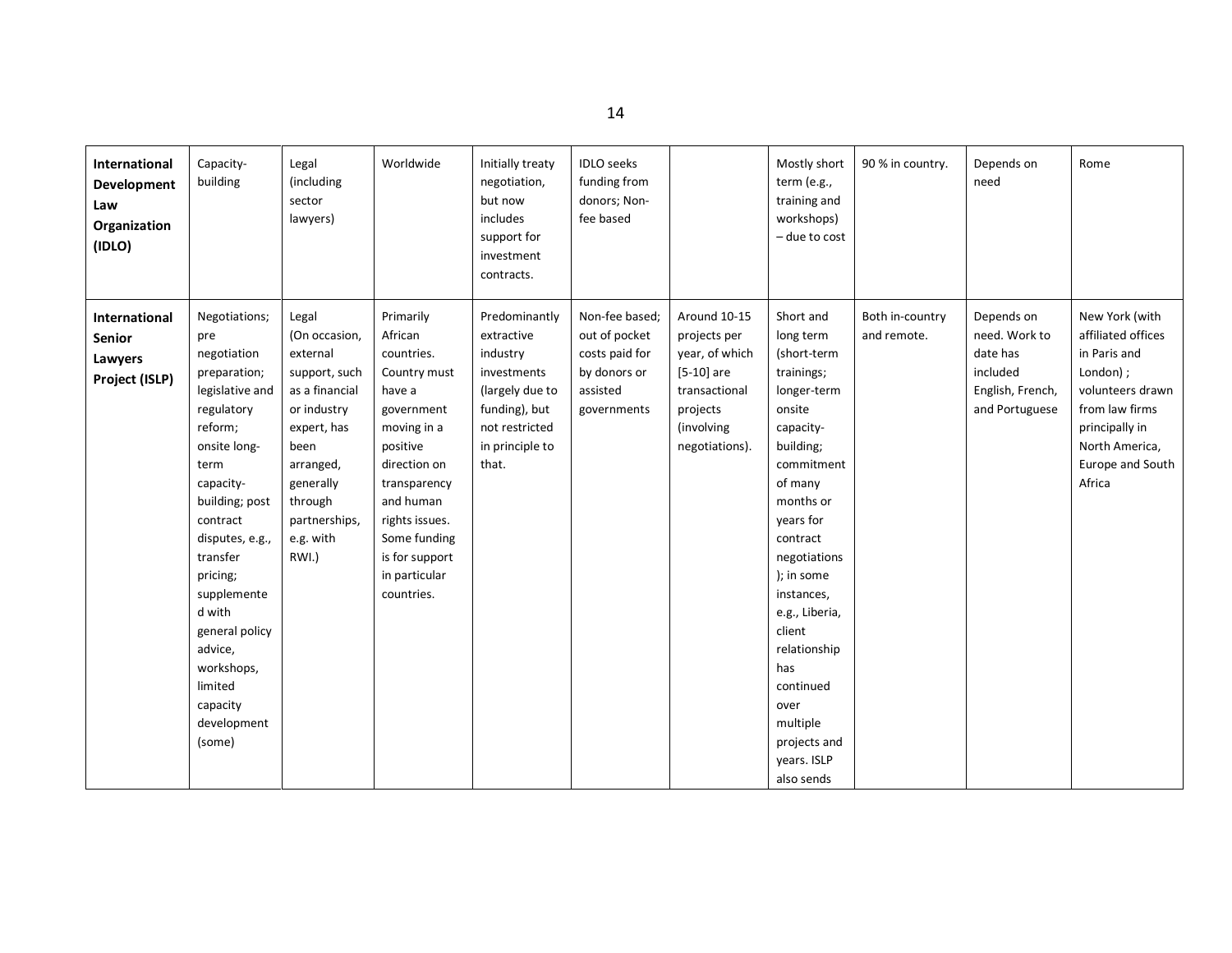| lawyers to<br>work onsite<br>in Liberia<br>with<br>ministries                                                                              |  |
|--------------------------------------------------------------------------------------------------------------------------------------------|--|
|                                                                                                                                            |  |
|                                                                                                                                            |  |
|                                                                                                                                            |  |
|                                                                                                                                            |  |
|                                                                                                                                            |  |
| for several                                                                                                                                |  |
| weeks and                                                                                                                                  |  |
| multiple                                                                                                                                   |  |
| periods and                                                                                                                                |  |
| is prepared                                                                                                                                |  |
| to explore                                                                                                                                 |  |
| doing the                                                                                                                                  |  |
| same in                                                                                                                                    |  |
| other                                                                                                                                      |  |
| countries                                                                                                                                  |  |
|                                                                                                                                            |  |
| Non-fee based<br>Core - Angola,<br>Depends on<br>Norad - Oil for<br>Legal,<br>Oil sector<br>Depends on<br>Capacity<br>In country<br>Norway |  |
| building, pre-<br>Bolivia, Ghana,<br>(grants)<br>financial<br>project<br>project<br>Development                                            |  |
| Mozambique,<br>negotiation                                                                                                                 |  |
| (OfD)<br>Sudan, South<br>phase                                                                                                             |  |
| Sudan, Timor<br>assistance                                                                                                                 |  |
| Leste, and                                                                                                                                 |  |
| Uganda. More                                                                                                                               |  |
| limited                                                                                                                                    |  |
| relationships -                                                                                                                            |  |
| Afghanistan,                                                                                                                               |  |
| Bangladesh,                                                                                                                                |  |
| Cuba, Iraq,                                                                                                                                |  |
| Ivory Coast,                                                                                                                               |  |
| Lebanon,                                                                                                                                   |  |
| Mauritania,                                                                                                                                |  |
| Nicaragua, The                                                                                                                             |  |
| Palestinian                                                                                                                                |  |
| Territory, São                                                                                                                             |  |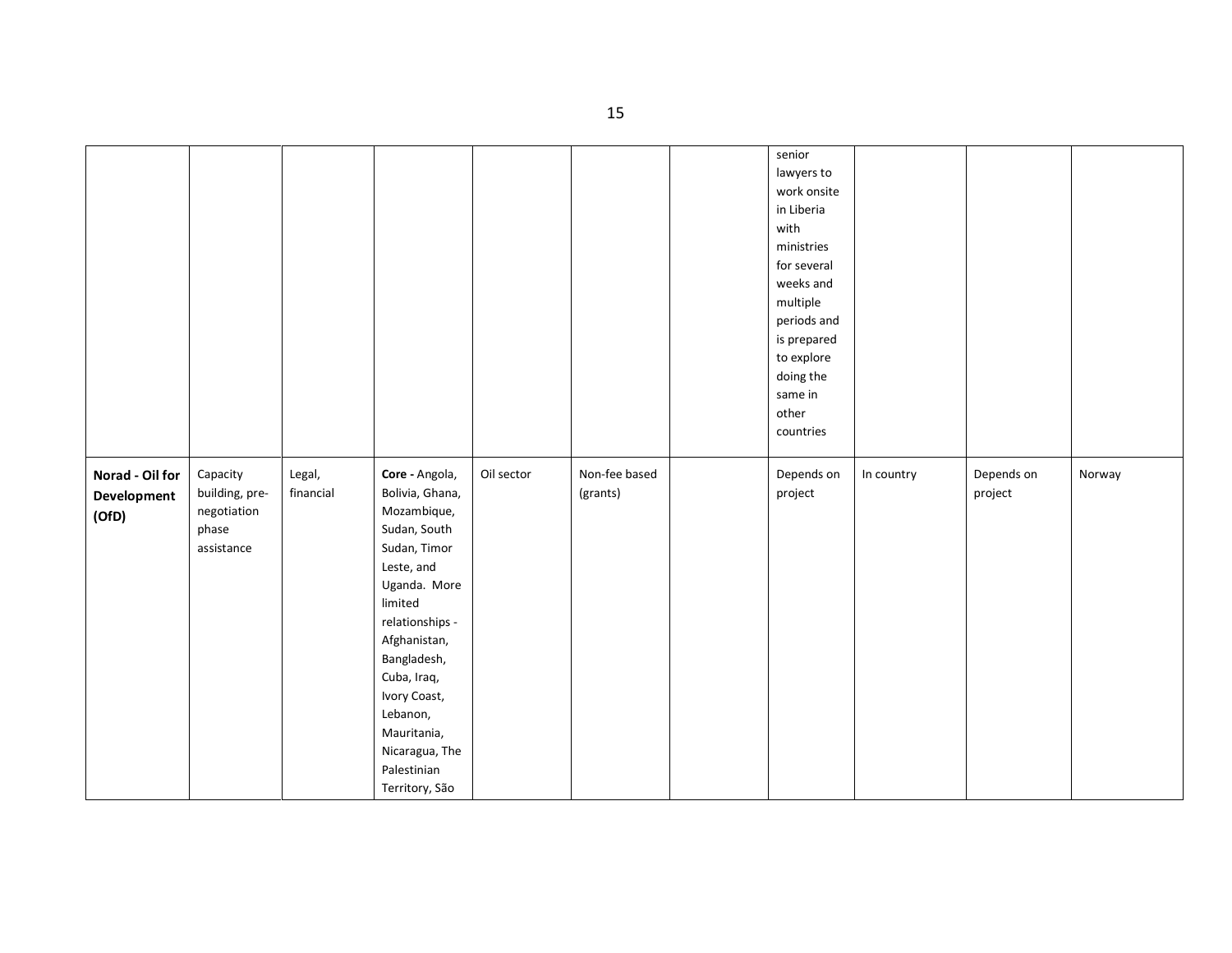| .<br>۰.<br>I<br>I<br>×<br>٩ |
|-----------------------------|
|-----------------------------|

| Pan African<br>Lawyers<br><b>Union (PALU)</b> | Capacity<br>building                                                                                                                                                                                                 | Legal                                         | Tomé and<br>Principe and<br>Tanzania.<br>African<br>countries                | N/A                      | PALU training<br>funded by ALSF | 4 workshops<br>over 1 year                                                                  | Short term             | In-country<br>support,                                                             | English, French                                         | Arusha, Tanzania<br>(base of<br>secretariat)                                                            |
|-----------------------------------------------|----------------------------------------------------------------------------------------------------------------------------------------------------------------------------------------------------------------------|-----------------------------------------------|------------------------------------------------------------------------------|--------------------------|---------------------------------|---------------------------------------------------------------------------------------------|------------------------|------------------------------------------------------------------------------------|---------------------------------------------------------|---------------------------------------------------------------------------------------------------------|
| Revenue<br>Watch<br>Institute<br>(RWI)        | Structuring of<br>negotiation<br>processes,<br>development<br>of negotiation<br>strategy,<br>support<br>during<br>negotiations<br>(and<br>renegotiation<br>), capacity<br>building,<br>policy/legislat<br>ive reform | Legal,<br>financial<br>advice,<br>development | Predominantly<br>African<br>countries, also<br>Mongolia and<br>Latin America | Extractive<br>industries | Non-fee based                   | Varies, but has<br>been around 3<br>medium-to<br>large-scale<br>projects at any<br>one time | Short and<br>long term | In country<br>support, with<br>analysis<br>sometimes done<br>by remote<br>experts. | Predominantly<br>English and<br>French, also<br>Spanish | New York,<br>satellite offices in<br>Ghana, Peru,<br>Azerbaijan,<br>Lebanon,<br>Indonesia and<br>London |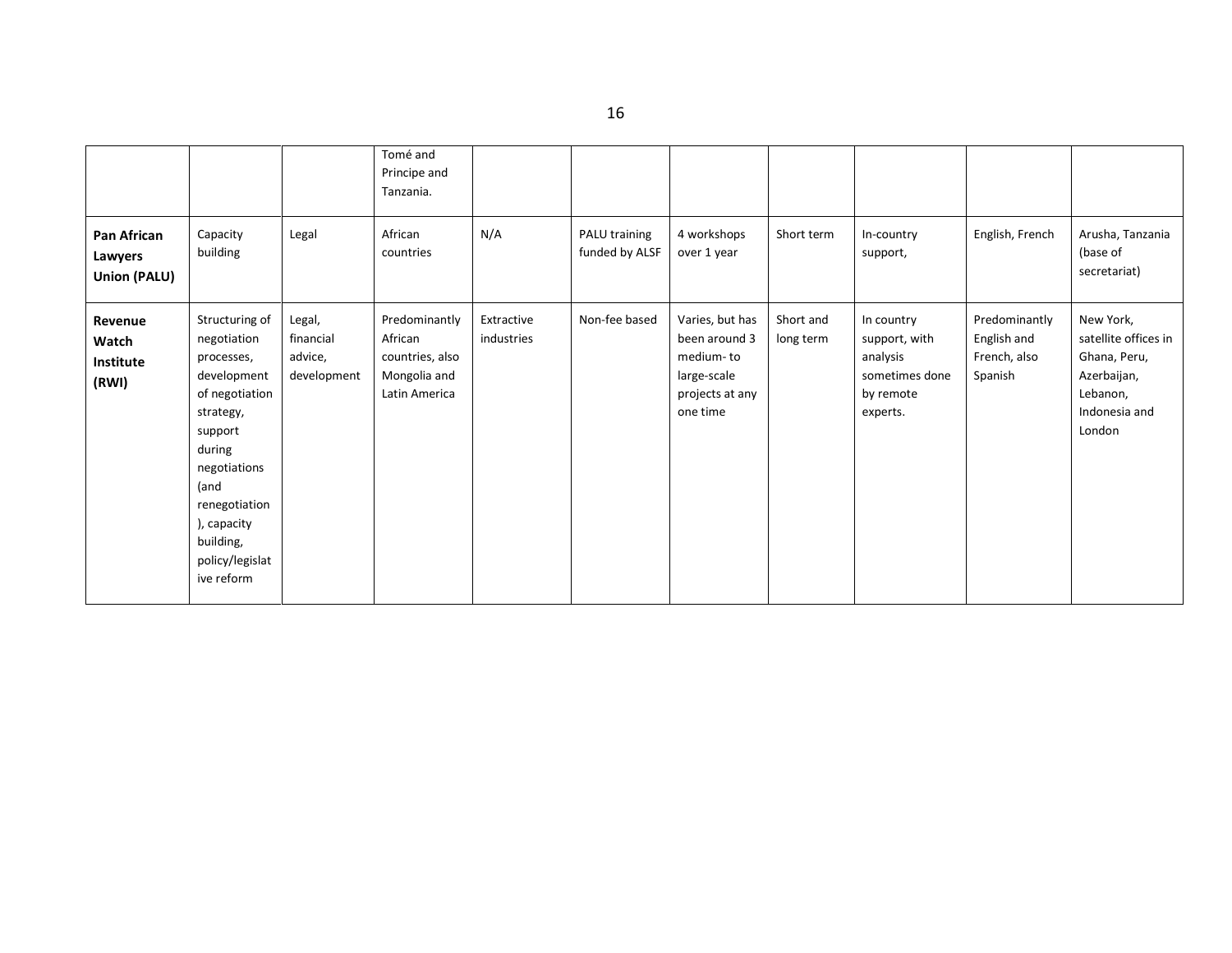| $UNDP -$<br>Regional<br><b>Project for</b><br>Capacity<br>Development<br>for<br>Negotiation<br>and<br><b>Regulation of</b><br>Investment<br><b>Contracts</b><br>[no longer<br>operational] | Capacity<br>building, pre-<br>negotiation,<br>negotiations,<br>assistance<br>with<br>development<br>of laws,<br>regulations<br>and policy | Legal,<br>financial,<br>development                                                                                                                                                   | African<br>countries | Was focused<br>on, but not<br>limited to,<br>natural<br>resources | Non-fee based                                                                        | Expanded from<br>5 to 11 per<br>year (defined<br>by number of<br>countries being<br>assisted), 5 to<br>6 additional<br>countries<br>wanting to<br>receive<br>support | Short and<br>long term | In-country<br>support,<br>coordinated from<br>Senegal | English, French,<br>Portuguese<br>(depends on<br>project) | UNDP/UNOPS<br><b>Regional Service</b><br>Center in Senegal |
|--------------------------------------------------------------------------------------------------------------------------------------------------------------------------------------------|-------------------------------------------------------------------------------------------------------------------------------------------|---------------------------------------------------------------------------------------------------------------------------------------------------------------------------------------|----------------------|-------------------------------------------------------------------|--------------------------------------------------------------------------------------|----------------------------------------------------------------------------------------------------------------------------------------------------------------------|------------------------|-------------------------------------------------------|-----------------------------------------------------------|------------------------------------------------------------|
| World Bank-<br><b>Extractive</b><br><b>Industries</b><br><b>Technical</b><br><b>Advisory</b><br><b>Facility (EI-</b><br>TAF)                                                               | Capacity<br>building,<br>pre-<br>negotiation<br>phase                                                                                     | Multi-<br>disciplinary<br>(legal,<br>financial,<br>sector<br>experts,<br>commercial<br>commodity<br>specialists,<br>environment/<br>social experts,<br>infrastructure<br>specialists) | Worldwide            | Extractive<br>industries                                          | <b>Trust Fund</b><br>established by<br>Bank<br>members;<br>Non-fee based<br>(grants) | In $2009 - 10 - 3$<br>active, 8<br>commencing, 7<br>potential<br>requests                                                                                            | Depends on<br>project  | In country                                            | Depends on<br>project                                     | Washington DC                                              |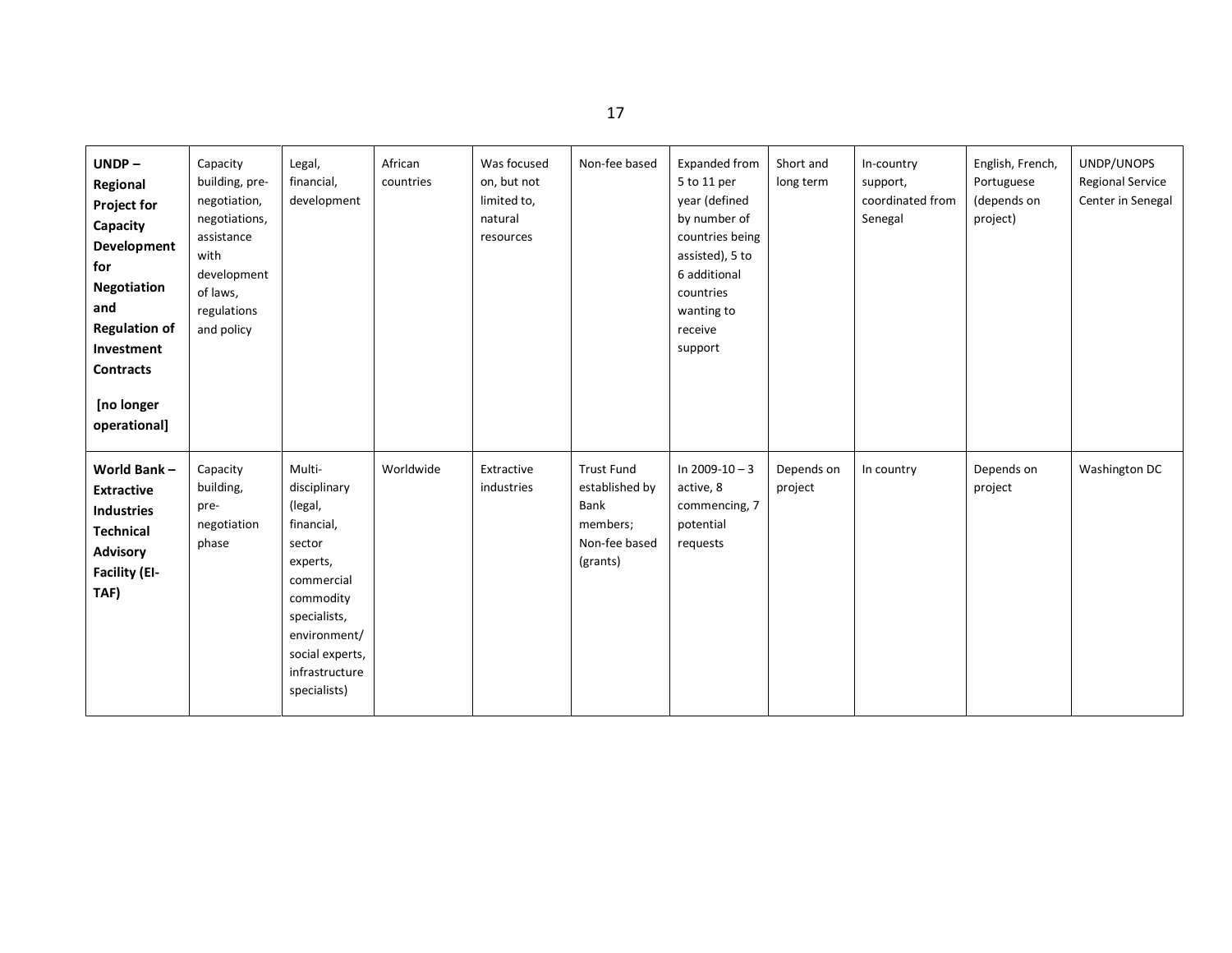## B. Prominent initiatives $^{12}$

#### 1. African Legal Support Facility (ALSF)

ALSF was established in 2009 as an independent institution housed in the African Development Bank (AfDB), in response to a call by finance ministers both in Africa and internationally to provide assistance to member countries struggling with vulture fund litigation. It has also provided support for complex negotiations.

ALSF acts in response to requests for assistance from governments. Because of its affiliation with the AfDB, ALSF's point of entry is generally with ministries of finance. However, once engaged, ALSF seeks involvement by ministries of justice/attorney generals' offices on the team, as well as sector specific ministries if the project requires it. On every project, ALSF asks for a "point person" to be nominated, preferably a lawyer and usually a tenured civil servant, in the relevant government agency and seeks to require that relevant ministries work together on projects.

ALSF provides funds for governments to retain lawyers, and manages the procurement process which is essentially similar to AfDB's procurement guidelines. ALSF maintains a database of international lawyers with relevant expertise, who bid competitively for projects. ALSF shortlists the respondents and assists the government with its selection. ALSF requires that local lawyers be retained by the international lawyers on every project and usefully engaged (i.e. at the table, rather than acting as "drop boxes"), in order to build capacity of local lawyers. International law firms are selected on the basis of their skills and fee package offered, as well as their commitment to capacity building during the project. ALSF's preferred scenario is that the international lawyers act as support to the local lawyers. In addition, ALSF requires that international lawyers run training sessions for government lawyers and local lawyers, when they are in the country.

ALSF usually obtains a discount on market rates (around 20% on hourly fees) and preferably seeks a fixed fee arrangement. All fee payments are made directly by ALSF to the retained lawyers.

ALSF seeks to monitor the provision of advice, but its ability depends on the particular engagement and the government's willingness to disclose information. ALSF requires monthly written reports from outside counsel, and calls or writes to the government representative monthly.

ALSF has encountered a positive response from governments requesting assistance, which it attributes in many respects to the fact that governments perceive that they have a stake in the ALSF, given its relationship to the African Development Bank, and it is therefore not perceived as an external body providing advice.

ALSF has also run four formal capacity-building sessions for African lawyers, which included complex commercial transaction in partnership with PALU and PPIAF (Public-Private Infrastructure Advisory Facility) at the World Bank. ALSF is looking for other ways to provide capacity building facilities for African government and private lawyers.

ALSF's staff includes a director, five attorneys, a finance expert, and a three-person administrative staff. With this staff, ALSF sometimes handles legal projects in-house, typically on shorter, straightforward, deals, but generally acts as the liaison between the country and the retained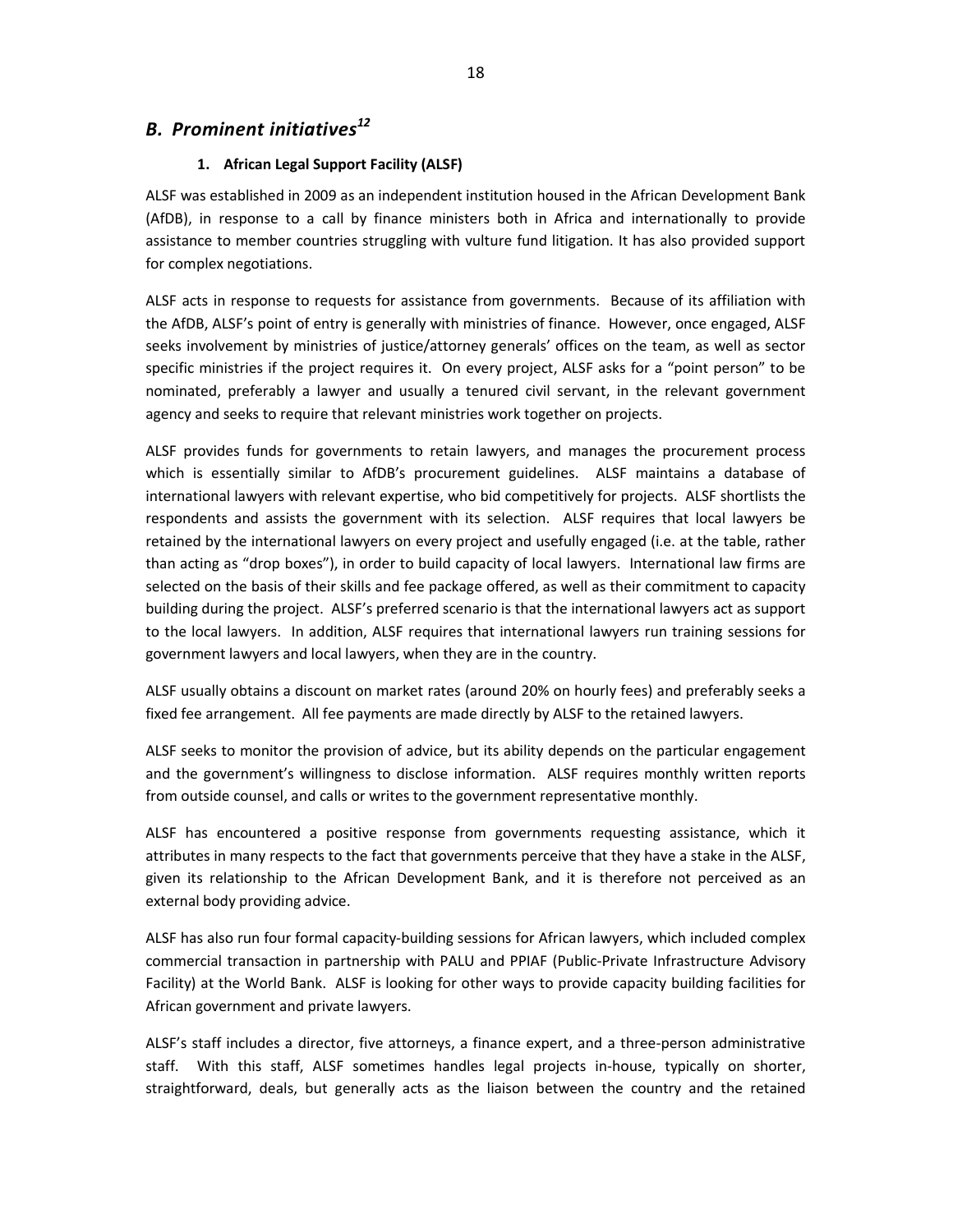counsel. ALSF's profile is higher in countries where it has a field office. ALSF is funded by the AfDB, bilateral sources and regional development banks.

Limitations: ALSF's procurement process can lead to delays in making support available. The Facility currently lacks the mandate to expand – e.g. ALSF has received requests to assist in broader areas such as law and policy drafting, but has declined. ALSF is trying to develop "best practices" for projects, but this is difficult, particularly given the variety of sectors and common vs. civil law systems. Financial, economic, and technical advice are not provided under the ALSF's mandate. No requests so far for assistance in deals with China. No policy yet on assisting with renegotiations.

#### 2. African Center for Economic Transformation (ACET)

ACET is an economic policy institute supporting the long-term growth with transformation of African economies. It conducts research and analysis of economic policies and works for their implementation through direct advice to governments, advocacy, and knowledge-sharing among decision makers. ACET helps African countries use their natural resources to drive economic transformation through policy-oriented research, advice to governments, and capacity-building programs. To date, ACET has partnered on capacity-building with the Norwegian Agency for Development Cooperation (NORAD), Petrad, Revenue Watch Institute (RWI), and the World Bank. With a core staff of twenty from eight African countries based in Accra, ACET brings an authentic African perspective, augmented by a vast network of leading thinkers throughout the world.

Limitations: Work is primarily focused on policy-oriented research although some capacity building is undertaken. ACET has limited staff at present.

#### 3. International Monetary Fund (IMF)

The IMF provides technical assistance in its areas of core expertise: macroeconomic policy, tax policy and revenue administration, expenditure management, monetary policy, the exchange rate system, financial sector stability, financial sector legislative frameworks, and macroeconomic and financial statistics. The IMF has increasingly adopted a regional approach to the delivery of technical assistance and training. It operates eight regional technical assistance centers: in the Pacific; the Caribbean; East, West, Central, and Southern Africa; the Middle East; and Central America. The IMF is planning to open a second regional center in West Africa for non-francophone countries in the region. In addition to the regional centers the IMF provides technical assistance from headquarters financed internally, through multi-donor topical trust funds, and under schemes with bilateral donors. The IMF established a topical trust fund for managing natural resource wealth that started operations in 2011. It aims to help resource-rich countries with their specific needs with respect to fiscal regimes and related contracts, revenue administration (incl. commitments under the Extractive Industries Transparency Initiative), macroeconomic management, transparency arrangements, public financial management, asset and liability management, and statistics. The objective is to maximize the development benefits of natural resource wealth. The volume of IMF technical assistance in extractive industry issues has substantially expanded in recent years.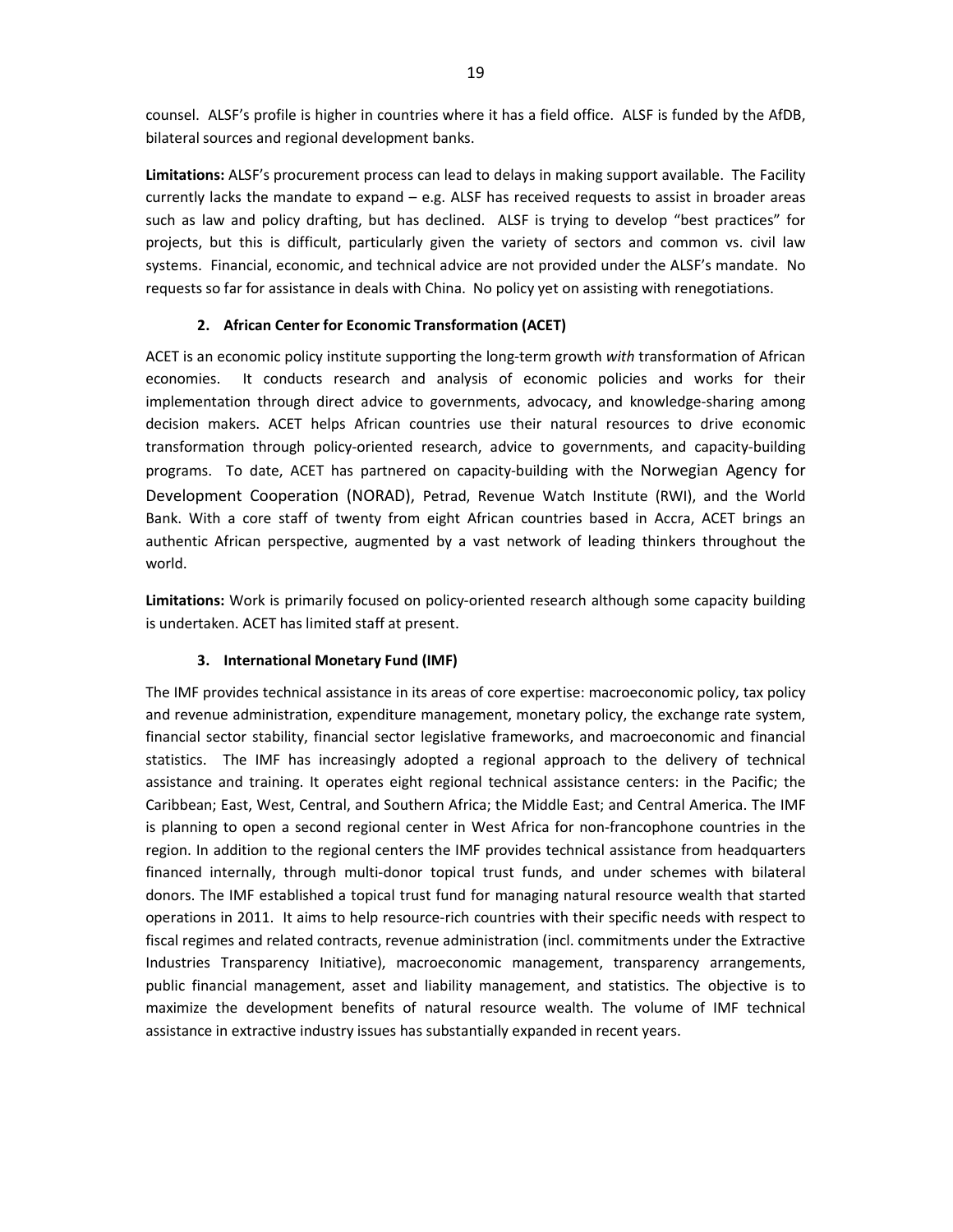Limitations: Assistance is limited to IMF core areas of expertise. The IMF is unwilling to provide assistance in actual negotiations.

#### 4. International Development Law Organization (IDLO)

IDLO provides both training and technical assistance in relation to investment contracts, i.e. working with the beneficiary to prepare them for the negotiation. Six years ago, IDLO also began assisting with institutional reform. Because of IDLO's policy of strict neutrality, IDLO experts have never participated in an actual negotiation with the investor. Rather, they seek to enhance the capacity of beneficiaries to carry out negotiations themselves.

In-house staff or external experts hired by IDLO travel to the country to conduct training workshops upon a specific request from a government, organization or donor. IDLO generally sends in-house staff to run workshops, but if it does not have the required expertise it engages an external expert and designs the workshop or training course with that expert. IDLO maintains a database of external experts it can draw upon when needed. IDLO interviews proposed experts to ensure that they have the right experience and language skills; experts must have at least 10 years practical experience and regional expertise. It then negotiates with the expert an arrangement making sure that the expert uses IDLO's Training Methodology, Needs Assessment and Performance Objectives.

IDLO exercises quality control on training events ensuring that IDLO's training methodology is rigorously applied by IDLO managers, facilitators and consultants.

The following are examples of relevant support (regarding investment contracts) IDLO has provided:

- Workshops and training courses for relevant stakeholders within the government in Mozambique (Ministry for Mineral Resources, Ministry of Environment and Ministry of Finance) on oil, gas, natural resources, minerals law. IDLO organized training on negotiation skills and Alternative Dispute Resolution (ADR) as well as on the drafting of bilateral investment treaties and concession agreements.
- Courses aimed at strengthening the capacity of lawyers negotiating investment contracts (this course ran for 24 years and was discontinued in 2010 due to lack of donor funding).
- Courses to local enterprises and investment lawyers on how to attract FDI and how to draft investment contracts including PPP infrastructure agreements (courses ran for many years and were also discontinued in 2010 due to lack of donor funding).
- Courses on the negotiation of technology transfer agreements.

Limitations: IDLO does not provide technical expert advice on a specific negotiation of a contract with an investor and is limited in funding for its capacity building programs.

#### 5. International Senior Lawyers Project (ISLP)

ISLP provides training, onsite capacity-building, legislative and regulatory reform assistance and contract negotiation assistance to governments. In all cases, ISLP operates by providing highly experienced senior lawyers, on a pro bono basis, to serve as counsel and advisors to governments. ISLP currently has two paid staff members dedicated exclusively to its economic development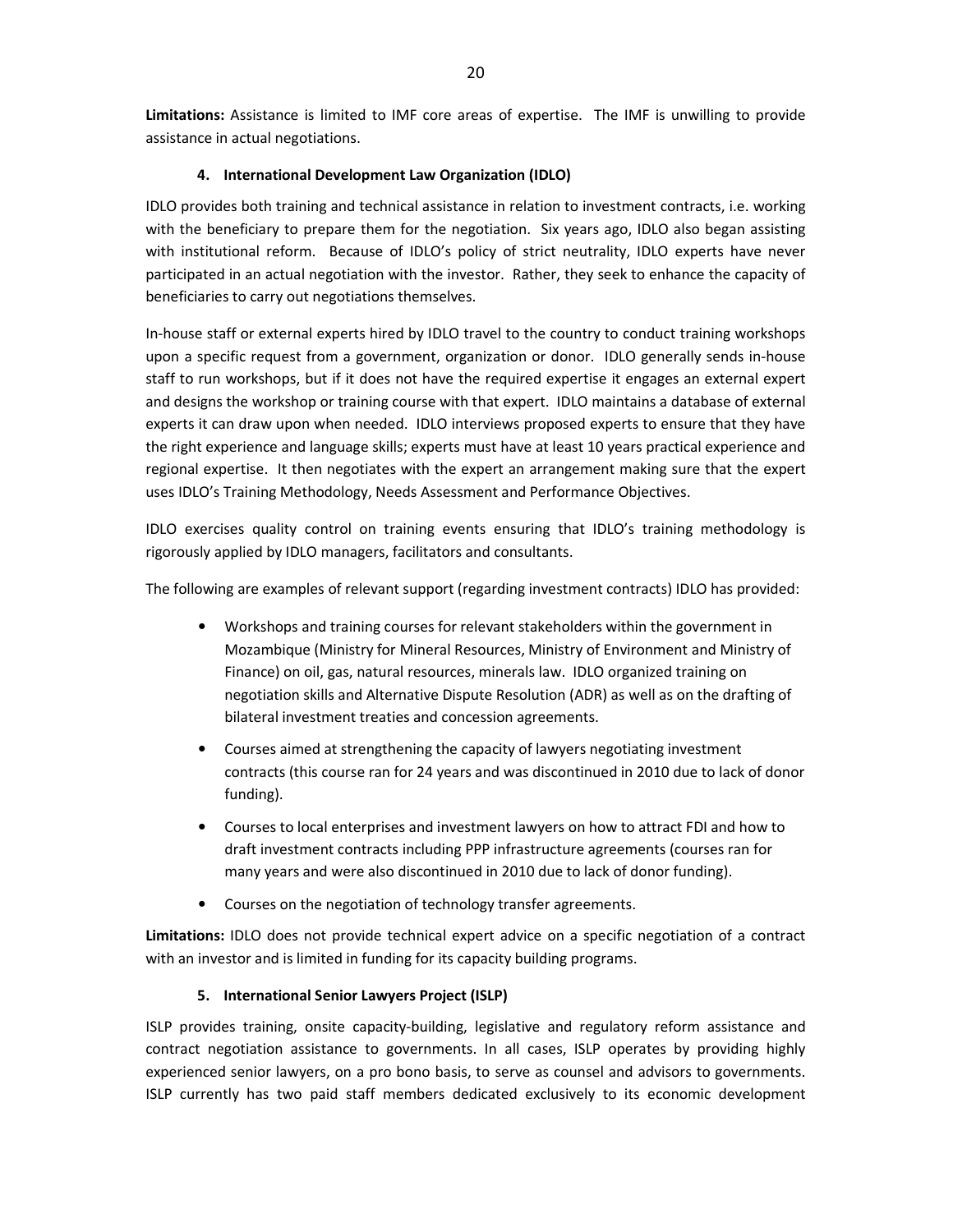program. They work with clients and volunteers to develop the terms of reference of an advisory project and ensure that the project is effectively implemented, secure funding for the program, and manage the logistical and administrative aspects of each volunteer assignment. ISLP is currently seeking to fill a new staff or consultancy position that will focus exclusively on economic development work in Africa.

Typically, governments or third parties make a request to ISLP when a need is identified. Governments that approach ISLP are generally those with which there is an established relationship, or where external contacts (e.g. the IMF, a counterpart in another country) have recommended ISLP. ISLP maintains a network of global law firms and senior lawyers, and requires that lead lawyers on projects must be partner level. ISLP connects the government with one or more lawyers selected by ISLP for their specific expertise in the area of need. If the parties decide to go forward, ISLP signs an engagement letter along with the volunteer (individual or firm) and the government in question.

ISLP monitors the engagement on an ongoing basis, with both the government and the volunteer (through ongoing and end-of-activity reports) and provides logistical support to the volunteer for arranging travel and meetings.

In addition to support for actual negotiations or contract disputes, ISLP provides training and capacity development support. Examples include:

- High-level capacity building: practical workshops of 3.5 to 5 days duration, in Liberia, Tanzania and Mozambique, on topics including "an overview of international practices in negotiating and contracting," "drafting investment contracts," "fiscal and financial provisions," "best practices for administration and management of mining contracts," "how to manage uranium mining contracts," and "legislative drafting."
- Some work on building capacity to monitor extractive-industry investment projects on an ongoing basis, including in the area of verifying the accuracy of tax receipts.
- Assistance with the drafting of rules, regulations, and codes related to extractive sectors (in Liberia, Sierra Leone, Mozambique).
- Ongoing assistance and advice to the Ministry of Finance in Liberia regarding the development of transfer pricing regulations and their application in particular matters and general international tax matters including treaties and information exchanges.

Limitations: Although ISLP volunteers have spent significant periods in certain client countries and have ongoing and continuing relationships with ministries, it does not have any permanent presence in any recipient country. This deficiency may be addressed in the next several months, when ISLP retains a full-time staff or consultant to focus exclusively on its economic development work in Africa. To date ISLP has been able to identify sufficient high quality volunteers to service the projects it accepts, but the number of projects it can evaluate and take on is limited by staff and funding for out-of-pocket and administrative expenses. ISLP limits this aspect of its programs to very low income countries, e.g., Liberia, Sierra Leone and Malawi. ISLP does not take on projects where governments can reasonably and timely secure paid counsel. Subject to funding, ISLP could envisage expanding its support to other regions and sectors, although availability of qualified lawyers willing to do the work on a volunteer basis could become a constraint. ISLP is active in other sectors with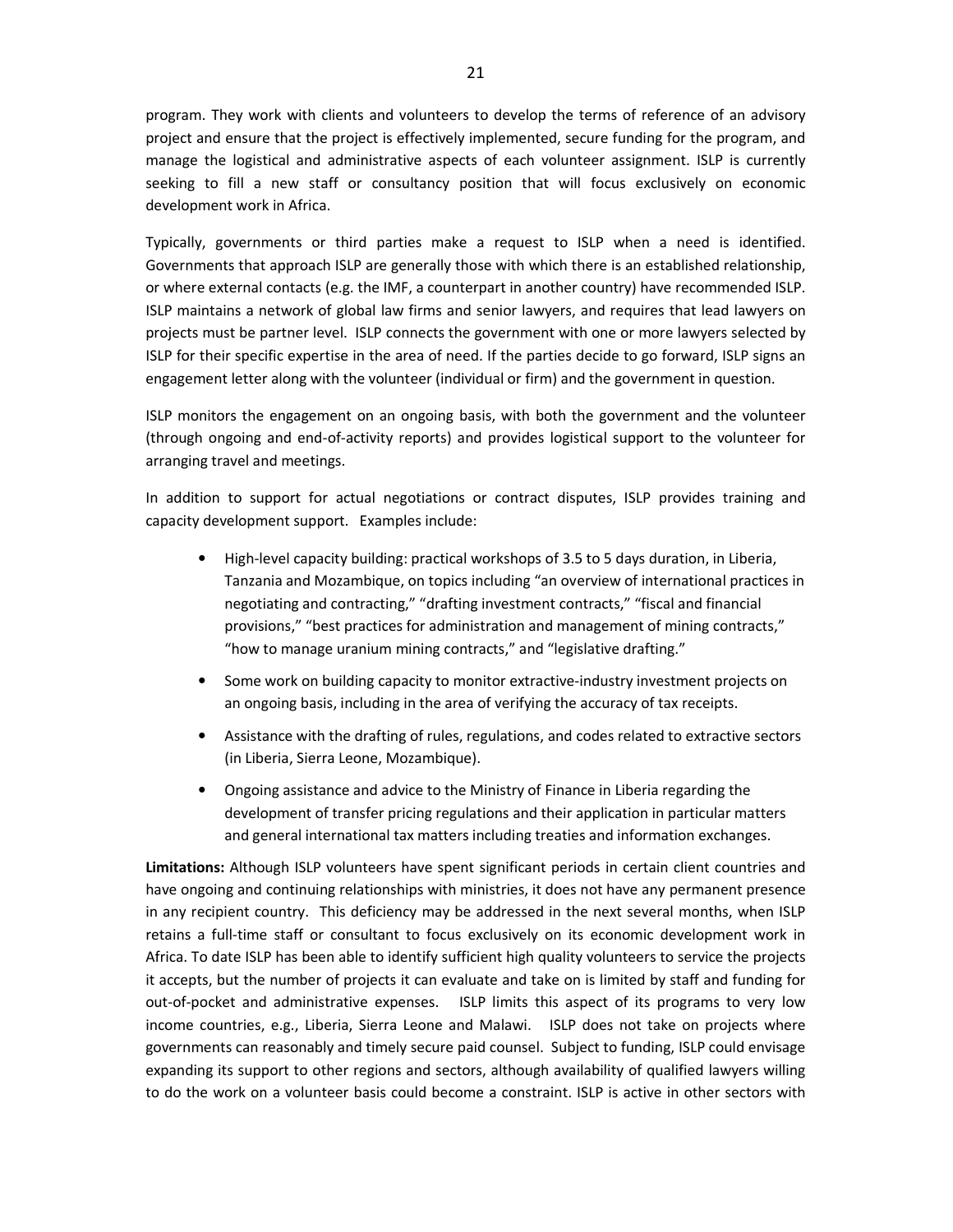civil society and governments on economic development issues, human rights, and rule of law; in some cases these other activities may raise conflicts.

#### 6. Norad - Oil for Development (OfD)

Oil for Development was launched in 2005 in order to focus Norway's petroleum-related assistance on work that helps to improve revenue and environmental management in the oil sectors of resource-dependent developing countries. OfD describes their assistance as "demand driven." Requests for assistance, as well as funding to the OfD country programs, are usually channeled through the embassies.

Oil for Development has arranged workshops preparing cooperating countries for negotiation with oil companies with regard to block allocations. However, OfD's assistance stops just before the negotiating table. For political reasons, they decline to take active part in negotiations. OfD also collaborates with the World Bank Group on the Extractive Industries – Technical Advisory Facility (EI -TAF) (which is described below).

Limitations: OfD is able only to provide support in the oil and gas sector, and does not provide direct assistance for actual negotiations. Experience on the ground has shown limited coordination in collaborating with other bodies providing assistance in the oil and gas sector, and a propensity to apply the Norwegian model over alternatives.

#### 7. Pan African Lawyers Union (PALU)

PALU acts as an overarching association for regional and national lawyers' associations in Africa. PALU's mission statement includes legal capacity building, regional integration, and the bolstering of development initiatives geared toward socio-economic development and the rule of law. PALU's work is complemented by its relationships with the African Union and the African Development Bank.

In 2010, AfDB's African Legal Support Facility (ALSF) approved a \$900,000 grant to PALU. This partnership aims to increase the capacity of African lawyers to better engage in complex international commercial transactions and litigation, bringing together the private legal bar and governments (through an intergovernmental organization). The joint capacity building project will train over 150 lawyers from across Africa. Regional training seminars have been held for the Eastern, Southern, Northern and Western African regions in Kigali (February 2011), Cape Town (May 2011), Tunis (January 2012) and Yaoundé (March 2012).

The broad objectives of the project are: to take stock of the "state of play" in complex international commercial negotiations and dispute resolution across Africa; build a database of lawyers knowledgeable, skilled and experienced in complex international commercial negotiations and dispute resolution in Africa; facilitate increased and improved financing of infrastructure projects; sharpen international arbitration skills; develop the capacity of African lawyers to tackle vulture funds and better manage public debt; promote the activities of the African Legal Support Facility; and market PALU and motivate lawyers to join as fee-paying members.

Limitations: Workshops are short term so capacity building is not sustained. The initiative is not targeted to governments and does not provide direct assistance for negotiations.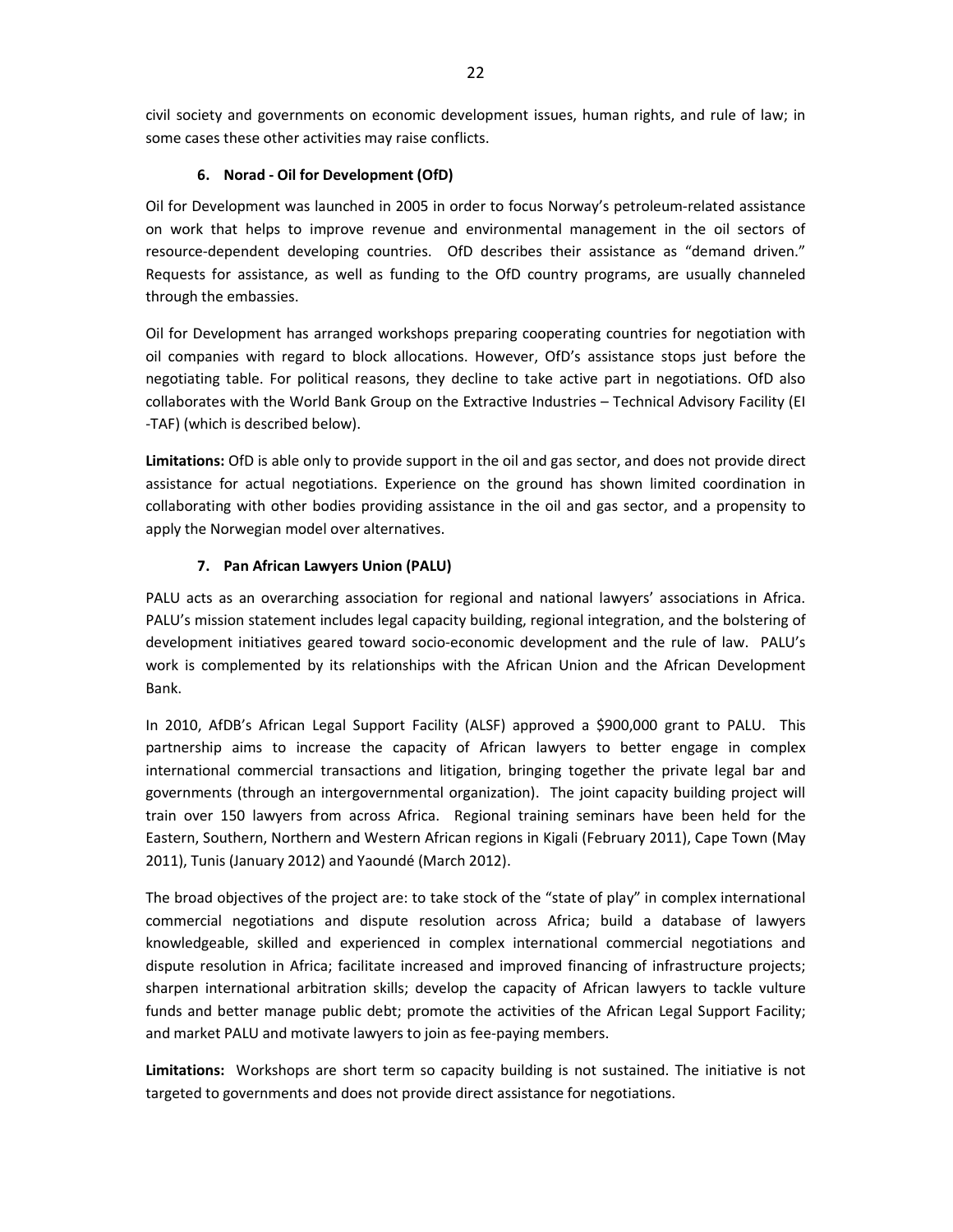#### 8. Revenue Watch Institute (RWI)

RWI is primarily involved in providing assistance to governments in their review of existing extractive industry contracts, planning for and assisting in the renegotiation of those contracts, and assessing the renegotiation process. Infrequently, RWI has assisted with new investment contracts (including pre-negotiation preparation and negotiation itself). RWI's core expertise is in providing a development perspective, as well as advice on fiscal policy, economic modeling and analysis and good governance. RWI advises oil- and mineral-rich governments on legislative and policy reform, and seeks to help governments link contract negotiations to these broader sectoral policy reforms. RWI's team includes lawyers, economists and governance specialists.

In their contributions to negotiation processes, RWI experts typically serve as members of a team of advisors, frequently involving sector experts (for example, in diamonds or in iron ore)and other lawyers from ISLP or retained by governments by other means. RWI has worked closely with UNDP in Sierra Leone and has had discussions about collaboration with lawyers arranged through the World Bank EI-TAF or through ALSF. RWI has also worked closely with OfD and ACET in Sierra Leone and Liberia, providing assistance on the legal framework for petroleum and organizing capacitybuilding workshops covering negotiation strategy, among other subjects. On some occasions, RWI assists the government to assemble its team for a particular project and on others RWI has been approached by another organization to join an established team.

Maintaining regional offices in Ghana, Peru, Azerbaijan, Lebanon and Indonesia as well as staff on the ground in other countries in which RWI is active, assists in delivery of support. For example, there is a readily available point of contact for government counterparts, communication is easier and there is the ability to respond quickly to new demands. It is felt that this builds more trust into the relationship.

Support is generally initiated by request from contacts in government in countries where RWI has a presence or as a result of RWI's profile in these issues. Alternatively, contact has been made through donors or staff on the ground.

Beyond its support to governments, RWI provides extensive capacity building support to civil society groups, parliaments and other oversight actors throughout the world, including on the analysis and monitoring of extractive-industry contracts.

Limitations: RWI does not, on its own, enter into traditional attorney-client relationships with government partners for negotiations; instead, it typically works as part of a team with privatesector lawyers supporting the government, or provides over-arching advice to governments on contract strategy. RWI's ability to support negotiations in multiple countries is constrained as a function of available financial resources.

## 9. UNDP – Regional Project for Capacity Development for Negotiation and Regulation of Investment Contracts

The UNDP Regional Project for Capacity Development is no longer operational. The initiative provided support in a number of areas, with a mission to strengthen governance and transparency related to large-scale investment contracts, and a core focus on capacity building.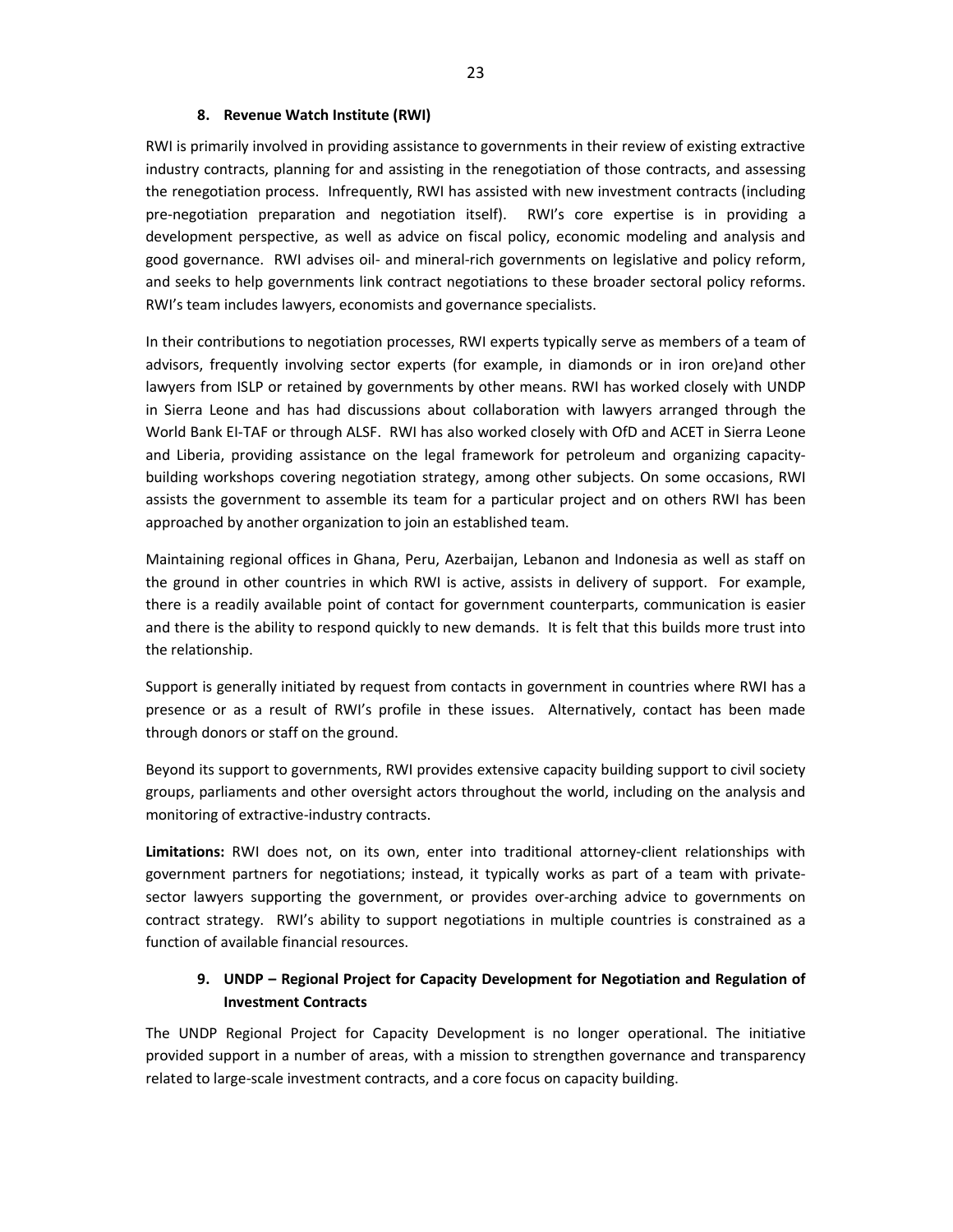The Project provided and coordinated external expert support to African government officials in a number of disciplines, including financial, technical, industry specific, investment bankers and lawyers. The Project benefited from active guidance from recognized academic experts and partnered with ISLP, RWI and Advocates for International Development. Although external experts were engaged to provide technical assistance, the Project staff also provided technical assistance and actively managed the high level government relationships necessary for successful Project implementation. The Project was managed through the regional UNDP/UNOPS offices in Dakar, Senegal. In addition to leading international lawyers and other experts, project assistance to countries was also carried out with support from African lawyers in the region. Its key focus was the following:

- Assistance with development and reform of policies, laws and regulations
- Assistance with capacity building in evaluation of a country's assets, setting up bids, understanding necessary documentation required to qualify bidders, evaluating bids
- Training on drafting laws and regulation, and negotiations, including substantive issues largely related to the negotiation of large-scale mineral, oil and gas agreements
- Briefing and preparing for negotiations
- Assistance in negotiations

Key strengths of this Project were its presence on the ground through the UNDP regional offices, balanced technical competence of its staff, and the staff's ability to function at the highest levels in both English and French. These attributes allowed Project staff to interact face to face and manage issues directly with high-level government officials, other stakeholders in-country and recipients of support. This enabled the Project to develop relationships with government and relevant stakeholders, which strengthened the ability to deliver support by being perceived as trusted advisors. As a result, within 12 months of being fully staffed, the Project grew from 5 Project beneficiary countries to 11 Project beneficiary countries at the specific and high-level request of the relevant African States.

Limitations: Hosting an initiative like this within a multilateral institution has limitations, for example, perceived political risks to the organization and shifting organizational priorities on "special" projects with leadership changes. Additionally, the bureaucratic structure, rules and regulations of a multilateral institution are not optimal for a Project designed to provide significant technical expertise from the private sector and support negotiations with the private sector. The Project was ultimately closed because of funding limitations and cuts.

#### 10. World Bank – Extractive Industries Technical Advisory Facility (EI-TAF)

The EI-TAF is a multi-donor trust fund managed by the Oil, Gas and Mining Policy and Operations Division of the World Bank. The EI-TAF aims to facilitate rapid response advisory services to developing country governments for capacity building and to prepare governments for extractive industry projects, including contract negotiations and associated policy reforms and frameworks. Services are demand-driven and there has recently been a trend towards requests for assistance in relation to evaluations of the interface between mining and infrastructure proposals.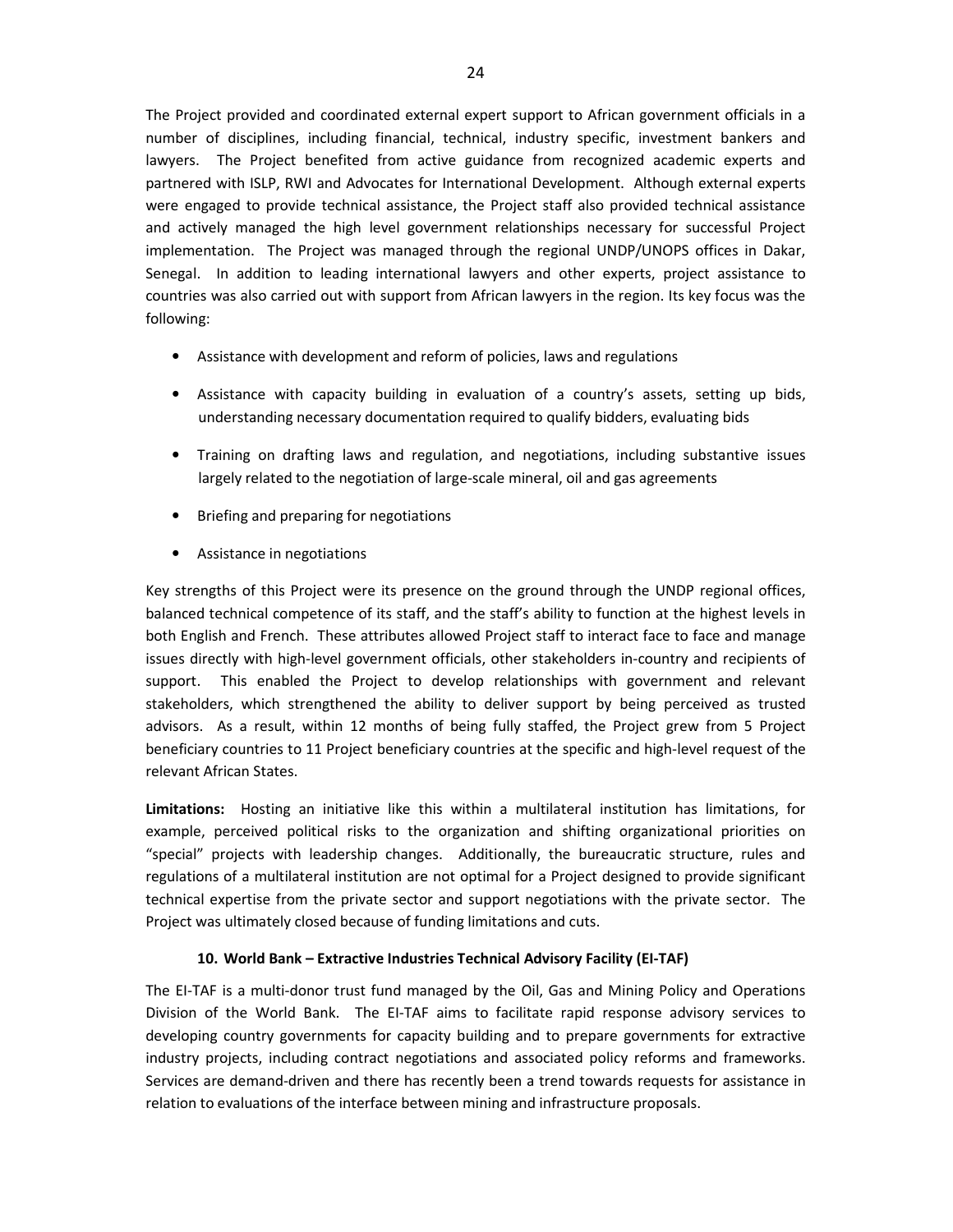The EI-TAF provides funds to governments  $-$  generally an award of around \$500,000  $-$  and government carries out the procurement to assemble the required team of experts. The World Bank maintains a list of consultants with particular expertise. The procurement process is monitored by the World Bank under its procurement rules, including the provision of a report detailing the reasons for selection of each expert. Where the country does not have the capacity to undertake the procurement process, the World Bank will carry it out on the country's behalf. Generally a multidisciplinary team of 5-7 experts is assembled, which includes legal, financial, sector, commodity, environmental and social expertise. Increasingly, there is also a physical infrastructure specialist (e.g. roads, rail, and port as relevant). Ministries are required to nominate counterpart specialists, who will work with the experts in order to develop capacity.

Experts are engaged at market rates and the funding generally lasts around 8-10 months. The general turn-around time from request to engagement is around 2-3 months.

According to its 2010 Progress Report, EI-TAF is able to respond to country needs for advisory assistance on a much faster basis than traditional World Bank lending and technical assistance instruments. EI-TAF works on a first-come / first-served basis and the projects are reviewed and decided in a single meeting.

A meeting is convened with donors to the EI-TAF trust twice a year to go through the countries to which assistance has been provided. The World Bank is currently working on developing new measures for success of projects.

Limitations: Governments have commented that provision of assistance on occasion is not fast enough. Procurement and financial management issues were slow when the grants were recipientexecuted (managed by the government). However, since April 2012 the donors and EI-TAF program management have switched to largely World Bank-executed implementation arrangements. Assistance is not provided for negotiations themselves. The position of EI-TAF is that governments themselves should be driving the negotiations, although there may also be concerns which stem from key World Bank shareholders or trust fund donors.

In addition to these ten key initiatives, an inventory of other mechanisms of support is provided in Annex 2. This list is not intended to be exhaustive and comments are invited during the workshop.

#### C. Key issues for discussion

- Among the existing initiatives, which are the ones that stand out as particularly effective, and why? What are the main limitations?
- Is there any particular stage in the contracting process where these initiatives need focus in particular (pre-negotiations, negotiations, monitoring etc…)?
- Where is there overlap among existing initiatives?
- What lessons can be learned from existing initiatives in relation to dealing with issues of impartiality, conflict of interest and trust?
- Based on the review of existing initiatives is it possible to say what an appropriate type of specialist support should look like? Is it possible to develop a set of criteria for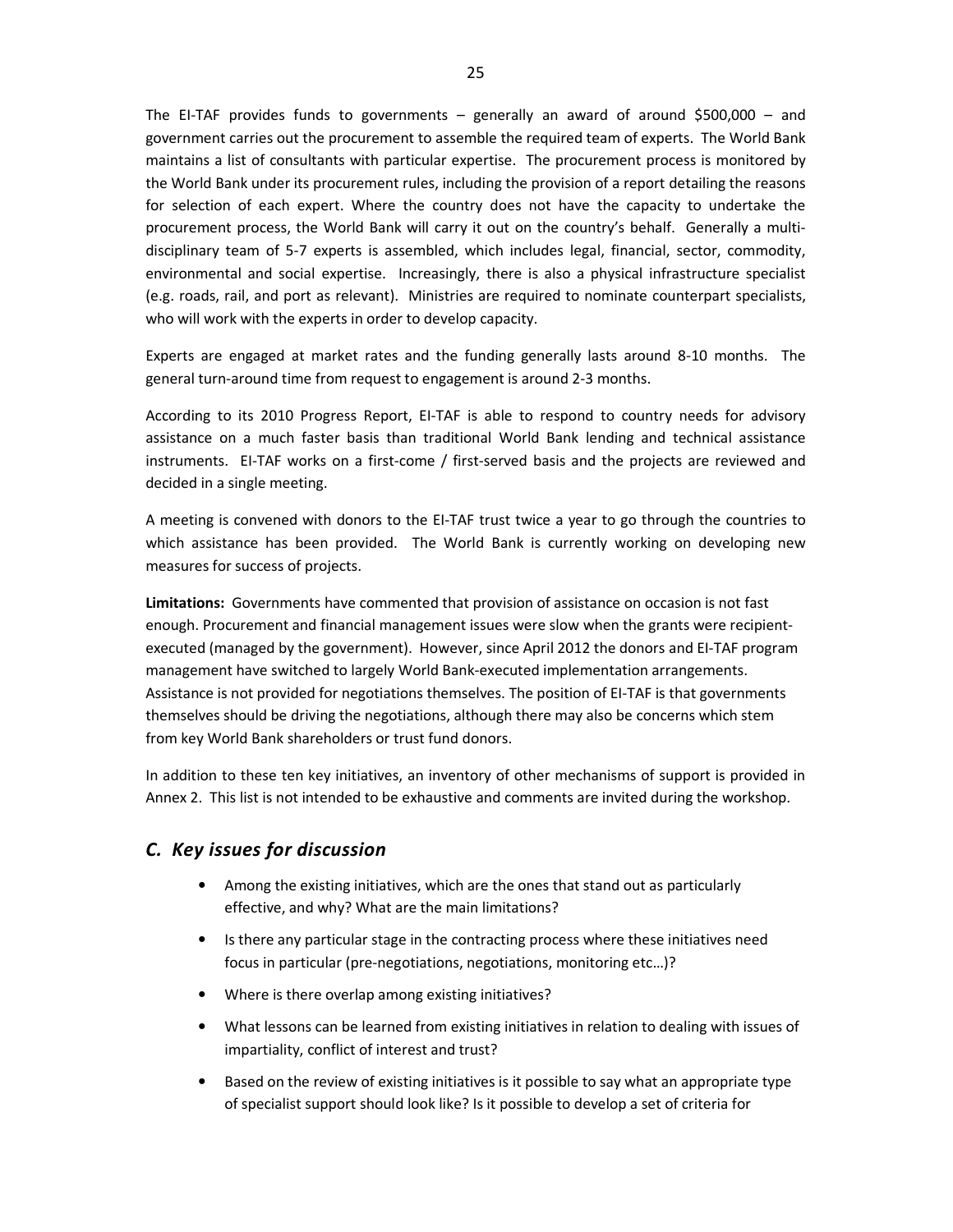'appropriate / effective' support? What about the role of advisors and their position on certain issues?

• What are examples of countries that have received effective support? How do they manage the process of obtaining external advisors (and funding to pay for them), as well as using the advice? What it was about the support which made a difference? What types of skills were developed internally?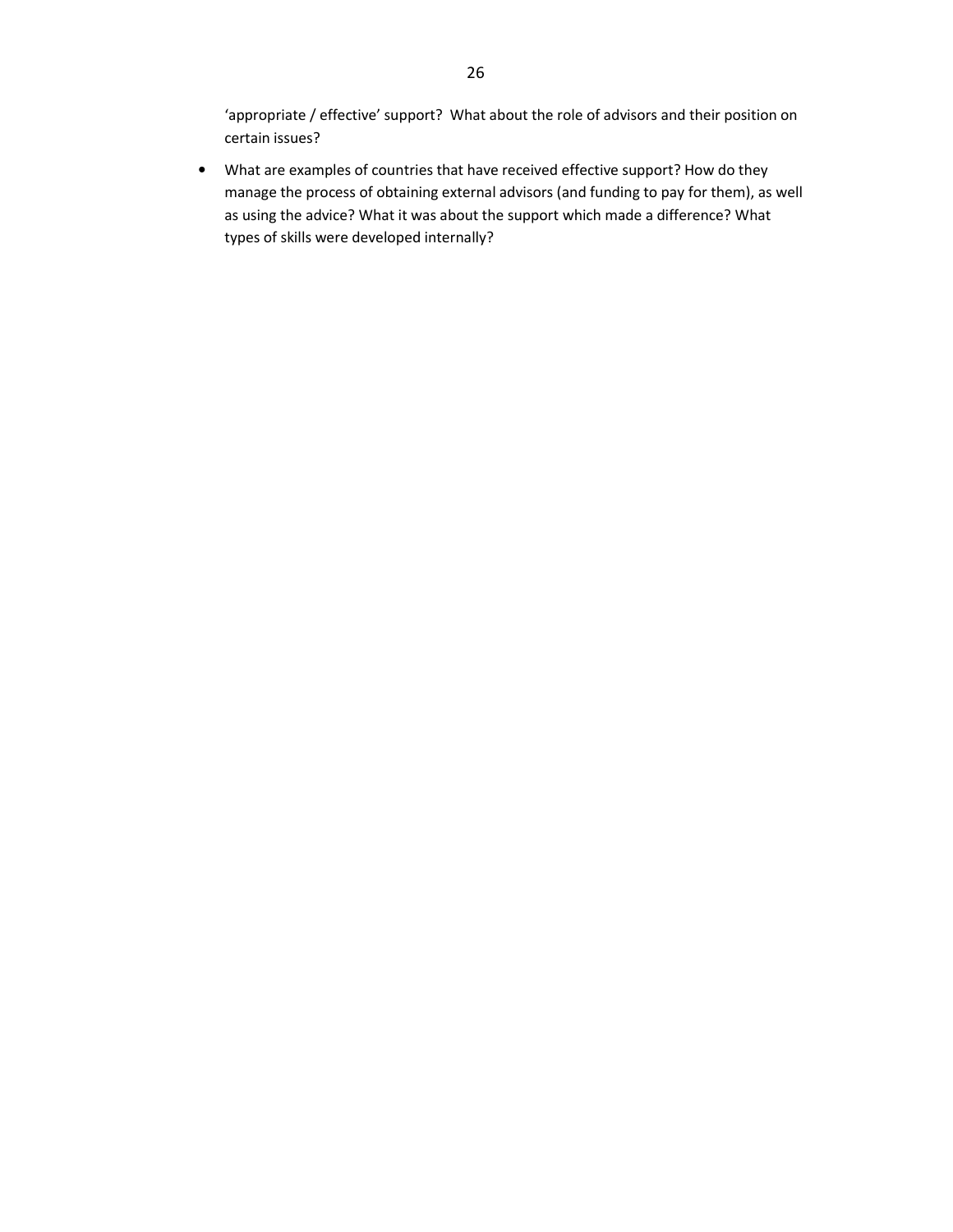## III WHAT IS MISSING

This section of the report reviews the gaps that have been identified in the current range of sources of assistance for negotiation support.

#### 1. Expertise other than legal

The review in the previous section shows that there are organizations providing legal support in all phases of negotiations, albeit the support is limited for specific negotiations (see below) and for monitoring and implementation. In addition, there are a number of programs that provide capacity building on legal issues. Non-legal experts are less readily available – for example, financial/economic experts, financial modelers, sector experts, investment bankers for financial structuring, and development specialists.

The weakest area in terms of availability of support relates to assistance targeted to industryspecific technical expertise. A knowledge gap usually exists between the government and the investor (e.g. geological data and its interpretation, global sector trends, technology developments, sustainable development challenges, environmental management). Governments often do not possess industry-specific commercial skills or access to critical information (global commodity market trends, commodity pricing trends and systems, consumer trends). The presence of an industry specialist on the team can help build the government's credibility and confidence when dealing with the company's negotiating team.

A number of respondents commented that it can be a challenge, in particular, to find strong industry experts, due to conflict-of-interest issues. Industry experts often work for investors and may therefore display reluctance to work for governments. It was also noted by several respondents that governments can show a reluctance to bring in external experts associated with industry for fear of breaches of confidentiality. Governments may also not have the ability to pay the fees charged by these experts or may not even be aware of the need for this expertise.

In addition, governments may need assistance in the management aspects relating to assembling a negotiating team to prepare for and carry out a negotiation, including but not limited to identifying experts that are required in addition to lawyers. An external advisor can also be helpful in managing internal government negotiations.

#### 2. Limitations of existing legal assistance

#### a) Limitations of non-fee paying legal assistance

A number of initiatives exist to provide non-fee based or subsidized legal advice to governments. However, these initiatives are often limited in their funding and therefore the amount of support they are able to provide. Moreover, as mentioned previously, a number of donors that provide funding to allow governments to retain advisors will not provide that funding for direct negotiations.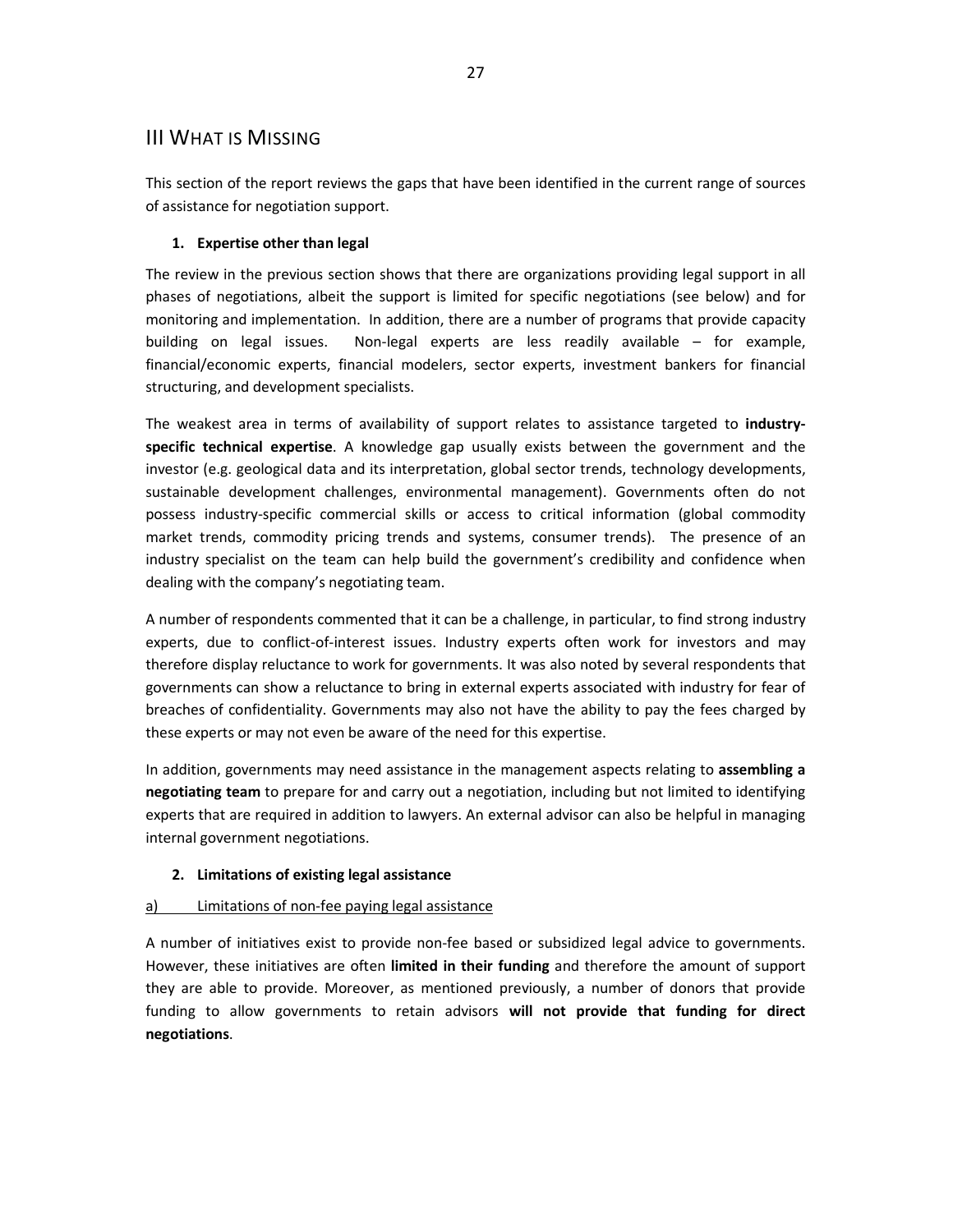b) Limitations of specialty, timeframe and scope of existing legal assistance

It was noted that legal experts retained may not have specialist experience in the relevant sector (e.g. extractive industries), or in working with and serving the needs of government. For example, transactional lawyers may tend to focus on "getting the deal done," which may not include a long term view of the terms of the deal for the country or revenue management issues. Moreover, the assistance may be limited in timeframe or scope according to the resources and mandate of the external initiative rather than by the needs of the government. Strong monitoring standards should be implemented to ensure that the advice provided is real, tangible and practical. It is preferable for lawyers to be involved over a long term, in order to develop relationships with government clients.

#### c) Limitations of experience and relationships with the government

Without experience working with governments, the experts may not have the incentive (or the experience) to create ownership within the broader confines of government, for example, working slowly in order to obtain buy-in from competing government groups for the negotiation strategy. This may therefore ultimately not translate into good outcomes for the country. Indeed, one respondent commented that key success factors for the provision of support are: (a) providers of support should have the **confidence and trust** of governments; (b) there has to be **buy-in and** political will at the top; (c) the approach must be conciliatory rather than antagonistic (if advisors create a rift between governments and investors, the resulting acrimony will be prejudicial); (d) the support must enable governments to articulate their own visions; and (e) the support must provide the government with the capacity to achieve the vision and promote governance in addition to carrying out a short term transaction. Experience working with governments, as well as long term involvement as discussed below, is important in order to understand and be able to address these issues.

#### d) Limitations imposed by government procurement processes and funding

A government's ability to engage effective legal advice may be affected by its **procurement** processes. These processes may require that legal services are engaged by tender, with the contract generally being awarded to the lowest bid. In some cases, this may mean that the government does not receive the highest quality advice. For example, in order to "get a foot in the door," firms may bid low prices and then provide more junior (and less experienced) lawyers to work on the project. In some cases, the fee arrangement may also be subsequently renegotiated (and increased) over the course of the engagement, if the fees were unrealistic at the outset.

On other occasions, governments may wish to retain experienced counsel, but are impeded by lack of available funding sources, meaning that it may be impossible, or a long process, to engage their desired counsel.

#### 3. Timing of support

Governments often do not seek help with negotiations at an early stage, putting them at a disadvantage in the negotiations from the outset. On occasion, negotiations have already commenced (sometimes even after the term sheet has been agreed) before external assistance is sought. This may mean, for example, that certain options have not been considered, leading to a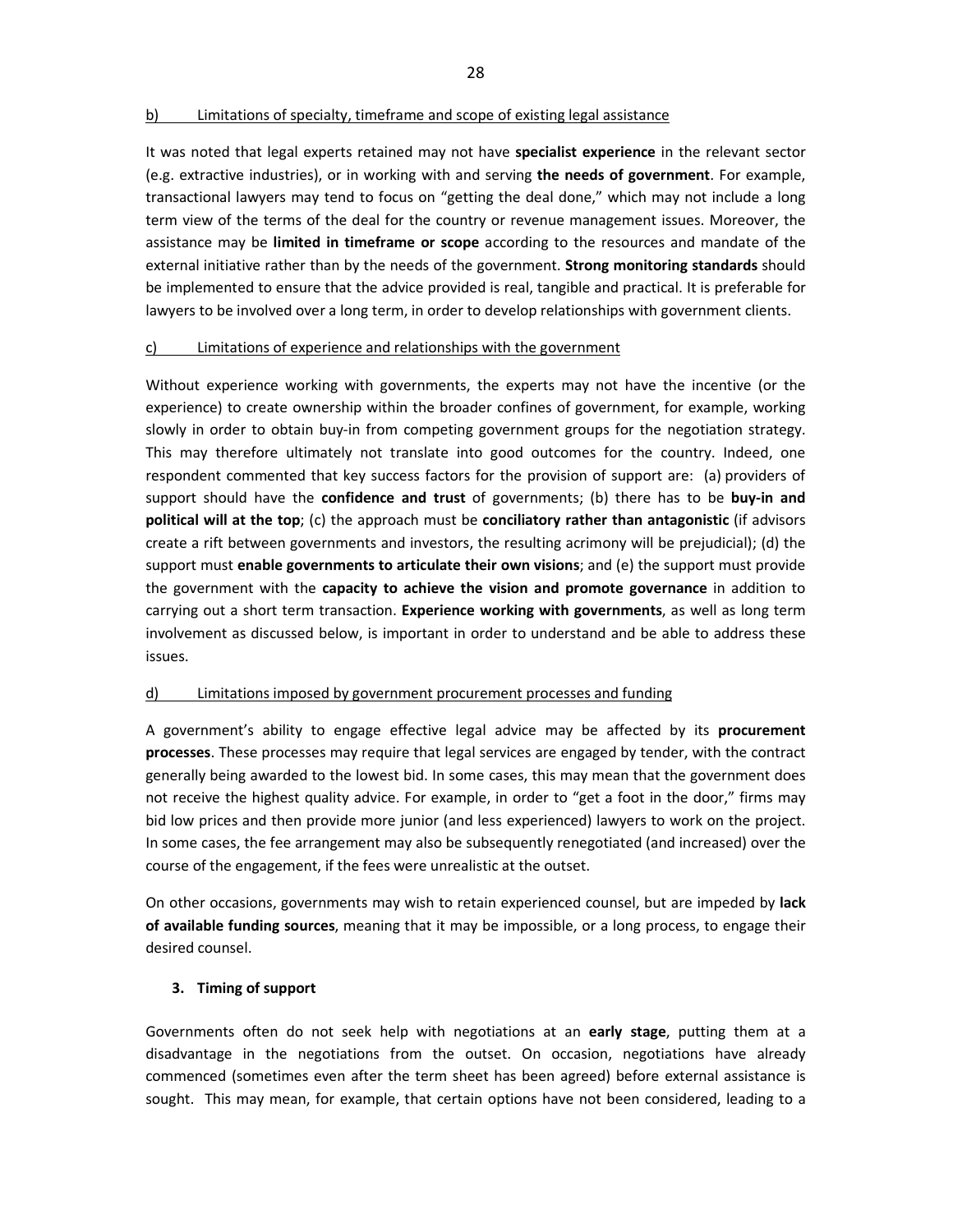less advantageous contract. Late requests for assistance might be due to political sensitivities, to inexperience, to lack of funding and to the desire to maintain control over the negotiation.

Respondents underlined that for the best negotiating outcomes it was important for the government to put together the negotiating team, including both officials and external advisors, at the very start of the process rather than bring in experts part way through, and to the extent possible, to maintain the same negotiating team throughout the negotiation. Providing resources, tools and assistance even before the negotiating process starts—for instance, with drafting model contracts, policy reviews and formation, and industry research—can also be instrumental in shaping successful negotiations.

#### 4. Support following conclusion of a contract – implementation phase

There is a significant gap in the availability of support to governments following the conclusion of a contract. The governments' tasks here are to ensure contract compliance (both in terms of financial and fiscal elements, and for environmental and social performance), and to plan for end-of-life activities such as environmental cleanup, labor creation for affected communities, etc.

Other than limited capacity-building workshops, there does not appear to be support dedicated to the implementation, enforcement and monitoring of the contracts or to strengthening governments' capacity to do so.

#### 5. Long-term assistance

Many of the initiatives provide assistance for particular projects and for limited phases of those projects only. The assistance is not provided over the long term, to build up a particular ministry, agency or national resource company. Respondents commented that an external advisor "parachuting" in and out does not serve the capacity building needs of governments. Rather, it is important to become a "trusted advisor" in order to provide capacity building, and this needs to be built up over a period of time. Short-term training sessions are also of limited benefit.

While model contracts may be available, host-country negotiators may not understand where they can deviate from the terms, or the company may try to refuse to negotiate from the model. In addition, model contracts need to be used carefully, understanding that each project should be independently evaluated and may require different terms. In addition, without significant experience gained through practice in negotiations, in the face of company's negotiating teams and political pressure, it can be difficult to maintain a strong position or to know which way to go on particular issues. This sort of experience cannot be taught in short term training sessions.

An example was provided of long term assistance provided to the Indonesian government by advisors from Harvard University who were involved in Indonesia for about 20 years. Expatriate advisors, experts in economics, planning and law, were based in two critical ministries with longterm commitments (of around 2 years or longer). Over that time, the resident advisors brought in short-term experts from abroad as needed, but the residents themselves remained on the ground to help officials implement the advice, or to help modify it as problems arose.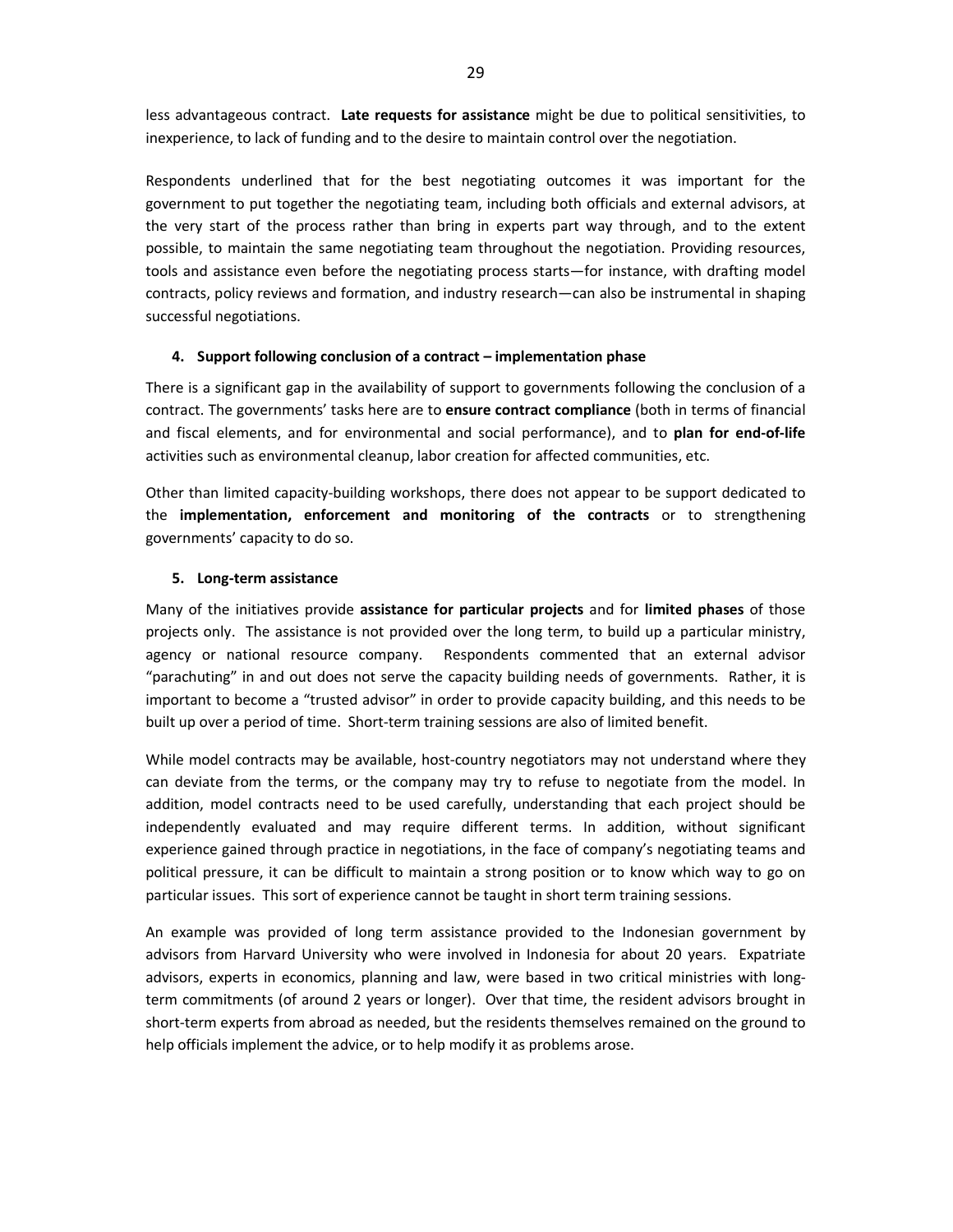One respondent commented that it is important for governments to determine what kind of expertise to develop internally, which would be addressed by long term capacity building, and what should be outsourced.

#### 6. Knowledge management and knowledge sharing

There is generally a lack of availability of documentation. For example, there are few documents describing "best practices" in terms of policy frameworks, legal and fiscal terms, contract provisions, etc.., as applicable to common law and civil law countries. In addition, accessing past or existing contracts as precedents, models or for comparison can be difficult. There is limited knowledge sharing between countries and regions of concluded contracts and related documents and there can also be a lack of co-ordination between different teams (e.g., across different sectors) within one country. Countries also lack contract management systems to enable monitoring and enforcement of contractual terms over the long term of the project. In contrast, in the private sector, companies or firms are able to access many other industry contracts, either through the firm's own precedent system or through specialized subscription databases. Here, better knowledge sharing mechanisms and resources would be useful for building in-country knowledge and precedents.

Ideally governments would use model contracts and associated standard documentation in the key sectors: mining, oil and gas, forestry, toll roads, water and sanitation plants, independent power plants, etc., with clear guidance on the fact that they must be adapted to the context of the particular deal. However, these specialized resources are not readily available.

Finally, there is limited opportunity for local experts to get exposure to similar transformative, large-scale transactions. Unlike experts of industrialized countries who have more international flexibility to develop their practice on a wider geographical scope, local experts have limited occasions to develop experience in negotiations in house.

The lack of institutional knowledge is exacerbated within governments by high staff turnover in government agencies, which means that the skills and ability to build institutional knowledge are lost. More formalized knowledge-sharing mechanisms could be useful in this respect.

#### 7. Sector focus of available support

Most of the existing initiatives provide support for negotiations of oil, mining and gas contracts but now there is an emerging focus on other major investment contracts, such as for land or infrastructure projects.

One respondent commented that it would be helpful to understand the evolving needs of government in new areas where support is required. For example, in South Asia and the Middle East where governments and local firms have developed capacity for negotiations of natural resource contracts, they are now increasingly negotiating agreements relating to pipelines and transportation where their knowledge is less extensive. Assistance in building up capacity, and the ability to share knowledge between countries and develop "best practices" in those areas is needed.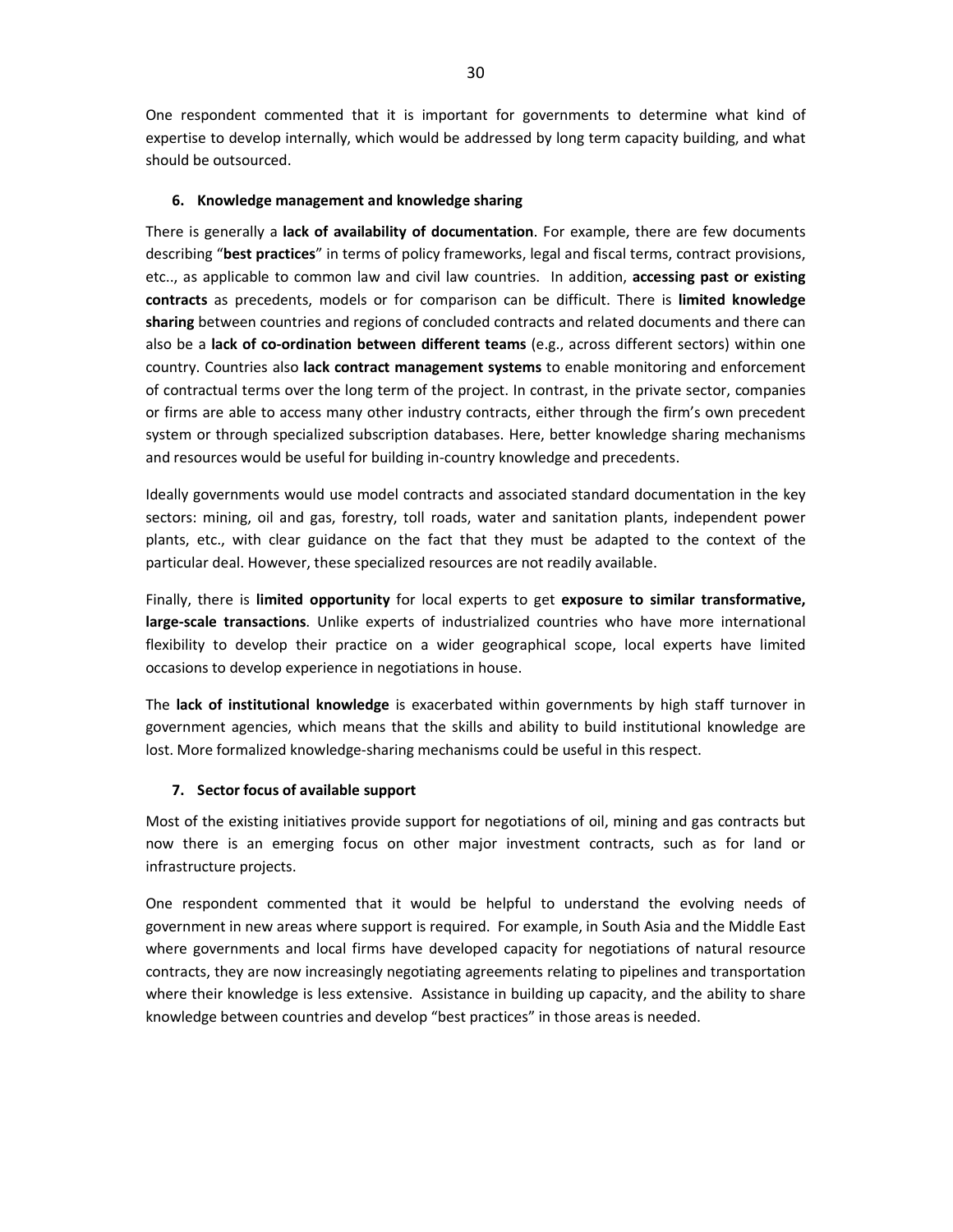## A. Key issues for discussion

- Does the above review accurately represent the gaps between the identified needs of governments and the available support?
- Specifically, where are there gaps in terms of type of expertise? Geographic focus? Type of contract? Stage in the contracting process? Direct participation in the negotiating process?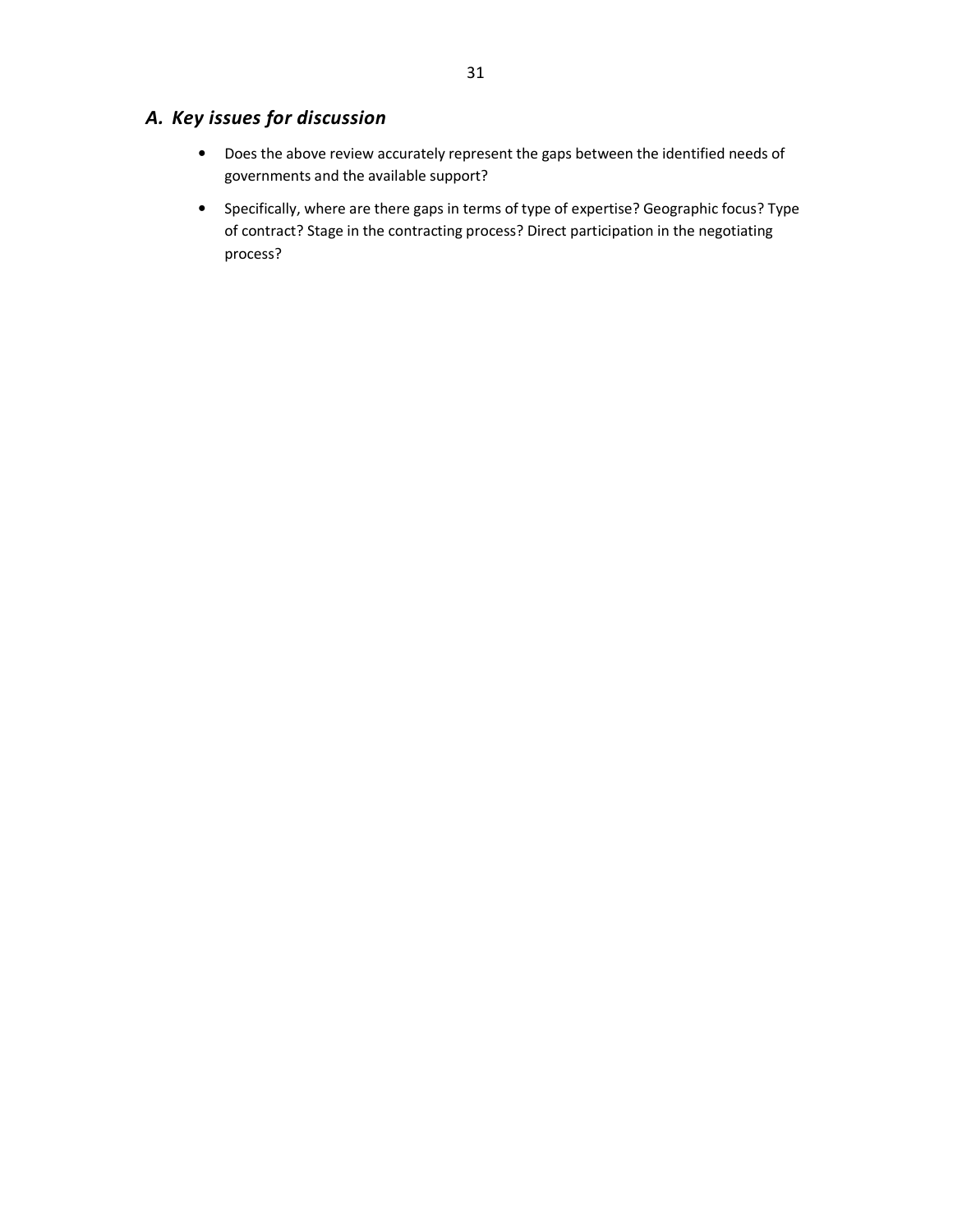## IV HOW TO ENSURE EFFECTIVE SUPPORT

This paper posits that in order to achieve more robust and balanced contracts governing major investments, it would be useful for developing country governments to be able to call on world class legal, technical and financial skills that they do not possess, as well as to increase their own capacity in those fields (Section I). In the prior review of existing support, it should be noted that while a large number of support initiatives exist (Section II), there remain significant gaps (Section III). This section poses a number of key questions as to whether and how existing sources of support could usefully be complemented to ensure comprehensive support. It is designed to foster discussion concerning various possible options.

## A. Objectives

Clear objectives must be set in the context of criteria to be considered in evaluating the sufficiency of existing mechanisms and/or the need for any new mechanisms, as well as to determine the appropriate mechanism going forwards (if any). As has been discussed in the sections above, some of the important criteria to consider include (but are not limited to) the following.

- Advice is needed in integrated specializations, including but not limited to, legal support, financial and business expertise, geological and technical expertise, environmental expertise, and other areas of knowledge, outlined in section I and Annex 1 of this report.
- Advice and assistance is needed at all stages of the contracting process, from the precontracting phases (of designing model contracts and drafting legislation) through implementation, as outlined in detail in section I and Annex 1. Different skills would be required in each of these phases.
- Technical support needs to be high quality, based on extensive field experience.
- Relationships with the government are important, and long-term, resident relationships can be helpful in that respect.
- Tools and resources that provide increased access to information (including contracts, other legal frameworks, etc…) can help to level the field in terms of access to precedents and information.
- Capacity building needs to be structured, long term and often resident where possible.
- Funding mechanisms are important to consider, as they may impact aspects of the advice, such as the buy-in of the government and sufficiency of resources for the provision of assistance, among other things.

## B. Consideration of mechanisms to provide support

There are a number of options that could be considered as mechanisms to address the gaps. For instance, one or a combination of the following options may be explored.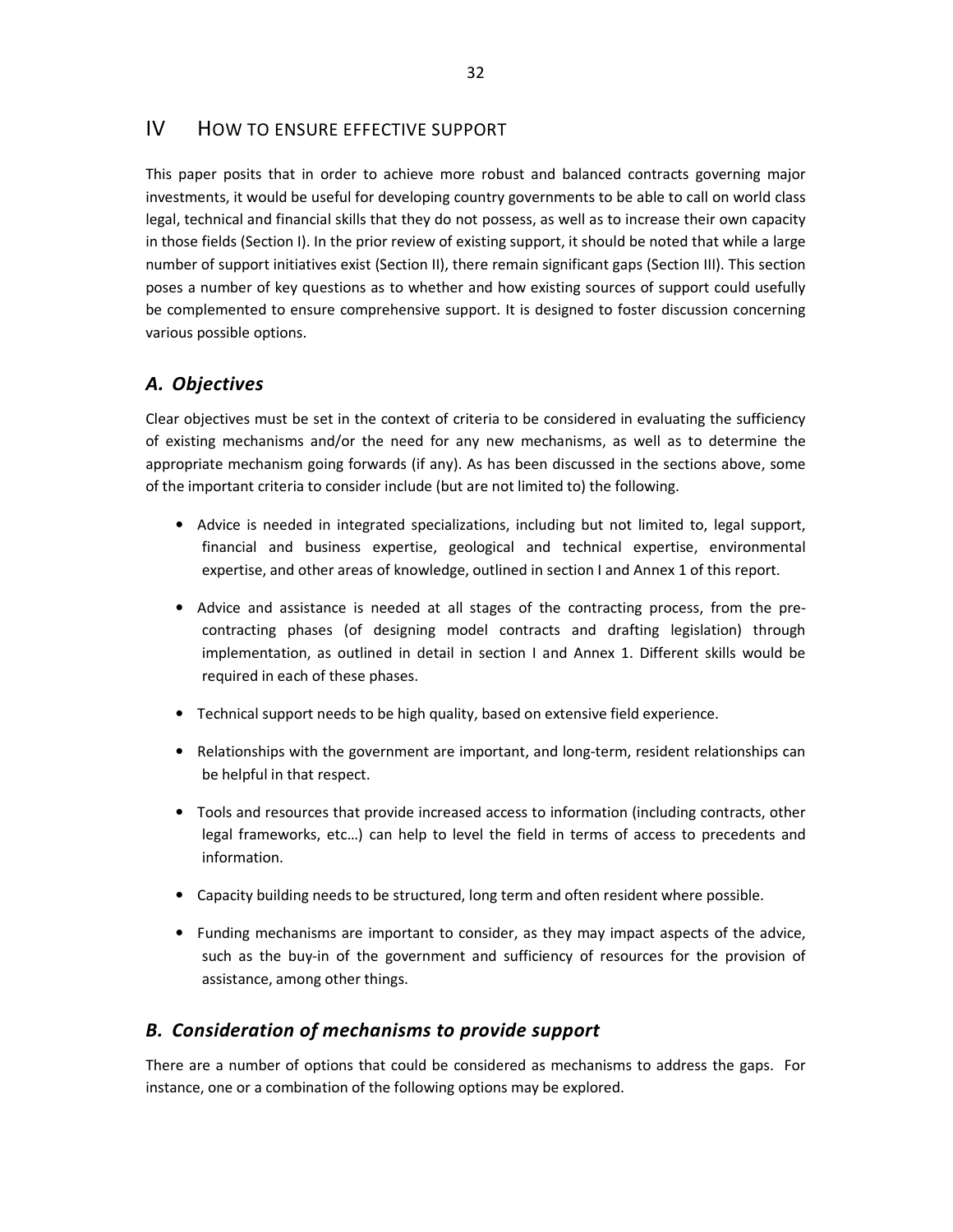- Working with some of the existing initiatives to expand their support to sectors and regions currently not covered. This may include expanding technical and financial support as well as making available precedent documents, knowledge management systems and other tools and resources.
- Creating a mechanism to coordinate existing sources of support, drawing on the strengths of each.
- Creating a new initiative, either targeted at the gaps identified or comprehensive in design. A new initiative could deliver support in a number of ways, for example, it may be directed at providing the tools, resources and/or innovative approaches described below, it may address the gaps in existing support, coordinate existing support, it could provide comprehensive support, or a combination of these options.
- Designing improved tools and resources (as discussed in part C below), as well as new creative ways to support governments (e.g., through the use of the media and social networking to enable widespread sharing and comparison of information and pricing information, contract norms and outcomes, problem-solving frameworks $^{13}$  to assist governments with developing plans and negotiaion strategy). These could be delivered through any mechanism which is taken forward.

It could be argued that support to the government at every phase of an investment project – from the pre-negotiation phase, to the negotiation phase and contract implementation phase – by one organization would be the ideal option, because of the overall consistency and seamlessness that this would present in terms of advice. The question must however be asked whether this approach is indeed feasible or practical given the scale that such support would require and given the number of initiatives already successfully providing certain types of support. In this regard, a new initiative may better be targeted at coordinating this existing support and filling any gaps, in both resources and tools available.

It should be determined whether it is indeed feasible or desirable to combine all required skills within one initiative, and if it is what the pros and cons are of such an approach. (Were a new initiative to be considered, Annex 3 provides some options for its institutional structure.)

Finally, if it is not necessary or possible for support to be provided effectively at all stages of the process and for all relevant skills within one initiative, consideration must be given to where the addition of more limited support should be concentrated, or which areas or activities should initially be given priority.

## C. The need for tools, resources and long-term capacity building

A first (or ongoing) step that may be taken, whichever of the options is pursued, is to create useful tools and resources to be made available to developing country governments to expand on the few tools already available (for example, the Extractive Industries Source Book, the Model Mineral Development Agreement, and the Natural Resource Charter, all listed in Annex 2). Tools and resources could be provided through whichever type mechanism is adopted (e.g., through a coordinating mechanism or a new initiative).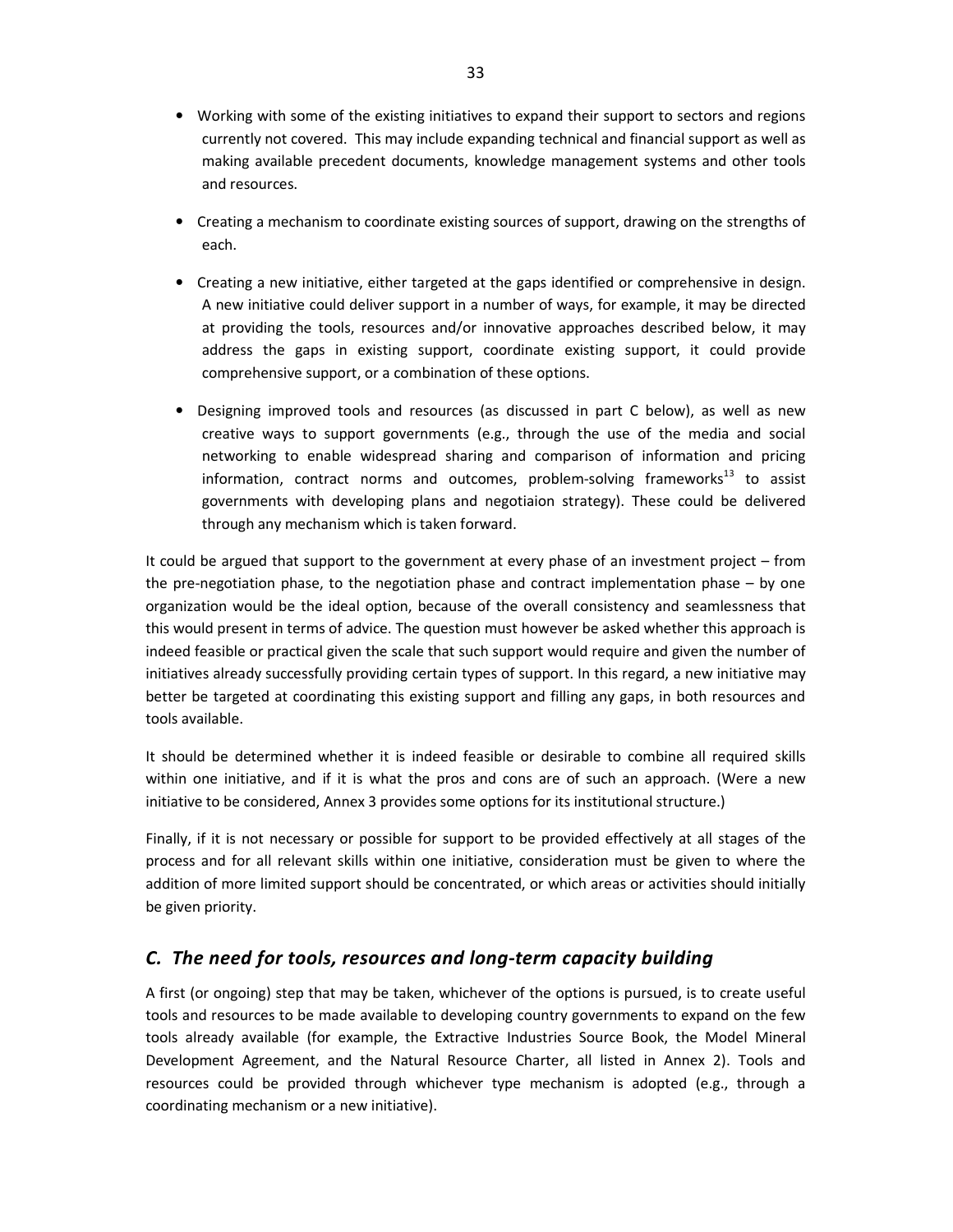These may include databases of contracts (perhaps coordinated with the World Bank Institute initiative listed in Annex 2) together with appropriate guidance as to the need to ensure that each contract must be specific to the deal at hand, websites providing comparisons of countries' legal and fiscal regimes and infrastructure arrangements, fiscal and economic analysis tools (such as that being developed by SNR Denton and ACT Financial Consulting, listed in Annex 2), geological databases and expert databases. A toolkit that was commissioned by the Walter and Duncan Gordon Foundation (based in Canada) as a resource for First Nation, Inuit and Métis communities in Canada considering impact and benefit agreements (such as those with mining companies) may serve as a useful example. <sup>14</sup> While the toolkit focuses on the mining industry, many of the issues and processes addressed in the toolkit are relevant in other sectors and contexts. The toolkit is being rolled out with training sessions in Aboriginal communities and is being taken up by Aboriginal communities as well as their advisers. Many of the issues faced by Aboriginal communities in negotiations of impact and benefit agreements with investors parallel those faced by developing country governments.

## D. Key issues for discussion

- How can existing initiatives be supported or expanded? Is a new initiative needed?
- Which of these gaps should this process focus on and at which stage in the contracting process (legislative drafting, pre-negotiations, negotiations, monitoring etc…)?
- Should this process cover all kinds of complex commercial contracts (e.g. investment and other commercial contracts)? Or which types of contracts should be prioritized?
- Is it feasible to combine all the types of legal/ economic/geological/industry assistance in one mechanism/initiative?
- Should this process have a global focus or is a regional focus more feasible?
- What types of tools, activities or resources could usefully be developed and made available to assist governments in negotiations? Are there other creative/innovative possibilities for providing support?
- Exploratory discussion: what types of institutional arrangements might help ensure comprehensive support? Could a few ideas be piloted to help inform the design of any larger external mechanisms?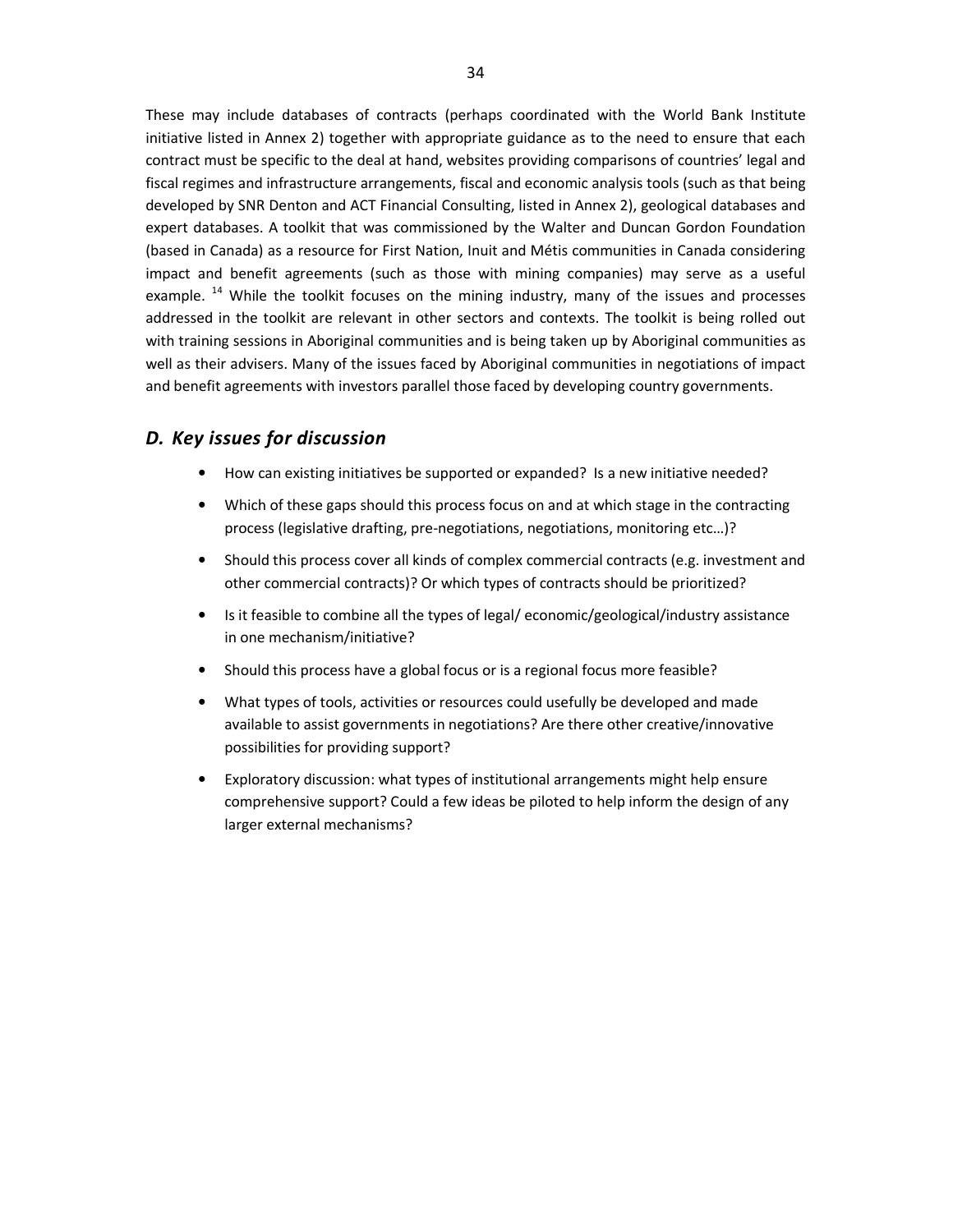## Annex I: Analysis of needs to support developing countries in their contract negotiations

(Based on outcomes of the Berlin 2011 workshop, desk research, and interviews with international experts and government officials)

| <b>Typical Activity</b>                              | <b>Goals with Respect to the Activity</b>                                                                                                                                                                                                                                             | Needs of Support with Respect to the Activity                                                                                                                                                                                                                                                                                                                                                                      |  |  |  |  |  |  |
|------------------------------------------------------|---------------------------------------------------------------------------------------------------------------------------------------------------------------------------------------------------------------------------------------------------------------------------------------|--------------------------------------------------------------------------------------------------------------------------------------------------------------------------------------------------------------------------------------------------------------------------------------------------------------------------------------------------------------------------------------------------------------------|--|--|--|--|--|--|
| SETTING THE INVESTMENT ENVIRONMENT                   |                                                                                                                                                                                                                                                                                       |                                                                                                                                                                                                                                                                                                                                                                                                                    |  |  |  |  |  |  |
| Formulate gov-<br>ernment policies<br>and strategies | <b>Sound policies providing</b><br>guidance/information relevant for the<br>negotiation of a complex contract. (e.g.,<br>FDI and fiscal policies, national<br>development strategy, sector strategies).                                                                               | 2011 Action Plan of the "Africa Mining Vision" <sup>1</sup> : There is need to <b>build capacity and</b><br>enhance skills of government officials in formulating policies, laws and regulations.<br>International Expert: Assistance is needed for the development of a national vision.                                                                                                                          |  |  |  |  |  |  |
| Reform legislative/<br>regulatory<br>framework       | Unambiguous comprehensive legislation<br>and regulations.<br>$\triangleright$ Model contracts (according to best<br>practices) to minimize discretion in the<br>contract negotiating process, with<br>guidance as to which provisions may be<br>altered in the course of negotiation. | This is crucial for a successful outcome of the negotiations in providing direction and<br>guiding principles to the negotiation team. Capacity development is needed with<br>respect to policy formulation, statutory and technical issues.<br>Berlin Workshop 2011 Report: Improved assistance involves building long-term<br>relationships with governments to develop and improve the broader legal framework. |  |  |  |  |  |  |

 $^1$  African Union Commission, African Development Bank, United Nations Economic Commission for Africa. (2011). "Building a sustainable future for Africa's extractive industry: From vision to action. Action Plan for implementing the African Mining Vision." Addis Ababa.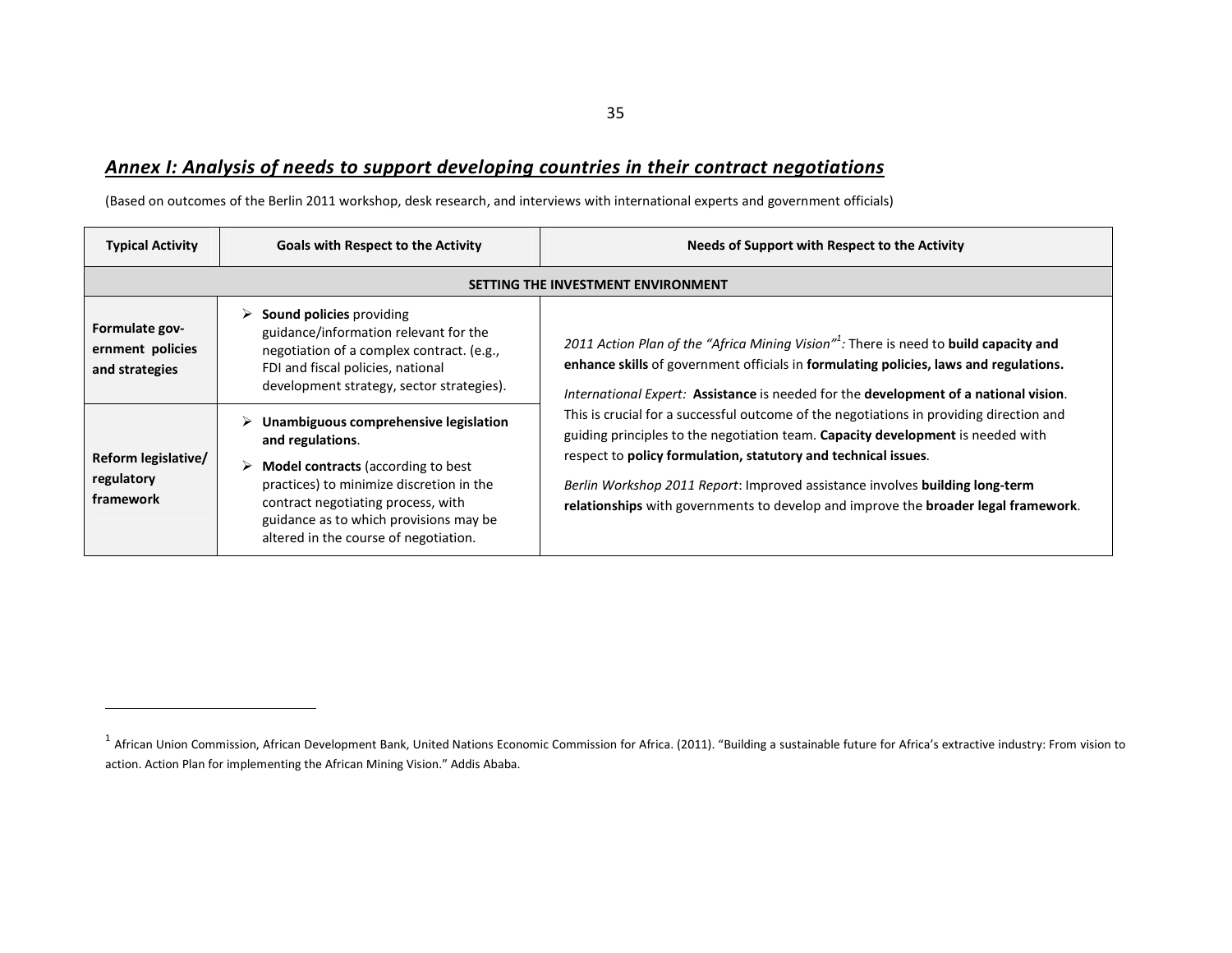| <b>Typical Activity</b>                                                               | Goals with Respect to the Activity                                                                                                                                                                                                                                                                                                                              | Needs of Support with Respect to the Activity                                                                                                                                                                                                                                                                                                                                                                                                                                                                                                                                                                                                                                                                                                    |
|---------------------------------------------------------------------------------------|-----------------------------------------------------------------------------------------------------------------------------------------------------------------------------------------------------------------------------------------------------------------------------------------------------------------------------------------------------------------|--------------------------------------------------------------------------------------------------------------------------------------------------------------------------------------------------------------------------------------------------------------------------------------------------------------------------------------------------------------------------------------------------------------------------------------------------------------------------------------------------------------------------------------------------------------------------------------------------------------------------------------------------------------------------------------------------------------------------------------------------|
| <b>Conduct sector-</b><br>wide analyses and<br>strategies                             | $\triangleright$ Good understanding of resource or<br>infrastructure potential, providing<br>guidance/information relevant for the<br>negotiation of a complex contract (e.g., oil<br>and gas reserve estimates, infrastructure<br>needs).                                                                                                                      |                                                                                                                                                                                                                                                                                                                                                                                                                                                                                                                                                                                                                                                                                                                                                  |
|                                                                                       |                                                                                                                                                                                                                                                                                                                                                                 | <b>PRE-NEGOTIATION PHASE</b>                                                                                                                                                                                                                                                                                                                                                                                                                                                                                                                                                                                                                                                                                                                     |
| Conduct/review<br>feasibility and<br>other studies                                    | $\triangleright$ Obtain crucial information that defines<br>the framework of the contract through<br>feasibility studies, geological or micro-<br>economic studies etc.                                                                                                                                                                                         | Berlin Workshop 2011 Report: Assistance is needed early in the process, e.g., before the<br>exploration phase (important when the license is bundled to the exploration license) or<br>before a privatization.                                                                                                                                                                                                                                                                                                                                                                                                                                                                                                                                   |
| Conduct/review<br>environmental/<br>social impact<br>assessments                      | <b>Obtain</b> crucial <b>information</b> on adverse<br>impacts of a project through<br>environmental, social and safety impact<br>assessments to be considered in the<br>contract.<br>Prevention, mitigation or rehabilitation of<br>potentially adverse impacts on<br>environment, human health and social<br>aspects (e.g. Environmental Management<br>Plan). | Governmental Official: Support is needed to obtain sound geological information<br>which is crucial for extractive industries projects. Geological expertise is most needed.<br>International Expert: Capacity development is needed to bridge the knowledge gap<br>between the government and the investor: development of industry specific technical<br>expertise (e.g., geological data, global sector trends, sustainable development<br>challenges, environmental management) and development of industry specific<br>commercial skills (e.g., global commodity market trends, global commodity pricing<br>systems, consumer trends). The parties should go into the negotiation as equal<br>partners with the same technical information. |
| <b>Prepare the</b><br>tendering<br>documents (incl.<br>draft contract)/<br>term sheet | Well-drafted and comprehensive<br>tendering documents/term sheet.<br>Preparation of/input to the draft<br>contract/term sheet by legal counsel with<br>sector expertise, sector experts.                                                                                                                                                                        | Berlin Workshop 2011 Report: Assistance is needed in setting competitive bidding<br>processes.<br>Government officials/International experts: Legal Assistance is needed for contract                                                                                                                                                                                                                                                                                                                                                                                                                                                                                                                                                            |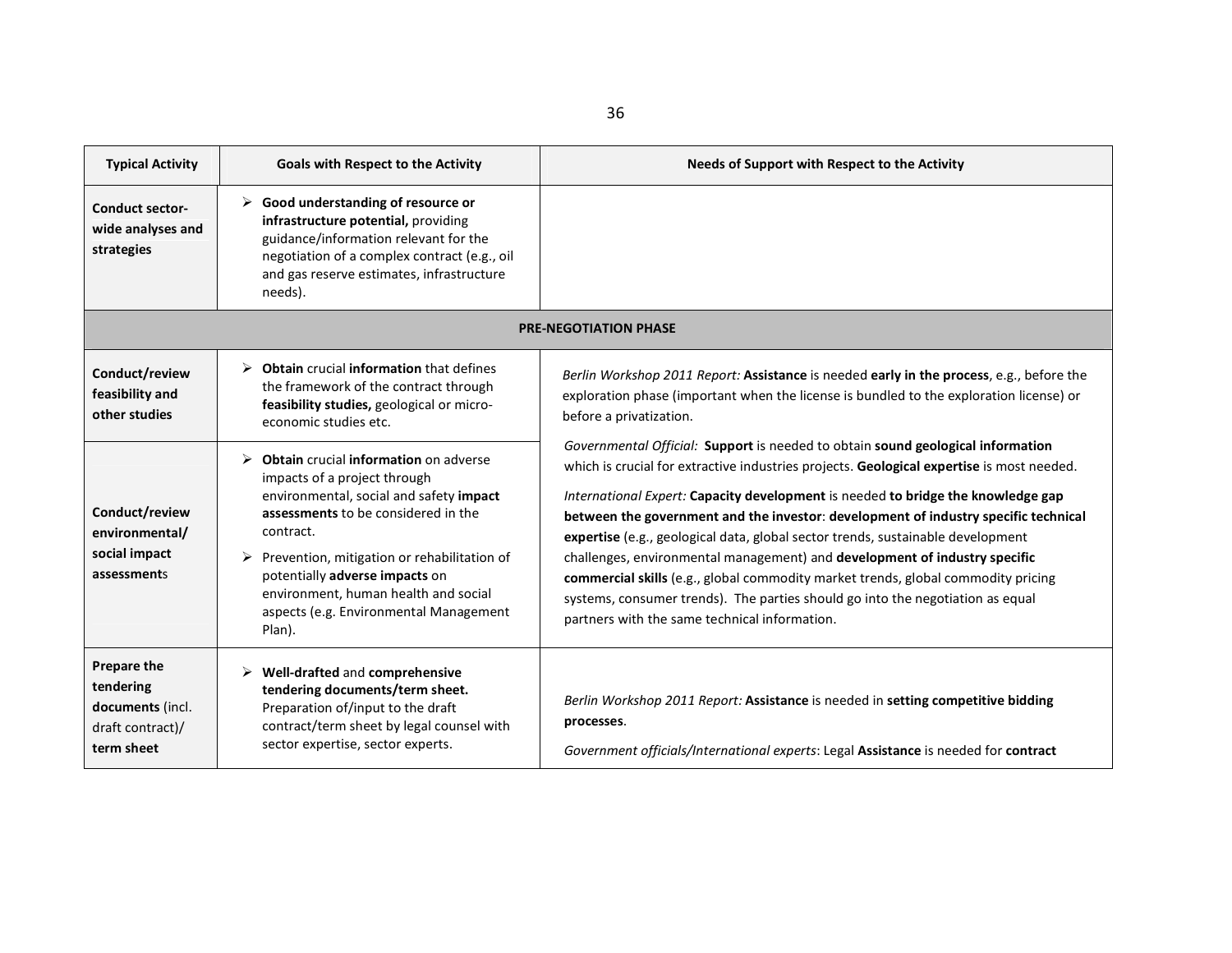| I<br>$-$ |
|----------|
|----------|

| <b>Typical Activity</b>                              | <b>Goals with Respect to the Activity</b>                                                                                                                                                                                                                                                                                                                                                                        | Needs of Support with Respect to the Activity                                                                                                                                                                                                                                                                                                                                                                                                                                                                                                                                                                              |
|------------------------------------------------------|------------------------------------------------------------------------------------------------------------------------------------------------------------------------------------------------------------------------------------------------------------------------------------------------------------------------------------------------------------------------------------------------------------------|----------------------------------------------------------------------------------------------------------------------------------------------------------------------------------------------------------------------------------------------------------------------------------------------------------------------------------------------------------------------------------------------------------------------------------------------------------------------------------------------------------------------------------------------------------------------------------------------------------------------------|
| <b>Manage the</b><br>tendering process               | Identify the "best" contracting party<br>⋗<br>through a sound, competitive (if possible<br>and suitable in the circumstances),<br>inclusive and transparent tender<br>process.                                                                                                                                                                                                                                   | formulation (see also the Negotiation Phase).<br>Government Official: In view of the highly complex nature of the activities involved in<br>the tendering process, outside expertise is needed.                                                                                                                                                                                                                                                                                                                                                                                                                            |
| Prepare the<br>financial structure,<br>as applicable | $\triangleright$ An appropriate and sound financial<br>structure.                                                                                                                                                                                                                                                                                                                                                | Several government officials/international experts: There is a need for financial analysts<br>and investment bankers. Some added that those are needed only on a short-term basis<br>for the specific transaction. One government adviser mentioned that countries in Africa<br>most needed financial analysts, and capacity-building is required in particular in the<br>financial area.                                                                                                                                                                                                                                  |
| <b>NEGOTIATION PHASE</b>                             |                                                                                                                                                                                                                                                                                                                                                                                                                  |                                                                                                                                                                                                                                                                                                                                                                                                                                                                                                                                                                                                                            |
| <b>Prepare the</b><br>negotiation                    | $\triangleright$ Determination of a national position<br>taking into account the positions of all<br>relevant stakeholders. Determination of<br>areas of higher and lesser priority in<br>which concessions to the other party can<br>be made.<br>Preparation of all documents & research<br>of issues in consultation with other<br>experts, as necessary, to bolster the<br>Government's negotiation position. | Berlin Workshop Report/Government Officials/International Experts: Support is needed<br>to strengthen the negotiation capacity of governments when they negotiate complex<br>contracts. Improved assistance through "training that is long enough to cover the full<br>process, including building negotiation skills and not only technical skills."<br>International Expert: There is a need for a high level (national) position on the key<br>issues reached by a government before the negotiation team enters the negotiation<br>room (so that the team has sufficient directions on which issues it may negotiate). |
| Develop<br>negotiation                               | A clear and effective negotiation<br>strategy                                                                                                                                                                                                                                                                                                                                                                    | Lessons Learned from the External Assistance provided for the Liberia Renegotiations <sup>2</sup> : A<br>clear and effective negotiation strategy is needed as it can make a significant difference<br>to the outcome of the negotiations. Training programs are needed which should                                                                                                                                                                                                                                                                                                                                       |

 $^2$  Raja Kaul, Antoine Heuty and Alvina Norman. 2009. *Getting a better deal from the Extractive Sector. Concession Negotiation in Liberia 2006-2008*. Revenue Watch Institute. Washington.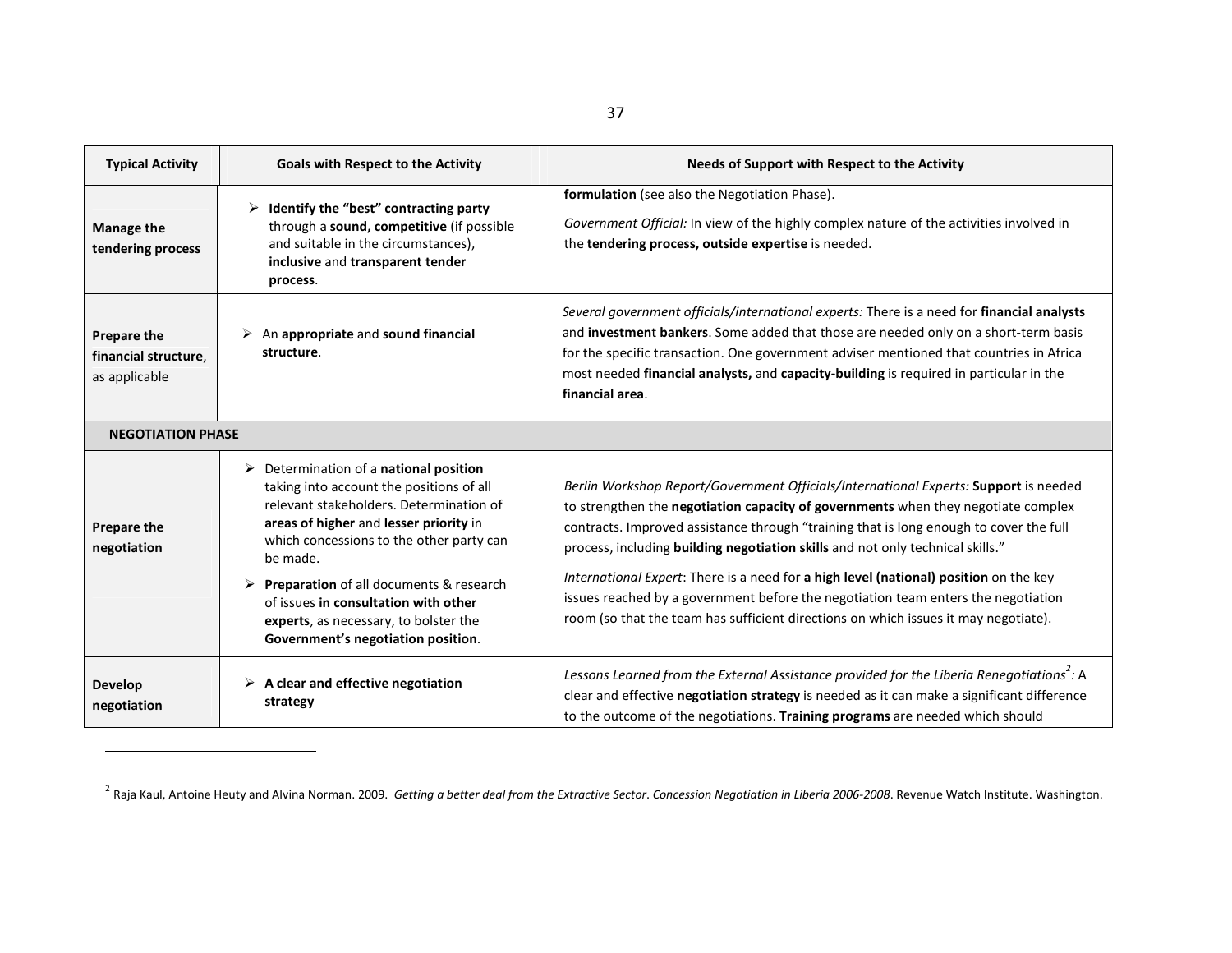| <b>Typical Activity</b>                                      | Goals with Respect to the Activity                                                                                                                                                                          | Needs of Support with Respect to the Activity                                                                                                                                                                                                                                                                                                                                                                                                                                                                                                                                                                                                                                                                                                                     |
|--------------------------------------------------------------|-------------------------------------------------------------------------------------------------------------------------------------------------------------------------------------------------------------|-------------------------------------------------------------------------------------------------------------------------------------------------------------------------------------------------------------------------------------------------------------------------------------------------------------------------------------------------------------------------------------------------------------------------------------------------------------------------------------------------------------------------------------------------------------------------------------------------------------------------------------------------------------------------------------------------------------------------------------------------------------------|
| strategy                                                     |                                                                                                                                                                                                             | include leadership and teamwork, concession negotiation management and strategy,<br>negotiator training for complex negotiations.<br>Research of the World Economic Forum's Responsible Mineral Development Initiative<br>interviewing stakeholders of 13 countries in three regions: capacity building needs<br>include preparation of negotiation strategies, negotiation and drafting of contracts. <sup>3</sup>                                                                                                                                                                                                                                                                                                                                               |
| <b>Assemble (multi-</b><br>disciplinary)<br>negotiation team | $\triangleright$ An effective multi-disciplinary<br>negotiation team which is composed in a<br>professionally balanced manner (i.e., all<br>relevant ministries) and comprises all<br>relevant disciplines. | Lessons Learned from the External Assistance provided for the Liberia Renegotiations: A<br>multi-disciplinary negotiation team comprising individuals with different backgrounds,<br>skills and experience (e.g., with significant mining, environmental, investment banking,<br>finance, legal, and management experience) is needed in order to have a successful<br>outcome of renegotiations.<br>International Expert: Governments need assistance in assembling a negotiating team.<br>Berlin Report/Several Government Officials and International Experts: Legal, financial<br>(modeling), geological, environment experts are needed for the negotiation of the<br>contract.<br>Governmental official: Capacity building is needed for these disciplines. |

<sup>&</sup>lt;sup>3</sup> World Economic Forum. (2011). Research Report. Stakeholders Perceptions and Suggestions. Responsible Mineral Development Initiative 2010. Geneva.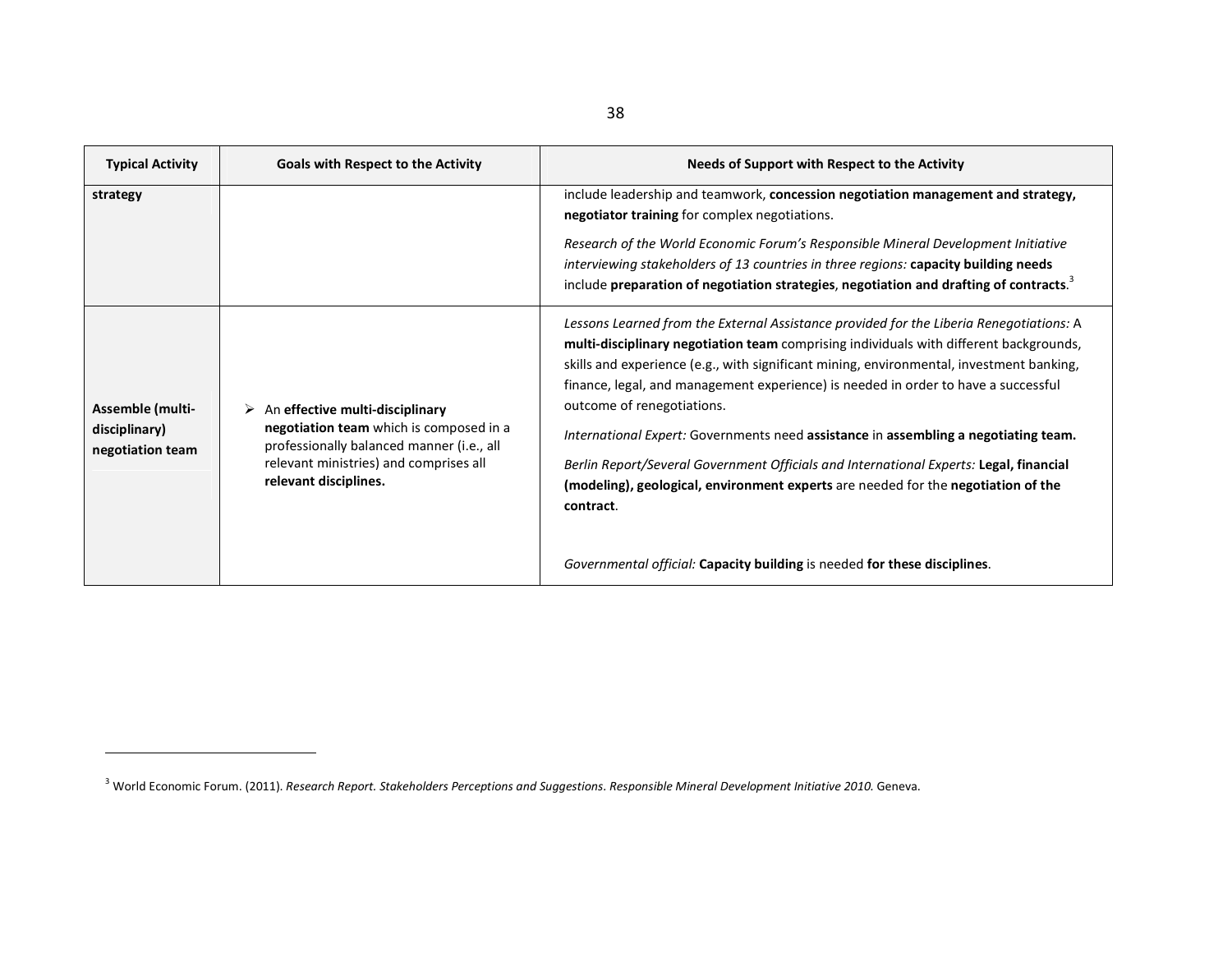| <b>Typical Activity</b>                                                        | <b>Goals with Respect to the Activity</b>                                                                                                                                                                                                                                                               | Needs of Support with Respect to the Activity                                                                                                                                                                                                                                                                                                                                                                                                                                                                                                                                                                                                                                                                                                                                                                                                                                                                                                                                                                                                                        |  |  |  |  |
|--------------------------------------------------------------------------------|---------------------------------------------------------------------------------------------------------------------------------------------------------------------------------------------------------------------------------------------------------------------------------------------------------|----------------------------------------------------------------------------------------------------------------------------------------------------------------------------------------------------------------------------------------------------------------------------------------------------------------------------------------------------------------------------------------------------------------------------------------------------------------------------------------------------------------------------------------------------------------------------------------------------------------------------------------------------------------------------------------------------------------------------------------------------------------------------------------------------------------------------------------------------------------------------------------------------------------------------------------------------------------------------------------------------------------------------------------------------------------------|--|--|--|--|
| <b>Negotiate the</b><br>contract/draft and<br>review contractual<br>provisions | An effective and smooth negotiation<br>➤<br>where both parties are on an equal<br>playing field (with the same information,<br>expertise and understanding of the<br>available options).<br>A contract which is well-drafted,<br>➤<br>responsive to changing circumstances<br>and fair to both parties. | Literature: Expert negotiators are needed as a means for a developing country to<br>successfully and profitably exploit its natural resources for national advancement and at<br>relatively low cost. <sup>4</sup><br>Several Government Officials: They need short-term outside experts for the support of<br>negotiations of bigger transactions.<br>Lessons Learned from the External Assistance provided for the Liberia Renegotiations:<br>Support (i.e. legal support complemented by industry-specific, financial and other<br>support) is needed for the negotiation of the contract: preparing proposals and<br>counter-proposals on specific provisions; drafting language for resolving conflicts,<br>modeling financial projections of the impact to changes in government's positions;<br>helping finding viable compromises to apparent "deadlock" situations, advising on the<br>implications and ramifications of proposed positions. External advisors should advise<br>the government negotiators, but not be at the negotiating table themselves. |  |  |  |  |
| <b>CONTRACT IMPLEMENTATION PHASE</b>                                           |                                                                                                                                                                                                                                                                                                         |                                                                                                                                                                                                                                                                                                                                                                                                                                                                                                                                                                                                                                                                                                                                                                                                                                                                                                                                                                                                                                                                      |  |  |  |  |
| Monitor/ ensure<br>contract<br>compliance                                      | $\triangleright$ Contract compliance is monitored/<br>ensured (e.g., with respect to<br>operational, fiscal, financial,<br>environmental and social obligations) and<br>plan for end-of-life activities<br>(environmental clean-up, labor creation<br>for affected communities).                        | Draft Revisions to the Natural Resource Charter <sup>5</sup> : The fundamental issue is not so much<br>the design of environmental and social legislation and regulations, but rather the<br>capacity of government agencies at national, and importantly, at local levels to<br>monitor and enforce environmental and social laws and regulations.<br>Several Government Officials: Countries need capacity building of government officials<br>for the monitoring of the contract.                                                                                                                                                                                                                                                                                                                                                                                                                                                                                                                                                                                 |  |  |  |  |
|                                                                                | Institutions/mechanisms are built for<br>⋗<br>contract monitoring (specialized                                                                                                                                                                                                                          | Government Adviser/Official: Governments prefer to have the monitoring of the<br>contract done by their own people. Capacity-building is needed to understand the                                                                                                                                                                                                                                                                                                                                                                                                                                                                                                                                                                                                                                                                                                                                                                                                                                                                                                    |  |  |  |  |

4 Radon, Jenik (2007). Chapter 4: How to negotiate an Oil Agreement. Columbia University, New York.

5 Draft revisions to the Natural Resource Charter, December 2011: http://www.naturalresources.org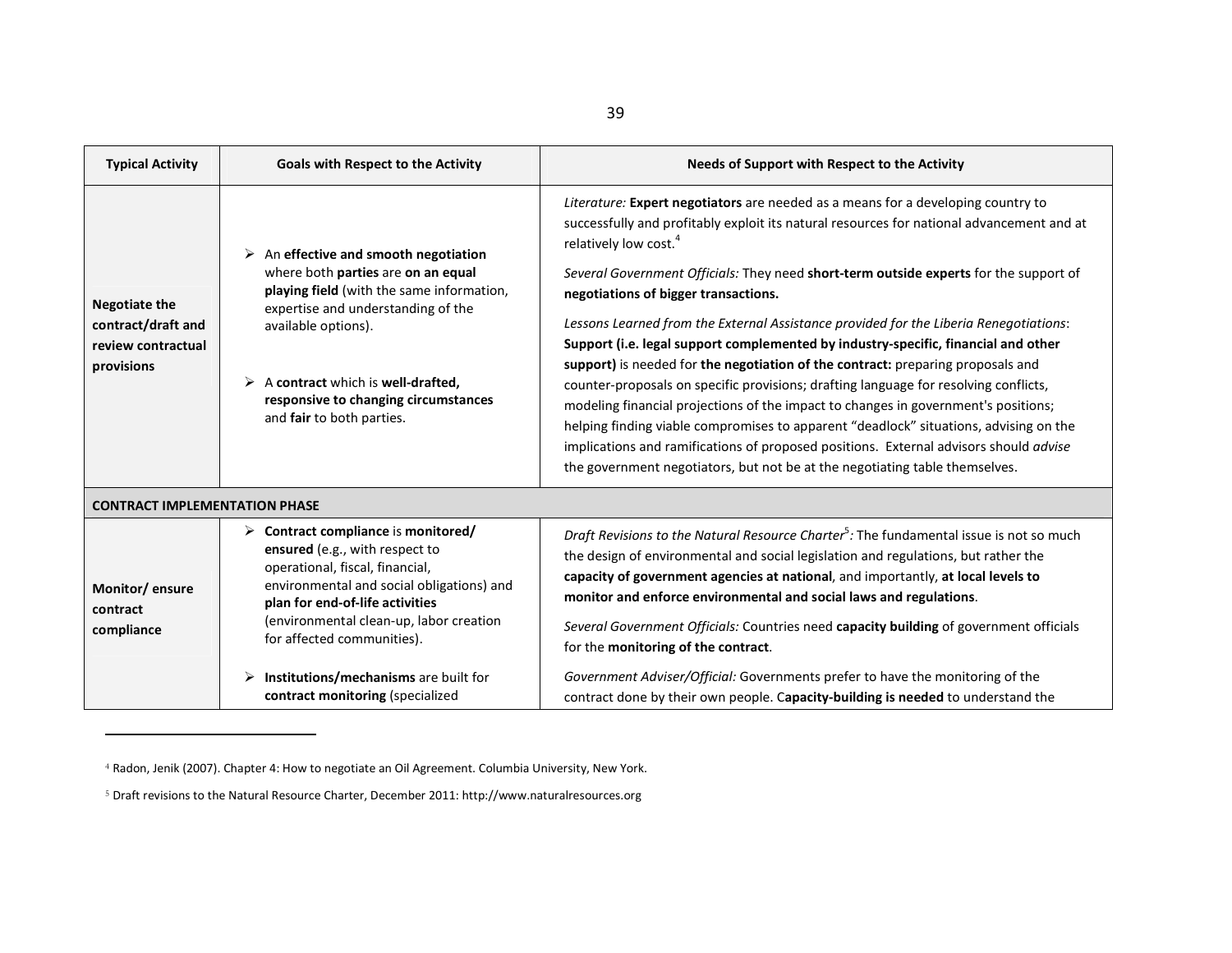| <b>Typical Activity</b> | <b>Goals with Respect to the Activity</b>         | Needs of Support with Respect to the Activity                                                                                                                                                                                                                                                                    |
|-------------------------|---------------------------------------------------|------------------------------------------------------------------------------------------------------------------------------------------------------------------------------------------------------------------------------------------------------------------------------------------------------------------|
|                         | monitoring agencies as a large taxpayer<br>unit). | specific field relevant for monitoring the contract implementation (e.g., finances,<br>exports, internal pricing).                                                                                                                                                                                               |
|                         |                                                   | Berlin Workshop Report/Government Adviser: Improved assistance should involve<br>building long-term relationships with governments to develop and improve<br>enforcement capacity.                                                                                                                               |
|                         |                                                   | Literature: Capacity-building is needed with respect to the calculation and collection of<br>revenues from projects (e.g., taxes). $6$                                                                                                                                                                           |
|                         |                                                   | State agencies should be equipped with knowledge and training to be able to credibly<br>monitor contract compliance. The State must ensure that it has the capacity to<br>effectively review, evaluate and to take appropriate and timely action on environmental<br>and social impact assessments. <sup>7</sup> |

 $^6$  Bryan Land (2009). Capturing a fair share of fiscal benefits in the extractive industry. Transnational Corporations, Vol. 18, No. 1; UNCTAD, Geneva and New York, p. 170  $\,$ 

<sup>7</sup> John Ruggie.(2011). Report of the Special Representative of the Secretary-General on the issue of human rights and transnational corporations and other business enterprises. General Assembly Resolution of 25 May 2011. A/HRC/17/31/Add.3. United Nations. New York, paragraph 30, p.12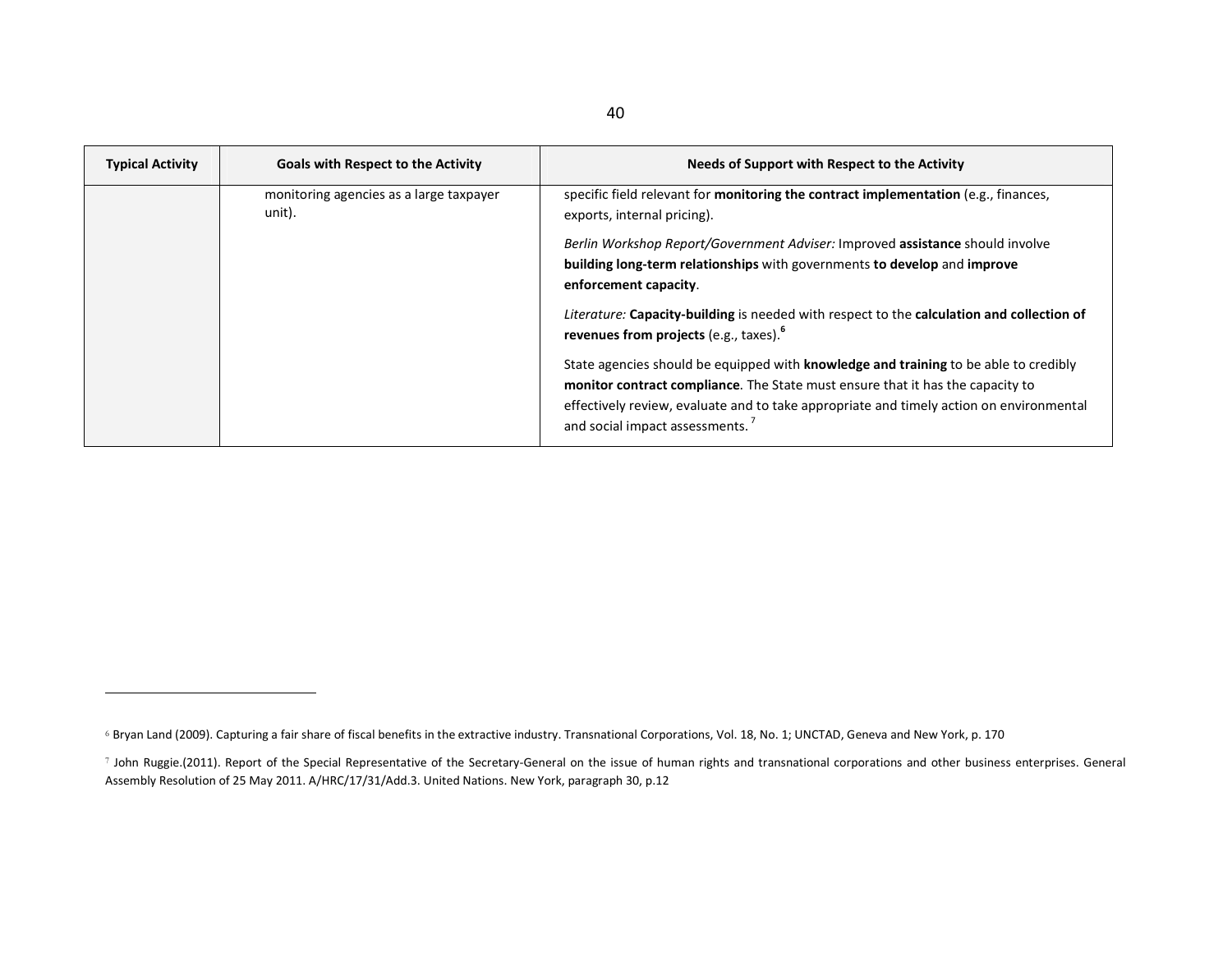|  |  |  |  |  | <u>Annex 2: Other Organizations Providing Support to Developing Countries for Contract Negotiations<math>^8</math></u> |
|--|--|--|--|--|------------------------------------------------------------------------------------------------------------------------|
|--|--|--|--|--|------------------------------------------------------------------------------------------------------------------------|

| <b>Adam Smith International (ASI)</b><br>Legal, financial, policy, capacity building | ASI is an international advisory firm with an extractive industries practice that provides consulting<br>services to both international investors and host governments. Key services include political and<br>risk analysis, assistance with legal, fiscal and legislative reform (including issuance of mineral<br>rights and the licensing regime associated with exploration and mining) as well as institutional<br>reform meant to strengthen the capacity of government ministries to better manage the energy<br>sector. ASI is particularly active in the mining arena. In working with governments, ASI develops<br>regulations that enable licensing, monitoring and safe and responsible business practices. ASI has<br>also launched a training course on extractive industries governance. |  |
|--------------------------------------------------------------------------------------|---------------------------------------------------------------------------------------------------------------------------------------------------------------------------------------------------------------------------------------------------------------------------------------------------------------------------------------------------------------------------------------------------------------------------------------------------------------------------------------------------------------------------------------------------------------------------------------------------------------------------------------------------------------------------------------------------------------------------------------------------------------------------------------------------------|--|
| <b>ABA Rule of Law Initiative</b><br>Legal, capacity building                        | Develops and supports legal education, governance and anti-corruption programs throughout the<br>world.                                                                                                                                                                                                                                                                                                                                                                                                                                                                                                                                                                                                                                                                                                 |  |
| <b>Advocates for International Development (A4ID)</b><br>Legal                       | A4ID has three broad areas of assistance - non-fee based legal advice, awareness raising (through<br>a resource center containing reports and legal guides prepared by legal partners) and an events<br>and training program (for both legal partners and development partners).<br>Legal advice is provided to those who qualify as "development partners", which can include<br>developing country governments, charities, NGOs, inter-governmental organizations, social<br>enterprises, bar associations and law societies. The criteria to qualify include that the<br>development partner must "abide by strong and transparent systems of governance and                                                                                                                                         |  |

 $^8$  This list is not intended to be exhaustive, but is an indication of sources of support available. Comments are invited during the workshop on additional sources of support not identified in Annex 2.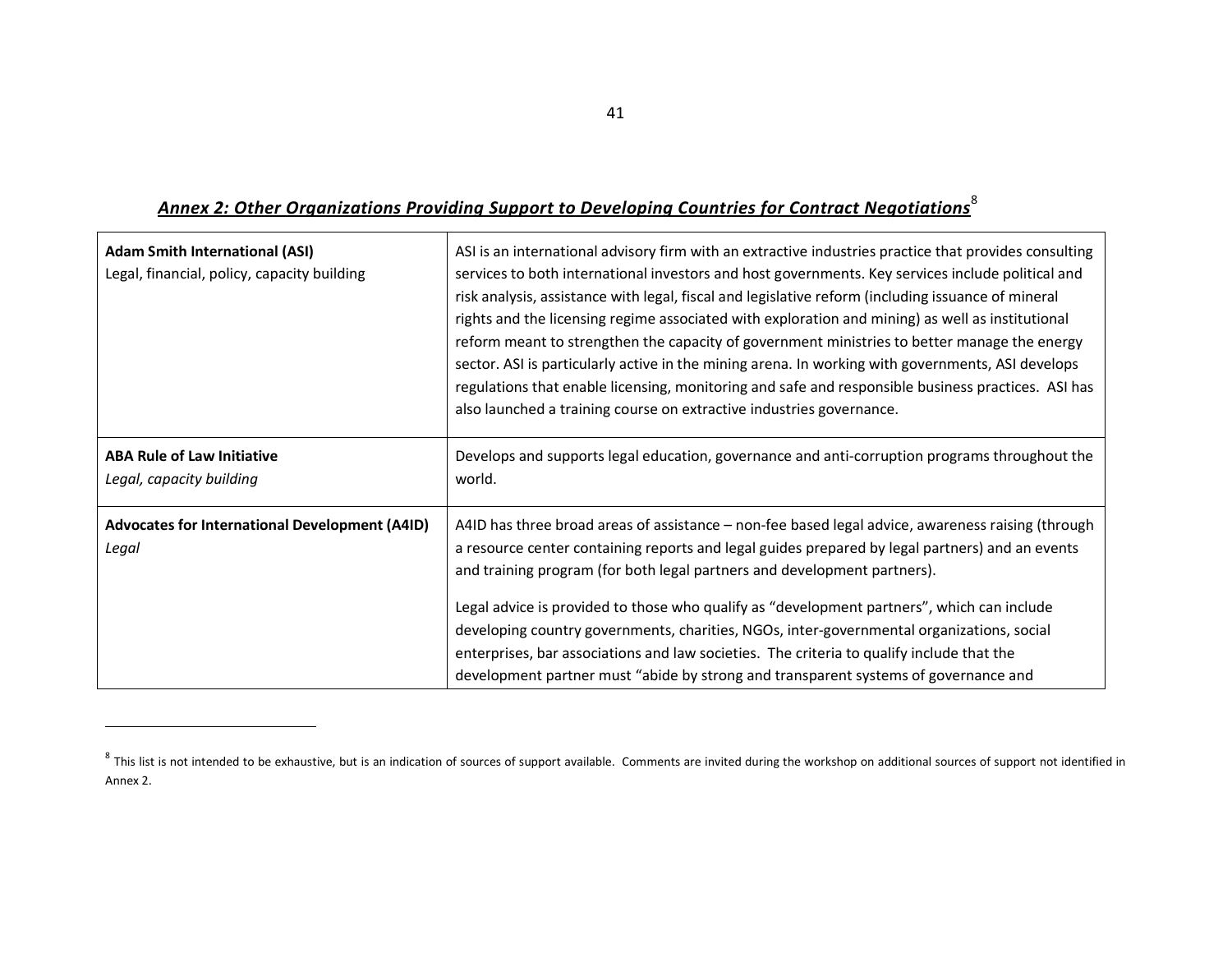|                                                              | accountability" and if it is an organization, it cannot make its assistance contingent on religious or<br>political affiliation. A4ID also maintains a network of legal partners. Development partners<br>submit a request for legal assistance and A4ID matches them with a legal partner.<br>Support has been provided in Africa, Asia and Central and South America.                                                                                                                                                                                                                                                                                                                                                                                                                                                                                                                                                                                                                                                                                                                                                                                                                                                                                                                                |
|--------------------------------------------------------------|--------------------------------------------------------------------------------------------------------------------------------------------------------------------------------------------------------------------------------------------------------------------------------------------------------------------------------------------------------------------------------------------------------------------------------------------------------------------------------------------------------------------------------------------------------------------------------------------------------------------------------------------------------------------------------------------------------------------------------------------------------------------------------------------------------------------------------------------------------------------------------------------------------------------------------------------------------------------------------------------------------------------------------------------------------------------------------------------------------------------------------------------------------------------------------------------------------------------------------------------------------------------------------------------------------|
| <b>African Mineral Development Center (AMDC)</b>             | The AMDC will be established to strategically coordinate the implementation of the African<br>Mining Vision (AMV). The AMDC will coordinate activities including the provision of technical<br>support for the implementation of the AMV, identifying gaps and areas of need potential<br>expertise to address those needs, undertake and coordinate policy research, undertake advocacy<br>and information dissemination, monitor and evaluate activities relating to the implementation of<br>the AMV and provide a think tank capacity for the AMV and the activities around it.                                                                                                                                                                                                                                                                                                                                                                                                                                                                                                                                                                                                                                                                                                                    |
| Ausaid - Mining for Development program<br>Capacity building | Launched in October 2011. Provides assistance through scholarships, study programs and<br>research assistance, in Africa and Asia-Pacific, particularly focused on improving governance.<br>Also, through this Mining for Development program, the International Mining for Development<br>Center (IM4DC) was established, which will provide access to education and training, as well as<br>technical and other advice, including through short courses in Australia and overseas, fellowships<br>in Australia, mentoring and capacity building of local institutions, publishing guides and tools and<br>conference and alumni events and support. IM4DC is targeting capacity in three areas -<br>governance and regulation, community and environmental sustainability and operational<br>effectiveness and safety. IM4DC does not have any courses planned at present that offer<br>coaching on negotiations directly, although as its activities are aimed at building capacity in<br>mining governance it is intended that will enhance negotiating capacity. Country needs<br>assessments and scoping studies may well identify need for direct capacity building in<br>negotiations in certain jurisdictions, although this would be generic rather than aimed at any<br>particular project. |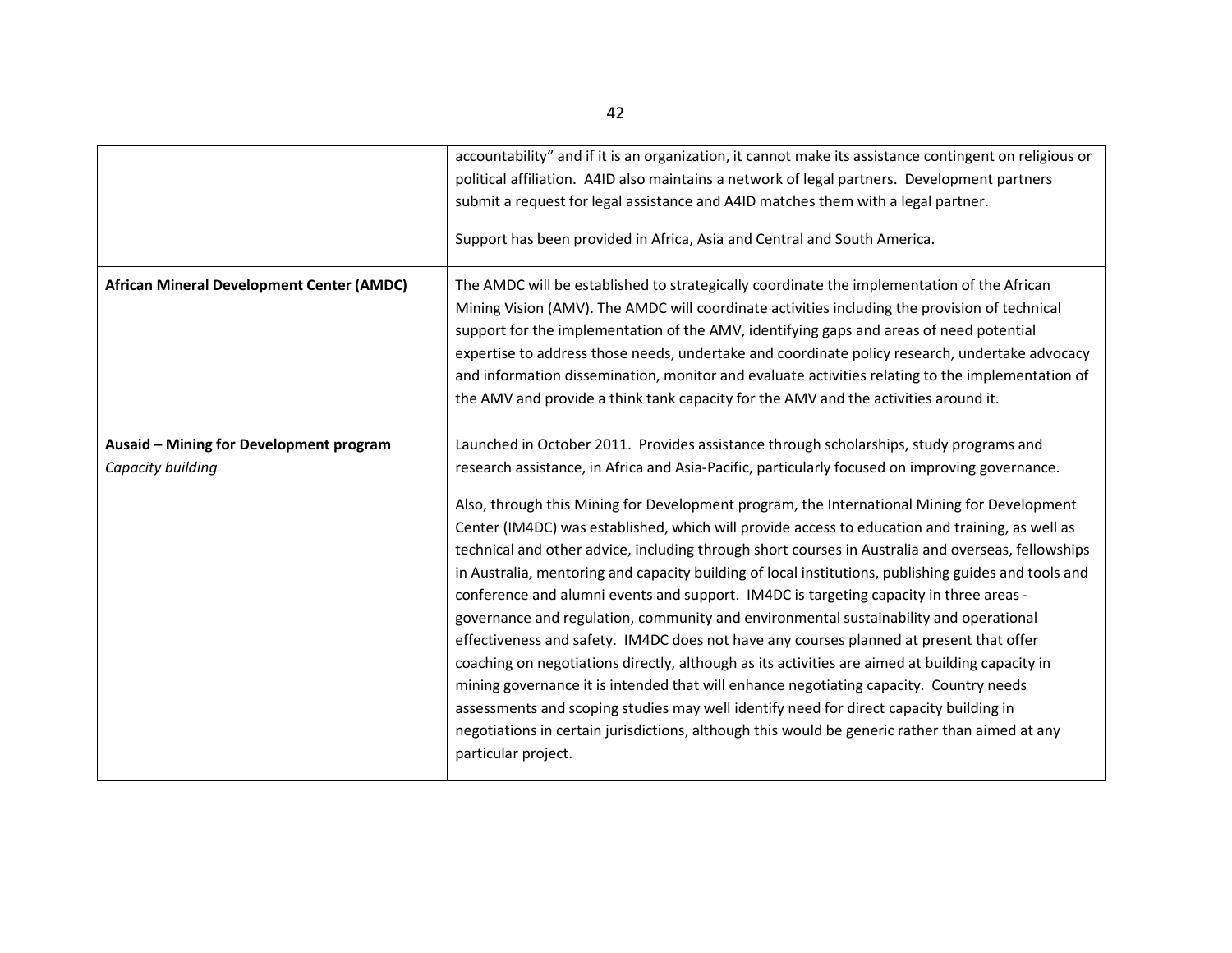| <b>Brookings Institution</b><br>Policy                                                                     | Provides substantial research and policy recommendations through its "Africa Growth Initiative",<br>which focuses on 5 areas - macroeconomic management and the political economy, industrial<br>policy, modernizing agriculture, managing natural resource exploitation and poverty alleviation<br>and social protection.                                                                                                                                                                                                                                                                                                                                                                                                                                                                                                                                                                                                          |  |
|------------------------------------------------------------------------------------------------------------|-------------------------------------------------------------------------------------------------------------------------------------------------------------------------------------------------------------------------------------------------------------------------------------------------------------------------------------------------------------------------------------------------------------------------------------------------------------------------------------------------------------------------------------------------------------------------------------------------------------------------------------------------------------------------------------------------------------------------------------------------------------------------------------------------------------------------------------------------------------------------------------------------------------------------------------|--|
| Centre for Energy, Petroleum, and Mineral Law<br>and Policy (CEPMLP)<br>Legal expertise, capacity building | CEPMLP is the lead Consultant for the Extractive Industries Source Book project. It is the largest<br>graduate school in the world for the study of law, policy, economics, and management of the<br>international petroleum, mining, and energy sectors. CEPMLP provides consultancy services to<br>government.                                                                                                                                                                                                                                                                                                                                                                                                                                                                                                                                                                                                                    |  |
| <b>CEPIL (Centre for Public Interest Law)</b><br>Legal expertise                                           | CEPIL is a Ghana-based non-profit organization providing research and guidance to promote<br>public interest law, particularly in the area of extractive rights. CEPIL helped implement the IIED-<br>led "Legal tools" training program in Ghana.                                                                                                                                                                                                                                                                                                                                                                                                                                                                                                                                                                                                                                                                                   |  |
| <b>Commonwealth Secretariat</b><br><b>Technical Expertise</b>                                              | The Commonwealth Secretariat's Strategic Plan has two "goals" (peace and democracy and pro-<br>poor growth and sustainable development), through which it has built programs to assist<br>Commonwealth countries to achieve the Millennium Development Goals.<br>Until around 10 years ago, the Commonwealth Secretariat had an active technical cooperation<br>program which provided support to governments in relation to negotiations for investment<br>contracts, particularly related to natural resources. The in-house team was led by a number of<br>experts in the field, which had the ability to assemble teams with the necessary expertise for<br>particular transactions (including lawyers, financial experts and industry experts). However, the<br>technical cooperation program ceased to be funded, the in-house experts who founded the<br>program ended their terms, and the program has not been maintained. |  |
| <b>Extractive Industries Source Book</b>                                                                   | The EI Source Book is a free online, interactive resource that provides a narrative analysis of the<br>sector, supplemented by downloads and other web resources, including specially commissioned                                                                                                                                                                                                                                                                                                                                                                                                                                                                                                                                                                                                                                                                                                                                  |  |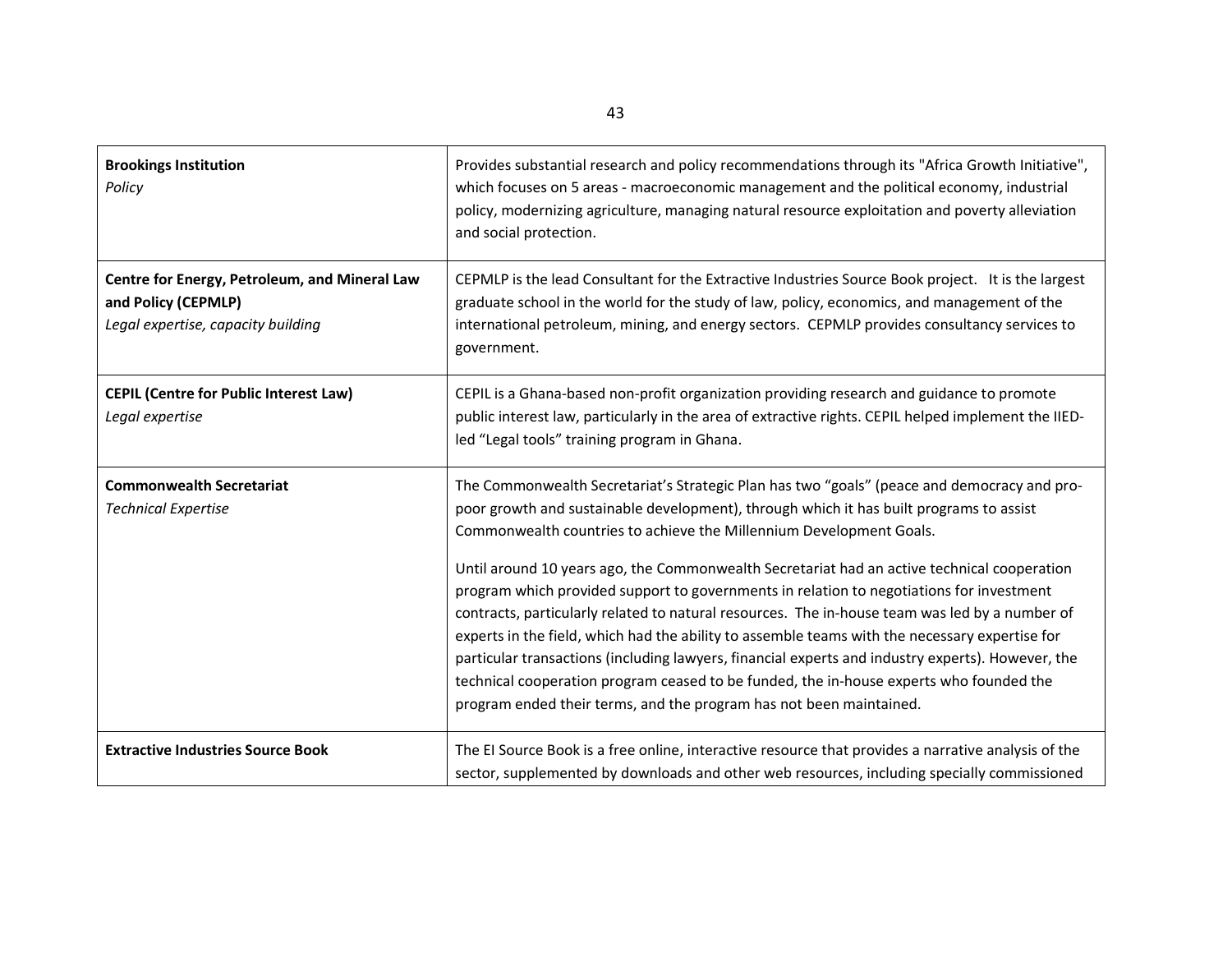|                                                                                                     | reports, summaries and briefs. The EI Source Book is principally intended for use by senior<br>government officials and decision makers and by supporting domestic and international technical<br>specialists. It focuses on sector policy, legal and regulatory development and administration, fiscal<br>issues, and their linkages to broader impacts across the economy.<br>The EI Source Book is a partnership between the World Bank Group, a global consortium of<br>universities led by the University of Dundee, and non-governmental organizations.                                                                            |
|-----------------------------------------------------------------------------------------------------|------------------------------------------------------------------------------------------------------------------------------------------------------------------------------------------------------------------------------------------------------------------------------------------------------------------------------------------------------------------------------------------------------------------------------------------------------------------------------------------------------------------------------------------------------------------------------------------------------------------------------------------|
| <b>Foundation for International Environmental Law</b><br>and Development (FIELD)<br>Legal expertise | FIELD is a wholly independent organization working with IIED to provide legal services to<br>disadvantaged countries, communities and campaigners negotiating for fairer international<br>environmental laws. FIELD's three principal thematic areas are multilateral environmental<br>treaties, accountability and good governance, and energy and investment. Work in the energy<br>and investment theme appears to involve research and policy related publications, to date a<br>publication on 'Opening Up Oil and Gas Policy in Kazakhstan'.                                                                                       |
| <b>International Bar Association (IBA)</b><br>Legal expertise, capacity building                    | The IBA is an international association of lawyers and lawyers' associations whose purpose is to<br>influence the development of international law reform and positively shape the future of the legal<br>profession worldwide. IBA's Oil and Gas Law Committee and Mining Law Committee have been<br>particularly active in developing frameworks that balance the needs and rights of both host<br>countries and international investors.<br>Most significantly, IBA's Model Mining Development Agreement (MMDA) brings together<br>"international best practice principles" into a negotiation template for investor-state agreements |
|                                                                                                     | in the mining sector in developing countries. The MMDA is intended to be used as a non-<br>prescriptive negotiation tool for mining development agreements where either 'mature' mining<br>codes are not in place or a mining code requires supplementation by private contract.                                                                                                                                                                                                                                                                                                                                                         |
| International Institute for Environment and<br><b>Development (IIED)</b>                            | IIED covers five central research themes: natural resources, climate change, human settlements,<br>sustainable markets and governance. In partnership with similar organizations throughout Africa,                                                                                                                                                                                                                                                                                                                                                                                                                                      |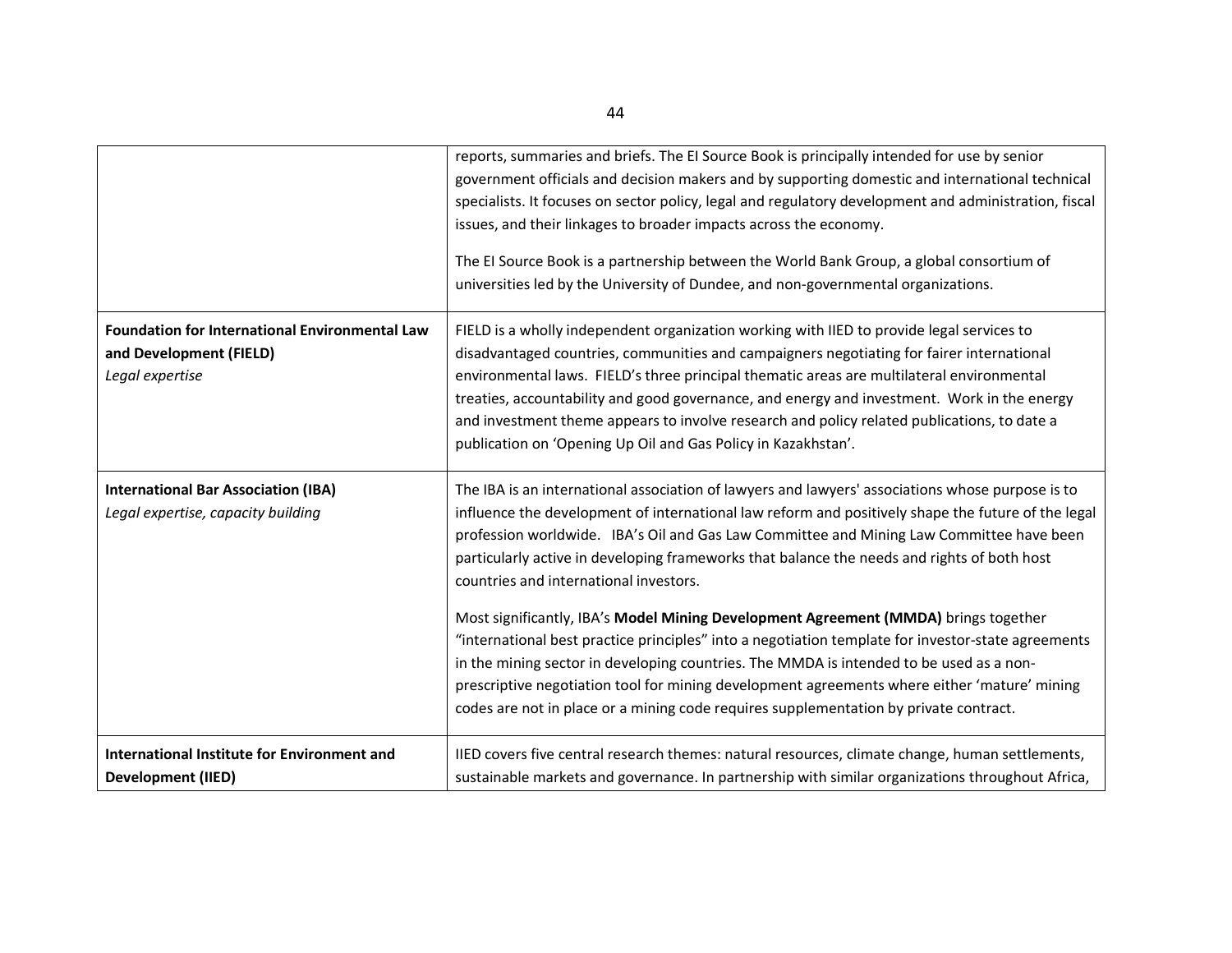egal and Latin America IIED projects serve to strengthen capacity and governance mechanisms at the local, national and global levels. IIED has developed a Legal Tools program which also provides resources for host countries by developing, testing and implementing replicable capacity-building tools and methods to help local groups, national civil society and governments make use of available legal options. Though still in its infancy, Legal Tools has already provided legal literacy training in Ghana, Mali and Senegal - to inform and empower local communities and civil society, but which have been conducted further upstream to government officials. These trainings focus on land rights, decentralization, benefit-sharing opportunities and negotiation skills. IIED also provides a host of free training manuals and legal tools that instruct governments on how to structure investment contracts for natural resource projects that maximize the investment's contribution to sustainable development.

The Legal Tools program has been delivered together with the following partners:

- In Ghana, national and local-level trainings have been led by the Centre for Public Interest Law (CEPIL).
- •In Mali, activities have been led by Le Groupe d'Etude et de Recherche en Sociologie et Droit Appliqué (GERSDA), an action-research oriented center that brings together legal expertise, grounded legal empowerment experience, and partnerships with producer organizations.
- In Mozambique, in-country work has been led by **Centro Terra Viva (CTV)**, a public interest environmental law organization. CTV's objectives are to promote participatory environmental governance rooted in science, justice and law.
- •In Senegal, activities were coordinated by IED Afrique: Innovations Environnement Développement. IED Afrique works to strengthen the capacity of vulnerable groups, documenting local practices and information policies.

The Legal Tools program has received funding from the following bodies: Irish Aid (Ireland), Danida (Denmark), DFID (UK), DGIS (the Netherlands), Norad (Norway), SDC (Switzerland), and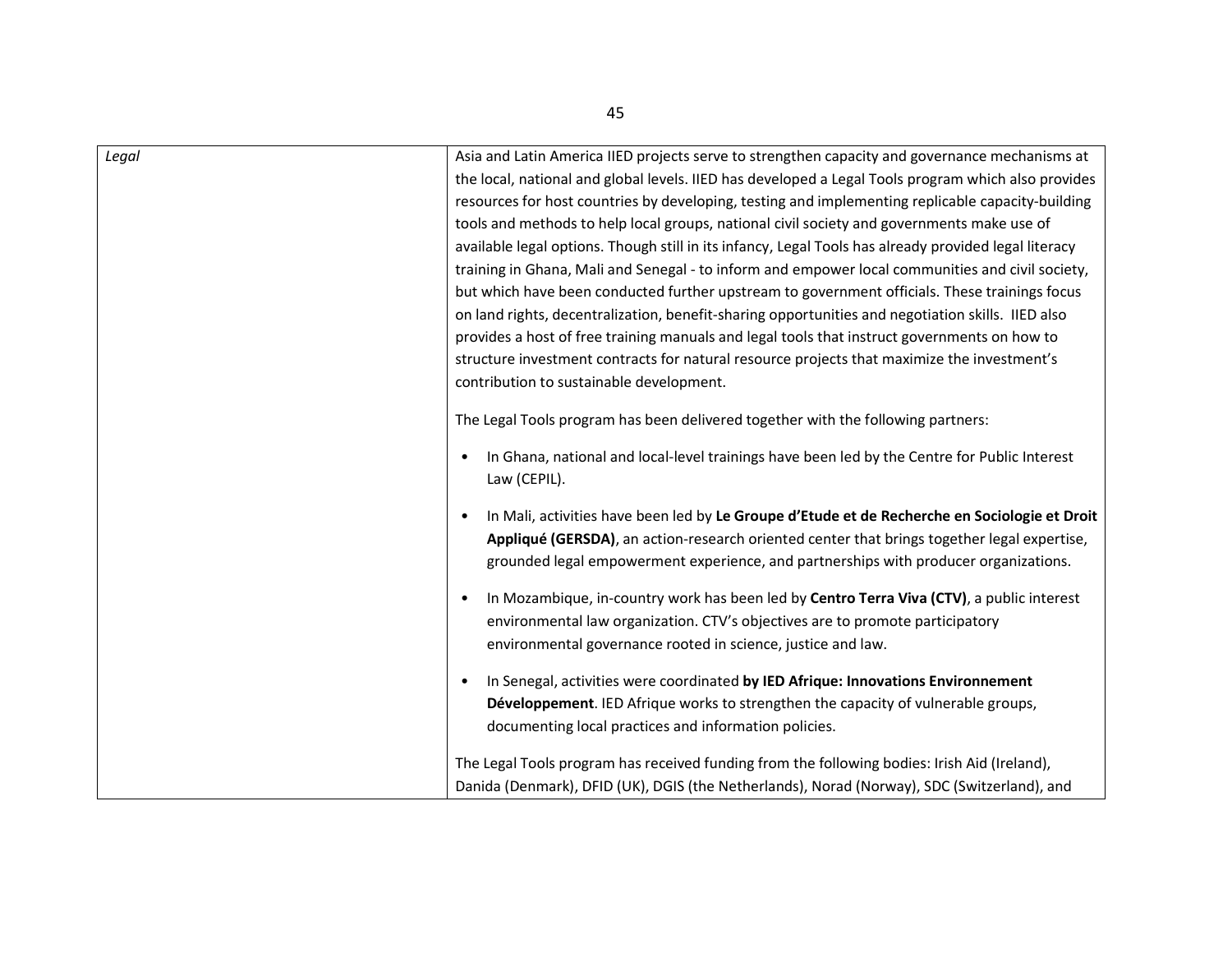|                                                                                         | Sida (Sweden).                                                                                                                                                                                                                                                                                                                                                                                                                                                                                                                                                                                                                                                                                                                                                                                                                                                                                                                                                                                                                                                                                                                                                                                               |
|-----------------------------------------------------------------------------------------|--------------------------------------------------------------------------------------------------------------------------------------------------------------------------------------------------------------------------------------------------------------------------------------------------------------------------------------------------------------------------------------------------------------------------------------------------------------------------------------------------------------------------------------------------------------------------------------------------------------------------------------------------------------------------------------------------------------------------------------------------------------------------------------------------------------------------------------------------------------------------------------------------------------------------------------------------------------------------------------------------------------------------------------------------------------------------------------------------------------------------------------------------------------------------------------------------------------|
| <b>International Institute for Sustainable</b><br>Development (IISD)<br>Legal expertise | IISD's support ranges from in-depth research on investment law and investment dispute<br>settlement to capacity building programs and forums meant to assist developing countries in<br>forging sound investment contracts and treaties. Through its stable of international lawyers, IISD's<br>Investment Program advises governments on negotiation and implementation of international<br>investment treaties and contracts. IISD services and publications include the following:<br>Advice on drafting, negotiating and implementing international investment treaties and host<br>government contracts, as well as investment disputes at the pre-claim stage;<br>Preparation of legal opinions on international investment law;<br>$\bullet$<br>Training for negotiators and government officials at the country-specific and regional levels;<br>٠<br>Easy-to-use "Best Practices Bulletins" to fill gaps in existing literature and better inform<br>government officials;<br>Model Agreement on Investment, which provides insight into the creation of international<br>investment agreements, paying special attention to the rights and obligations of both the<br>investor and the host state. |
| <b>International Lawyers for Africa (ILFA)</b><br>Legal expertise                       | ILFA is a program run by international law firms based in the United Kingdom which aims to assist<br>in the development of legal skills and expertise of African lawyers. ILFA provides, on a non-fee<br>based basis, a 3 month program (running from September to November each year), which<br>combines work experience through secondment to UK international law firms (20 firms are<br>involved to date), with training sessions in international law and key legal practice skills. The aim<br>is to build the capacity of African lawyers in the areas of public international law, corporate law<br>and international dispute resolution, to promote rule of law, create legal networks across African<br>countries and to keep legal work in Africa.                                                                                                                                                                                                                                                                                                                                                                                                                                                |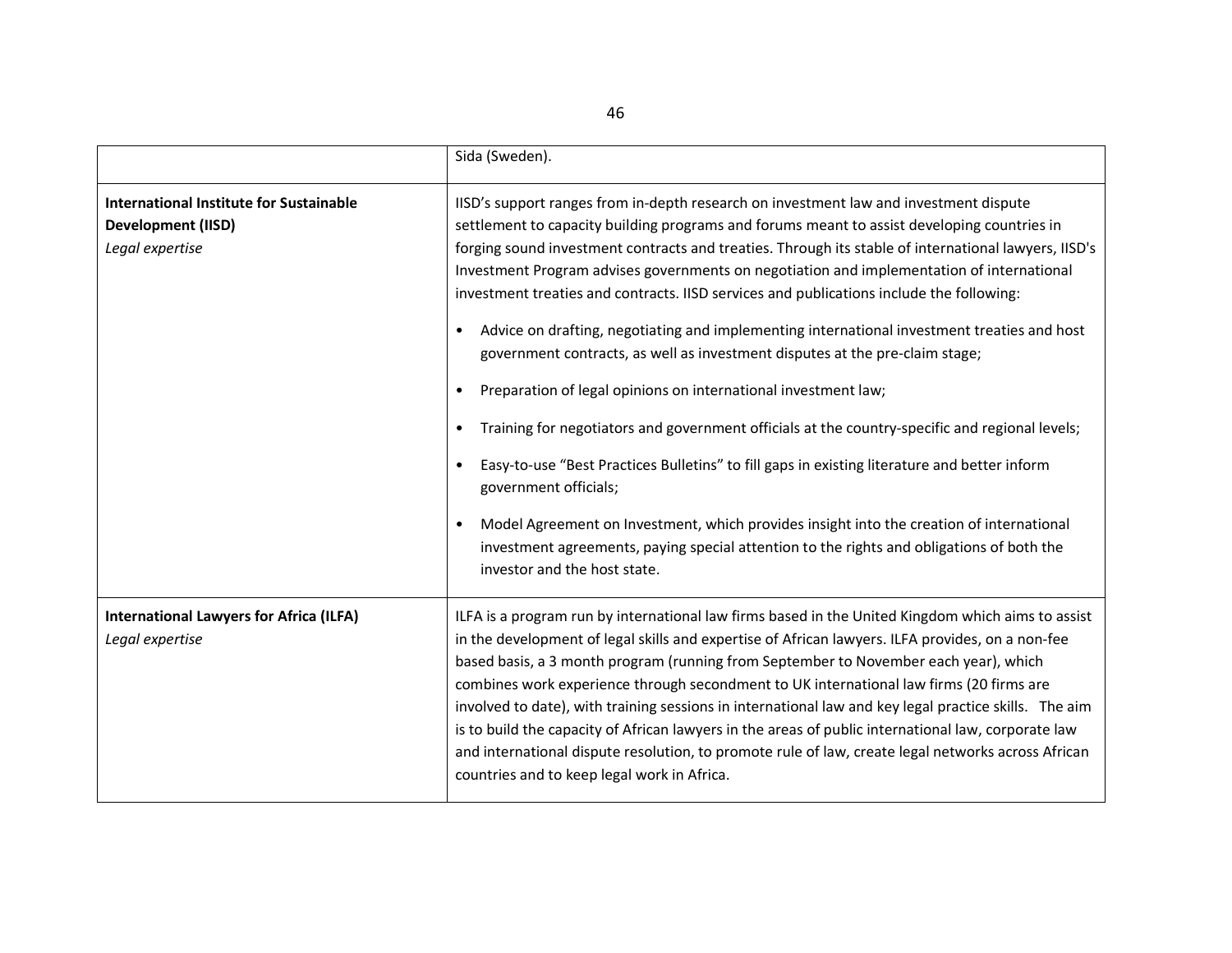|                                                                      | Since its launch in 2006, 64 African lawyers have participated in the program, with lawyers from<br>17 countries in Africa competing for places - Botswana, Cameroon, Ghana, Kenya, Nigeria,<br>Namibia, Malawi, Rwanda, Senegal, Sierra Leone, South Africa, Sudan, Tanzania, Tunisia, Uganda,<br>Zambia and Zimbabwe. The program has been supported by Diageo, Associated British Foods<br>PLC, H.J Heinz, Hewlett Packard and the Commercial Bar Association.                                                                                                                                                                                                                                                                                                                                                                                                                                                                                                                                                                                                                                                                                                                                                                                                                                                                                                          |
|----------------------------------------------------------------------|----------------------------------------------------------------------------------------------------------------------------------------------------------------------------------------------------------------------------------------------------------------------------------------------------------------------------------------------------------------------------------------------------------------------------------------------------------------------------------------------------------------------------------------------------------------------------------------------------------------------------------------------------------------------------------------------------------------------------------------------------------------------------------------------------------------------------------------------------------------------------------------------------------------------------------------------------------------------------------------------------------------------------------------------------------------------------------------------------------------------------------------------------------------------------------------------------------------------------------------------------------------------------------------------------------------------------------------------------------------------------|
| <b>Natural Resource Charter</b><br>Capacity building                 | The Natural Resource Charter provides a set of principles intended to aid policy makers in their<br>use of natural resources in order to promote optimal returns for citizens from the resources.                                                                                                                                                                                                                                                                                                                                                                                                                                                                                                                                                                                                                                                                                                                                                                                                                                                                                                                                                                                                                                                                                                                                                                          |
| <b>Oxford Policy Management (OPM)</b><br>Policy, financial expertise | OPM is an international development consultancy that enables strategic decision makers to<br>identify and implement sustainable solutions for reducing social and economic disadvantage. For<br>the extractive industries specifically, OPM conducts social and economic impact assessments and<br>advises donors and host country governments on revenue management and transparency, local<br>economic development, and development partnerships, among other related areas. Specifically,<br>the Facility for Oil Sector Transparency and Reform (FOSTER), a five year program of support for<br>oil and gas sector reforms in Nigeria, funded by DFID is implemented by OPM In partnership with<br>Revenue Watch Institute and the Centre for the Study of Economies of Africa (CSEA). FOSTER is<br>currently providing support in a number of areas in the development of a new, revised legislative<br>framework that will govern the fiscal regime for future oil and gas production. This includes<br>providing technical and analytical support to help achieve consensus on a common approach by<br>working with the Ministry of Finance, key legislative committees in the upper and lower<br>legislatures, the main upstream and downstream regulatory agencies, the key petroleum unions,<br>and relevant civil society organizations and media institutions. |
| Pact<br>Capacity building                                            | Pact has a natural resource management program through which it provides capacity building to<br>governments in relation to natural resource management, mostly in relation to planning and<br>frameworks.                                                                                                                                                                                                                                                                                                                                                                                                                                                                                                                                                                                                                                                                                                                                                                                                                                                                                                                                                                                                                                                                                                                                                                 |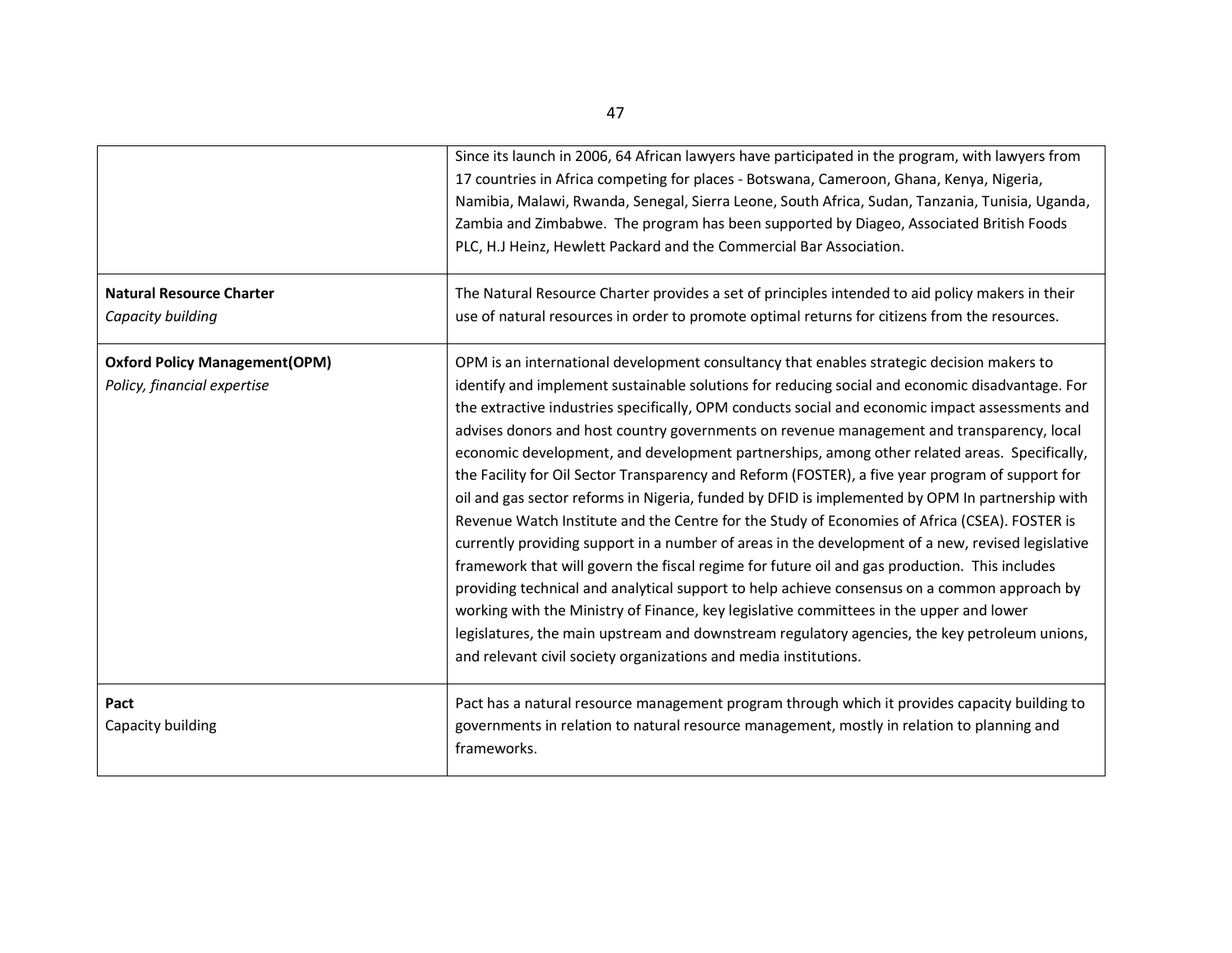| <b>Public-Private Infrastructure Advisory Facility</b><br>(PPIAF)<br>Infrastructure development, capacity building,<br>policy | PPIAF is a multi-donor trust fund (financed by 17 multilateral and bilateral donors) that provides<br>grants to governments in developing countries to allow them to obtain technical assistance<br>directed to the development of policy frameworks that facilitate private investment in<br>infrastructure, including with respect to policies, laws, regulations, institutions, and government<br>capacity. It also supports governments to develop specific infrastructure projects with private<br>sector participation.<br>PPIAF has a work program structured around three strategic pillars (universal access, climate<br>change, and urbanization) and four cross-cutting themes (sub-national technical assistance, fragile<br>states, regional integration, and capacity building).<br>Two-thirds of PPIAF's support goes to low-income countries (that receive special consideration)<br>and half of PPIAF support goes to Africa. Eligible sectors include water and sanitation, solid waste<br>management, telecommunications, transport, energy, and irrigation. |
|-------------------------------------------------------------------------------------------------------------------------------|---------------------------------------------------------------------------------------------------------------------------------------------------------------------------------------------------------------------------------------------------------------------------------------------------------------------------------------------------------------------------------------------------------------------------------------------------------------------------------------------------------------------------------------------------------------------------------------------------------------------------------------------------------------------------------------------------------------------------------------------------------------------------------------------------------------------------------------------------------------------------------------------------------------------------------------------------------------------------------------------------------------------------------------------------------------------------------|
| <b>Private Infrastructure Development Group (PIDG)</b><br>Infrastructure development                                          | PIDG works in partnership with other donors, local operators and government bodies to mobilize<br>private sector investment, build infrastructure and increase funds for development.                                                                                                                                                                                                                                                                                                                                                                                                                                                                                                                                                                                                                                                                                                                                                                                                                                                                                           |
| SNR Denton LLP and ACT Financial Consulting LLC<br>Economic analysis                                                          | SNR Denton LLP and ACT Financial Consulting LLP are collaborating to develop a cloud-based<br>economic model for analyzing upstream petroleum project economics. The model will be made<br>available at no cost (a free user license) to emerging petroleum resource countries. The model will<br>incorporate many educational features that can be readily incorporated in cloud-based platforms.                                                                                                                                                                                                                                                                                                                                                                                                                                                                                                                                                                                                                                                                              |
| <b>Sustainable Development Strategies Group</b><br>(SDSG)<br>Capacity building, policy                                        | SDSG is a group of researchers and consultants, based in Colorado, US. SDSG works with<br>governments, companies, communities and others to develop solutions and build capacity for<br>wise use and conservation of natural resources, for example, running capacity building workshops<br>for governments and communities and review of countries' mining legislation, SDSG was involved<br>in the development of the Model Mine Development Agreement (with the IBA) and has more                                                                                                                                                                                                                                                                                                                                                                                                                                                                                                                                                                                            |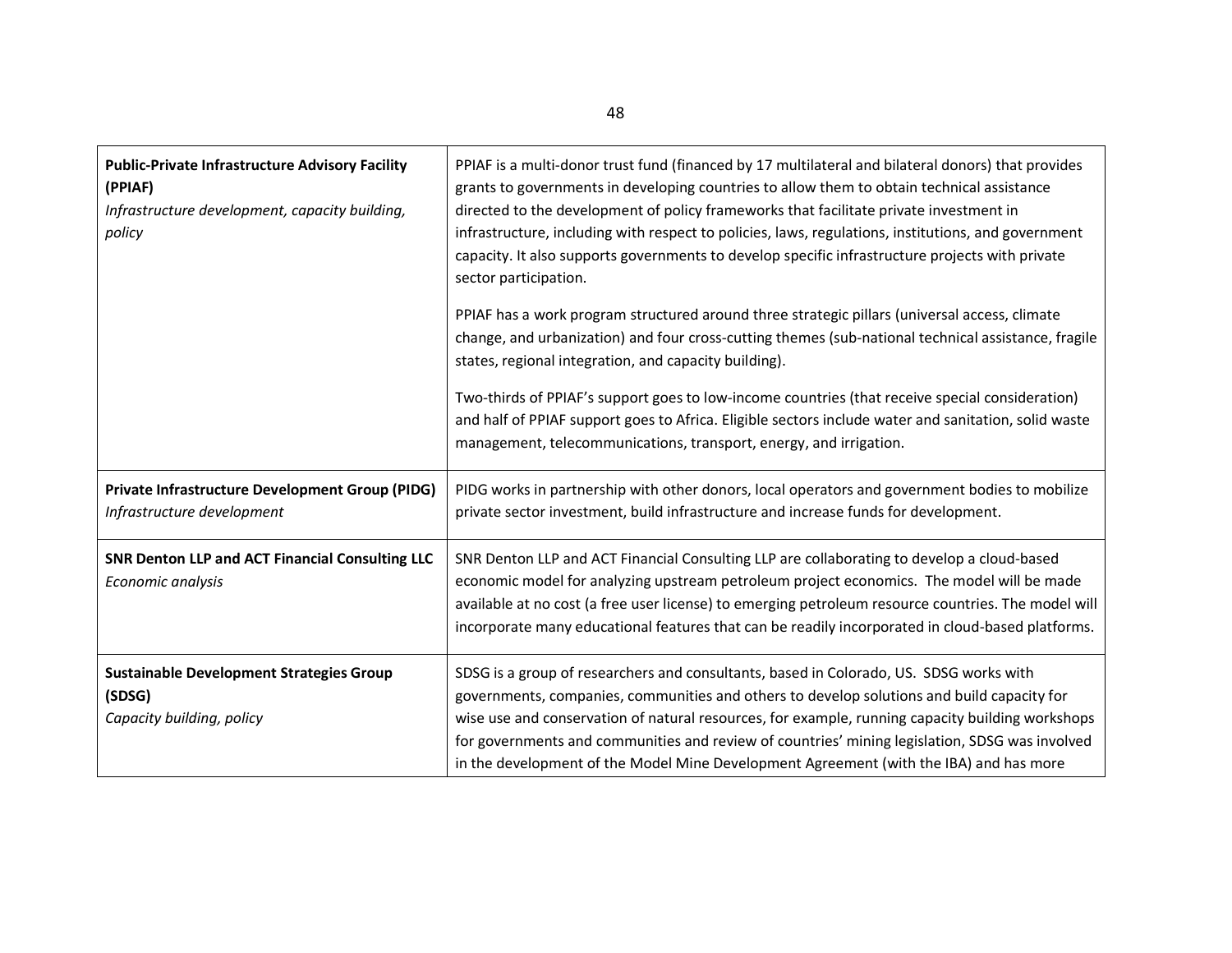|                                                                                                                     | recently released a library of Community Development Agreements.                                                                                                                                                                                                                                                                                                                                                                                                                                                                                                                                                                                 |
|---------------------------------------------------------------------------------------------------------------------|--------------------------------------------------------------------------------------------------------------------------------------------------------------------------------------------------------------------------------------------------------------------------------------------------------------------------------------------------------------------------------------------------------------------------------------------------------------------------------------------------------------------------------------------------------------------------------------------------------------------------------------------------|
| <b>UNCTAD</b><br>Investment advice                                                                                  | Through its Division on Investment and Enterprise (DIAE), promotes understanding of, and helps<br>build consensus on matters related to foreign direct investment (FDI), transfer of technology and<br>development. DITE also helps developing countries attract and benefit from FDI and to build their<br>productive capacities and international competitiveness. Its Special Programme for Least<br>Developed, Landlocked and Island Developing Countries coordinates UNCTAD's work in these<br>categories of countries, providing analyses of the broad development challenges facing these<br>countries and delivers technical assistance. |
| Vale Columbia Center on Sustainable<br>International Investment (VCC)<br>Policy, capacity building, contract review | A joint center of Columbia Law School and the Earth Institute at Columbia University, the VCC<br>undertakes applied research to inform policy formulation, particularly with respect to legal and<br>fiscal frameworks. The VCC has also been involved in review of a country's model production<br>sharing contract and targeted capacity building workshops for government officials involved in<br>countries' minerals sector.                                                                                                                                                                                                                |
| World Bank Institute (WBI) - contracts database<br>Legal                                                            | Through its Governance Practice, the WBI is working with a number of partners to design and<br>develop an online, searchable database of extractive industries contracts, starting with sub-<br>Saharan Africa. The project is collecting publicly available contracts and basic metadata on them<br>in order to categorize the content of a subset of these contracts in a standardized way, provide an<br>online interface for searching this collection, and serve as a central node to access and download<br>complete texts of contracts.                                                                                                   |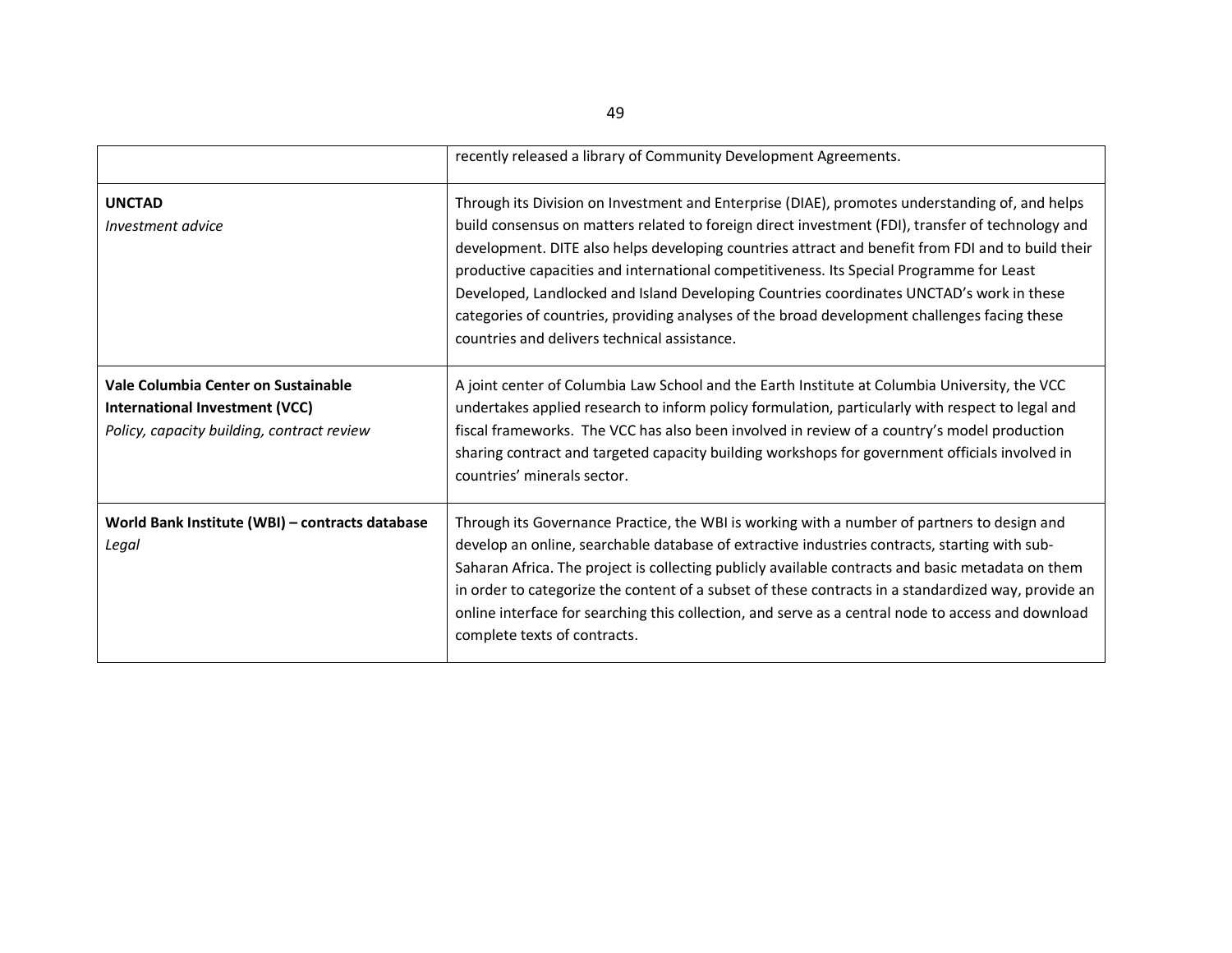## A. Structure and Governance

If a new initiative is to be created, whether as a coordinating mechanism, a complement to existing initiatives, a new comprehensive negotiation support facility or a mechanism through which to design and disseminate useful tools and resource to governments, there are a number of options to be considered with respect to its structure and governance. These options will be explored in more detail at a subsequent workshop, if it is determined that a new mechanism is desirable and feasible. For the purpose of guiding an exploratory discussion at this workshop, a number of possible structure and governance options are described in the section below. Existing arrangements are illustrated to provide guidance on possible options for proceeding.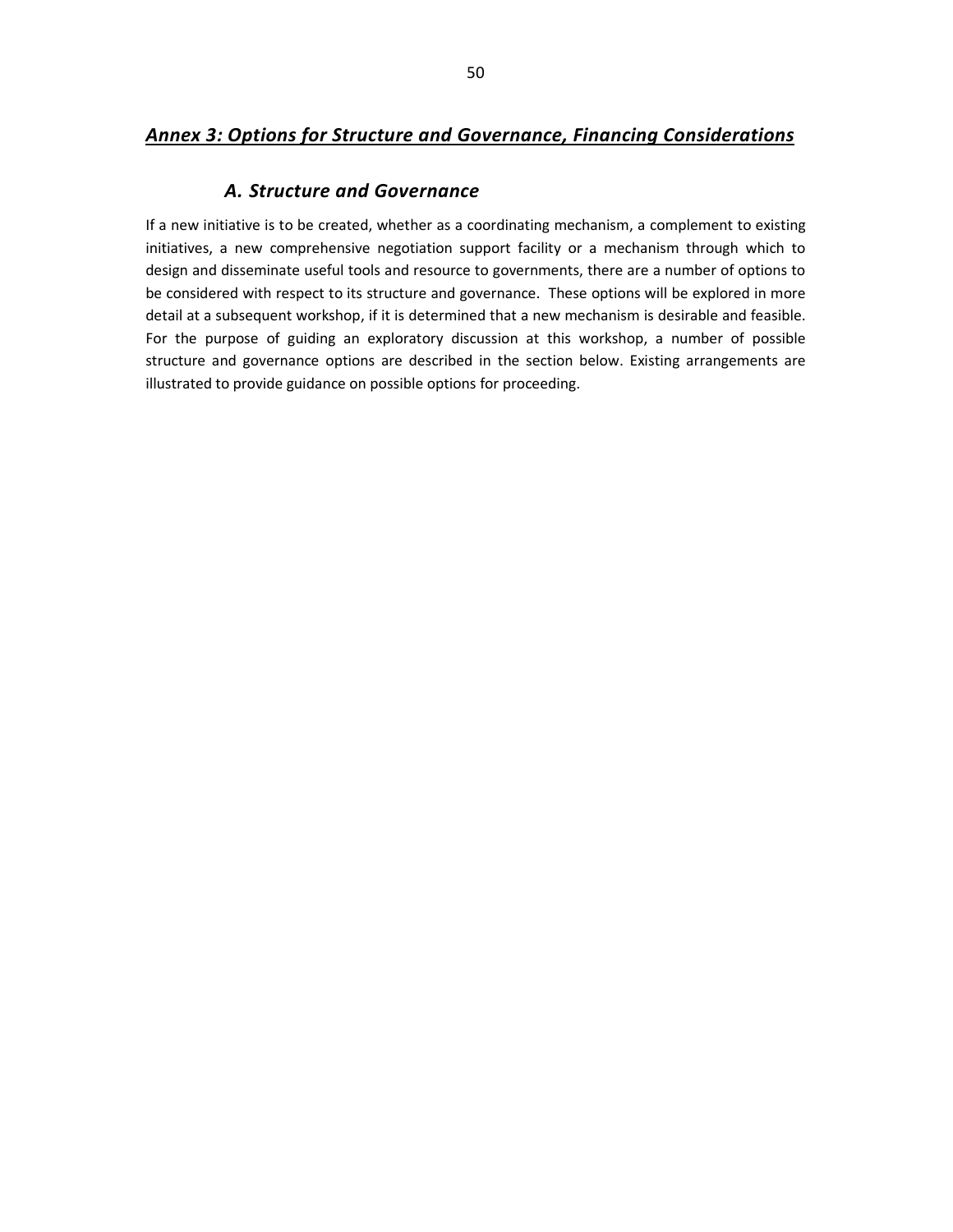|                                  | <b>Select Options for Institutional Setup and Governance</b>                                                                                                                                                                                                                                                      |                                                                                                                                      |                                                                                                                                              |                                                                                                                         |                                                                                         |
|----------------------------------|-------------------------------------------------------------------------------------------------------------------------------------------------------------------------------------------------------------------------------------------------------------------------------------------------------------------|--------------------------------------------------------------------------------------------------------------------------------------|----------------------------------------------------------------------------------------------------------------------------------------------|-------------------------------------------------------------------------------------------------------------------------|-----------------------------------------------------------------------------------------|
|                                  | A.Multi-stakeholder<br>initiative,<br>e.g. EITI                                                                                                                                                                                                                                                                   | <b>B.International</b><br>Organization,<br>e.g. ALSF                                                                                 | <b>C.Coordinating</b><br>Mechanism, e.g. ISLP                                                                                                | <b>D. Public Interest Firm</b>                                                                                          | Information<br>Е.<br>sharing<br>Forum, e.g. IGF                                         |
| Organization<br>Form             | Non Profit Association                                                                                                                                                                                                                                                                                            | <b>International Organization</b><br>Treaty body                                                                                     | Non Profit Association                                                                                                                       | Either General partnership or Limited<br>liability company                                                              | Inter-governmental<br>forum.<br>Non-incorporated                                        |
| Constituting<br><b>Document</b>  | Articles of Association                                                                                                                                                                                                                                                                                           | Agreement on the Establishment of<br>the Institution                                                                                 | Articles of Association                                                                                                                      | Partnership/ Limited Liability Company<br>Agreement                                                                     | of<br>Terms<br>Reference<br>(non-<br>binding)                                           |
| <b>Institution</b><br>Membership | Personal Representatives appointed<br>by constituency                                                                                                                                                                                                                                                             | States and International institutions                                                                                                | Members<br>of<br>the<br>Association                                                                                                          | Partners or shareholders of public<br>Interest firm                                                                     | Various - from States to firms<br>and NGOs                                              |
| Liability                        | <b>Institution: Yes</b><br>Members of Decision-Making Bodies:<br>Limited Liability                                                                                                                                                                                                                                | Institution: No<br>Members of Decision-making bodies:<br>No                                                                          | Generally liability of the<br>members of a non-profit<br>association                                                                         | General partnership: Shared liability of<br>owners<br>Limited liability company: No direct<br>liability of shareholders | Institution and Members: No.                                                            |
| Governance/<br>Decision-         | Members'<br>Meeting<br>(Multi-<br>stakeholder)                                                                                                                                                                                                                                                                    | Governing Council.                                                                                                                   | <b>Board of Directors</b>                                                                                                                    | Depends on incorporating structure:<br>Partners or Board of Directors                                                   | Consultative Group                                                                      |
| making bodies                    | Multi-stakeholder board<br>If this were to be an incorporated<br>entity, representatives of<br>governments, industry and civil<br>society could be invited into the<br>membership of the association and<br>vote on a weighted basis for the<br>members of a Board that would take<br>the major policy decisions. | Management Board                                                                                                                     |                                                                                                                                              |                                                                                                                         | <b>Executive Board</b>                                                                  |
| Management/<br>Administration    | <b>Head of Secretariat</b>                                                                                                                                                                                                                                                                                        | Director (Chief Executive Officer)                                                                                                   | <b>Executive Director</b>                                                                                                                    | Managing Partner or CEO                                                                                                 | <b>Head of Secretariat</b>                                                              |
| Key strength.                    | A multi-stakeholder structure can<br>foster collaboration. All relevant<br>stakeholders play a role in<br>determining the governance of the<br>initiative and strategic priorities,                                                                                                                               | Regional structure which has the<br>potential to deliver a whole range of<br>support (legal and technical) also on<br>a global scale | A lean organization which<br>coordinates<br>effectively.<br>Able to draw upon highly<br>technical<br>experienced<br>advisors as need arises. | In-house professionals are able to<br>deliver fast and high quality advisory<br>services to governments                 | light<br>$\mathsf{A}$<br>structure<br>very<br>appropriate<br>for information<br>sharing |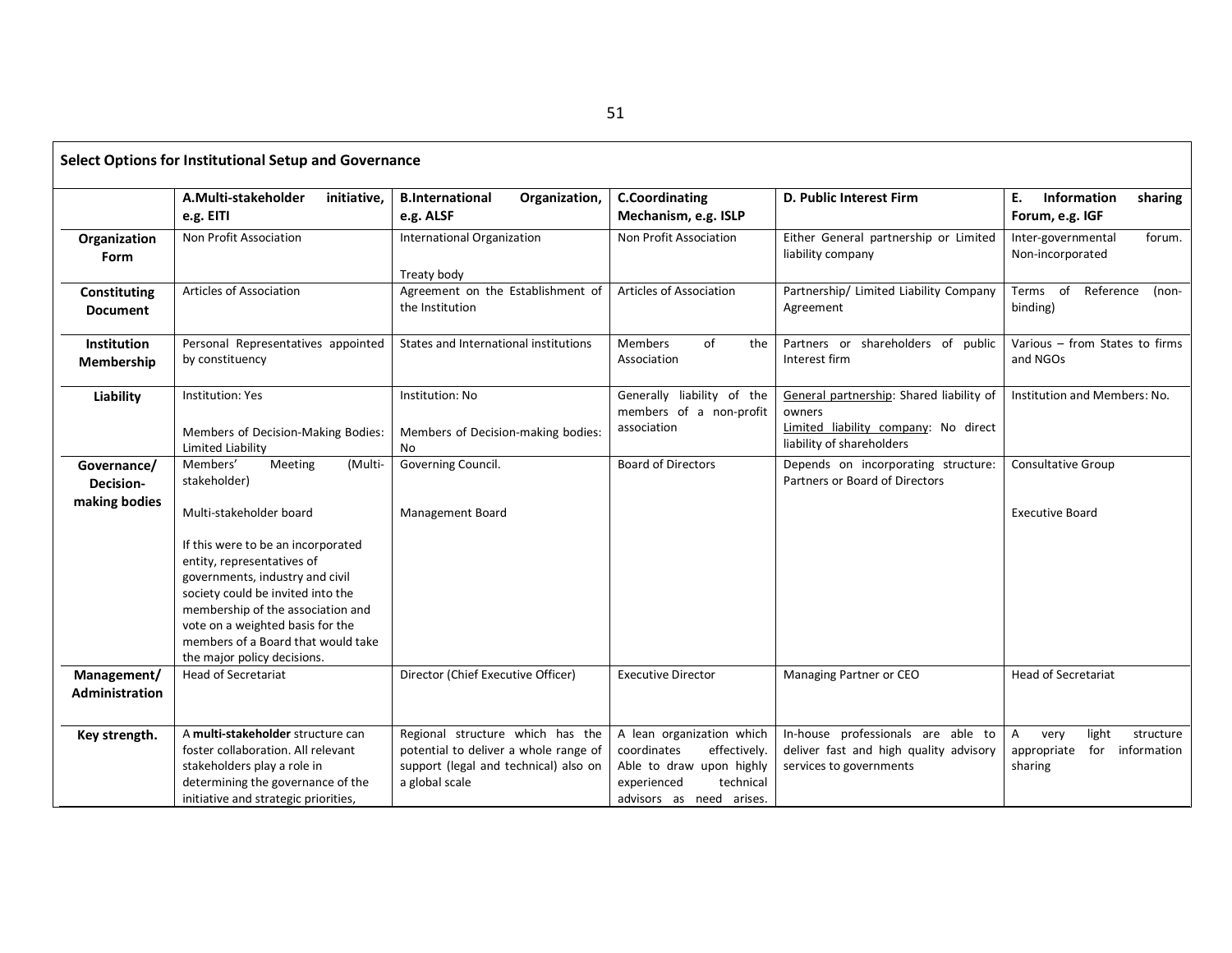|                     | which confers buy-in and legitimacy.                                                                                                                                                                                                                                                                         |                                                                                                                                                                                                                                     | Simpler to establish.                                                                                                                       |                                                                                                     |                                                                                                      |
|---------------------|--------------------------------------------------------------------------------------------------------------------------------------------------------------------------------------------------------------------------------------------------------------------------------------------------------------|-------------------------------------------------------------------------------------------------------------------------------------------------------------------------------------------------------------------------------------|---------------------------------------------------------------------------------------------------------------------------------------------|-----------------------------------------------------------------------------------------------------|------------------------------------------------------------------------------------------------------|
|                     | Multi-stakeholder governance may<br>create the necessary "space" for<br>donors to allow its trust funds to be<br>used in actual negotiation support.                                                                                                                                                         |                                                                                                                                                                                                                                     |                                                                                                                                             |                                                                                                     |                                                                                                      |
|                     | In contrast, limited stakeholder<br>governance, which essentially<br>includes only the government (with<br>perhaps limited consultation of<br>industry or civil society) has the<br>advantage of easier and faster<br>decision-making and more efficient<br>working procedures.                              |                                                                                                                                                                                                                                     |                                                                                                                                             |                                                                                                     |                                                                                                      |
|                     | Unless host countries consider they                                                                                                                                                                                                                                                                          | Being subject to treaty law the                                                                                                                                                                                                     | A lower level of                                                                                                                            | It may be more difficult for a public                                                               |                                                                                                      |
| <b>Key weakness</b> | have sufficient influence in the multi-<br>stakeholder structure, it may lack<br>acceptance. Also, each stakeholder<br>group may have to accommodate<br>different views in its own<br>constituency and reach agreement<br>before it can take those views<br>forward in discussion with others. <sup>10</sup> | structure can be unwieldy (e.g.,<br>accession to a treaty of new<br>members necessary). For example,<br>the founding of ALSF took years, even<br>with the support of the professional<br>resources of the AfDB Legal<br>department. | transparency as compared<br>to the first two options may<br>impede fund raising. There<br>is little or no legal<br>protection of directors. | interest firm to deliver a whole range<br>of support (including technical) across<br>many countries | An inter-governmental forum<br>such as IGF cannot deliver<br>entire range<br>of required<br>support. |
|                     | The disadvantages of limited<br>stakeholder governance are that if<br>the initiative becomes dominated by<br>one player only, it has less legitimacy<br>and buy-in from the other players,<br>and may therefore be less<br>transparent in its support overall.                                               |                                                                                                                                                                                                                                     |                                                                                                                                             |                                                                                                     |                                                                                                      |

<sup>9</sup> See http://www.eiti.org

 $10$  See Mariëtte van Huijstee. (2012). Multi-Stakeholder Initiatives. A strategic guide for civil society organizations. Centre for Research on Multinational Corporations. The Netherlands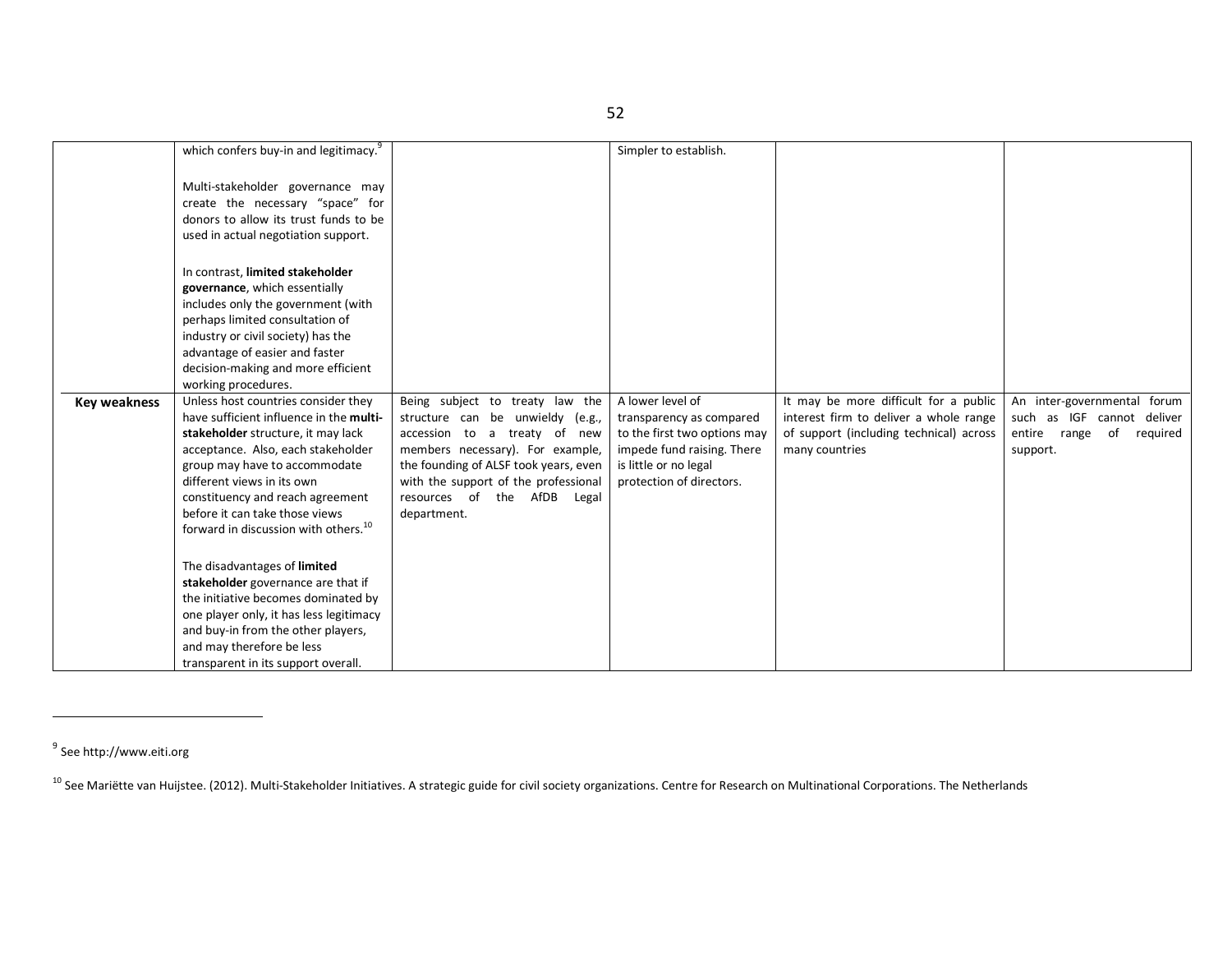#### B. Financial aspects

Any approach going forwards will require financing. The nature and structure of the approach will influence the nature of the funding that is sought and available. There are many funding options that can be considered, a number of which are described below. Any mechanism or combination of mechanisms will require funding from one or a number of these (or additional) options, described below for the purpose of the exploratory discussions. Any real decision on financing to be sought will be discussed at a later workshop, depending on the outcome of the discussions at this workshop.

**Donor support** The key issue is whether funds for negotiation support can be raised directly from donors, perhaps in the form of a revolving fund.

Cost recovery Cost recovery from host countries after successful negotiations (at least part of the total cost) would be very desirable, not only for the financial sustainability of the initiative but also to ensure quality of service and appreciation of value by recipients. In this regard, the experience of the ALSF will be interesting.

Cost recovery from investors There are a number of models that may be used which require the investor to cover the government's costs in retaining experts. Recovering costs from investors requires careful consideration of an institutional model to ensure transparency in the selection and terms of retention of advisers. One option is for the costs paid for by the investor to be considered as a part of the recoverable costs of the investor in determining the "split" of contract economics between the investor and the state. Another model could require (as a contractual term and a precondition to the government entering into negotiations) that the investor agrees to an annual payment from project revenues towards the cost of the government retaining advisers. In terms of institutional models to deal with the receipt of investor funding for payment of advisers, one example may be a "clearing house" organization to administer the process, ensuring transparent selection of advisors and to serve as the "pay master" for disbursements to such advisors to ensure they remain effectively insulated from investor pressure which could give rise to conflicts of interest. Another example could be a facility that covers the costs of retaining lawyers and other professional advisors to represent the government, administering the selection of advisors with the host government, and receives an annual payment from the investor's project revenues to the facility. The facility would recover costs but would not be tied to costs  $-$  the annual payment would ultimately contribute to resources (in effect by way of endowment). Both of these options would initially require donor assistance for their establishment and initial engagements but the funding option would aim over time to eliminate the need for donor support

Direct fund raising A further option might be to help governments to raise funds themselves. Offering a plausible system of selecting, instructing and supervising experts for funding by bilateral or multilateral funding agencies might be a practical way to proceed in this regard. In the case of EITI, a combination of donor support and direct funding has been successful.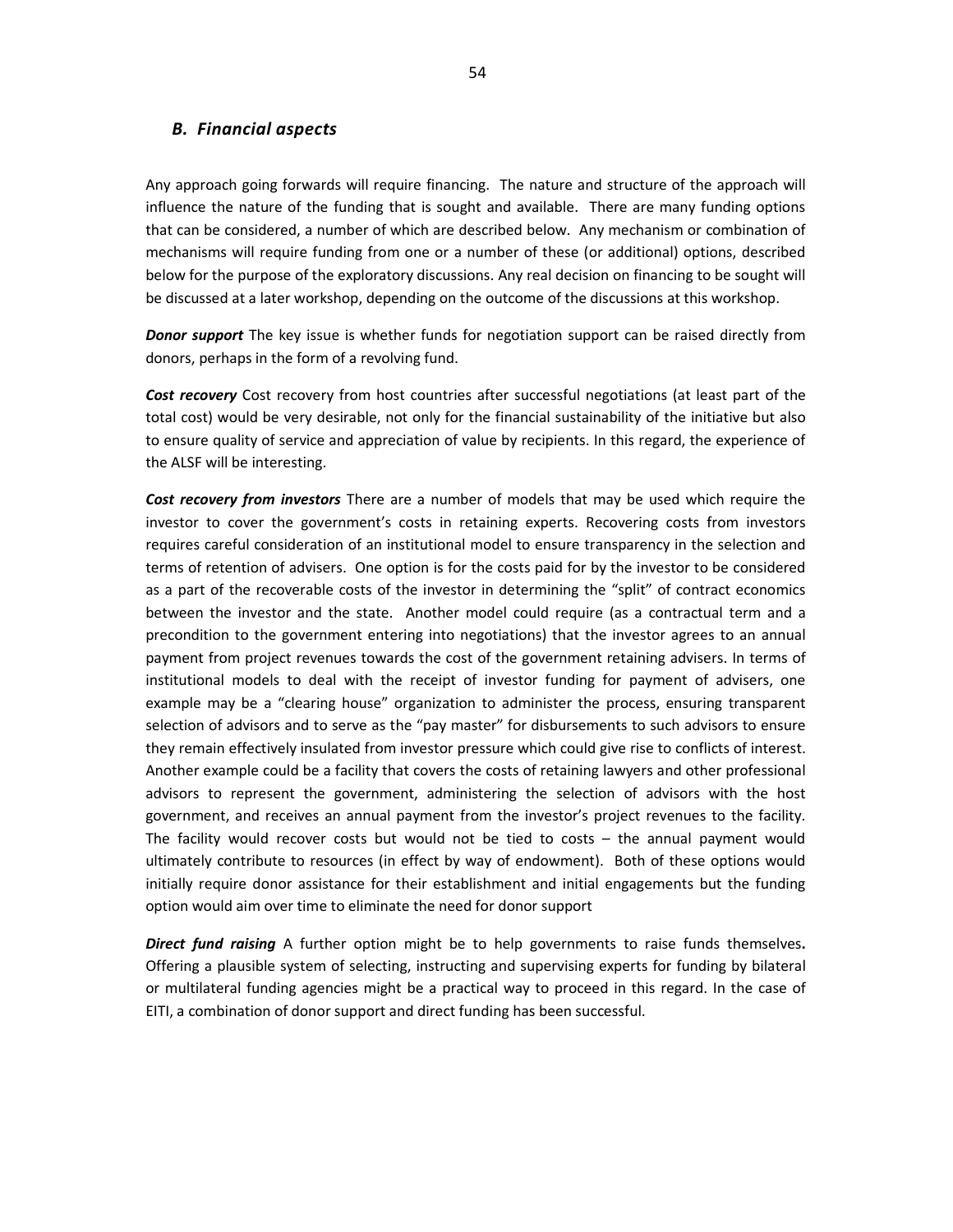#### **Endnotes**

1

 $<sup>1</sup>$  Lorenzo Cotula. (2010). Investment Contracts and Sustainable Development: How to make contracts for</sup> fairer and more sustainable natural resource investments. Natural Resource Issues No.20. International Institute for Environment and Development (IIED). London, p.5

<sup>2</sup> World Economic Forum (2011). Research Report. Stakeholders Perceptions and Suggestions. Responsible Mineral Development Initiative 2010. Geneva p.11

 $3$  U4 Expert Answer. (2007). Corruption and the renegotiation of mining contracts. Anti-Corruption Resource Centre, Transparency International. Bergen and Berlin., p.1

<sup>4</sup> World Economic Forum. (2011). Research Report. Stakeholders Perceptions and Suggestions. Responsible Mineral Development Initiative 2010. Geneva. p. 13

<sup>5</sup> United Nations Development Programme (UNDP) –United Nations Environment Programme (UNEP) Poverty-Environment Initiative. (2011). Managing Private Investment in Natural Resources. UNDP/UNEP. Nairobi, Chapter 1.

<sup>6</sup> See John Ruggie.(2011). Report of the Special Representative of the Secretary-General of the United Nations (SRSG) on the issue of human rights and transnational corporations and other business enterprises. Principles of responsible contracts: integrating the management of human rights risks into State-investor contract negotiations: guidance for negotiators. General Assembly Resolution of 25 May 2011. A/HRC/17/31/Add.3. United Nations. New York. paragraph 9. p.5.

<sup>7</sup> George Kahale, III, "The uproar surrounding petroleum contract renegotiations," 82 Oxford Energy Forum (August 2010), p. 5, available at:

http://www.curtis.com/siteFiles/Publications/Oxford%20Energy%20Forum.pdf

 $^8$  See John Ruggie. (2011). Report of the Special Representative of the Secretary-General on the issue of human rights and transnational corporations and other business enterprises. Principles of responsible contracts: Integrating the management of human rights risks into State-investor contract negotiations: Guidance for negotiators. General Assembly Resolution of 25 May 2011. A/HRC/17/31/Add.3. United Nations.

<sup>9</sup> According to a 2004 estimate, based on data from more than 1,000 concessions in infrastructure in Latin America and the Caribbean granted during 1985–2000 more than 40 % of the contracts for private infrastructure projects, excluding telecommunications, were re-negotiated See J. Luis Guasch. (2004). Granting and Renegotiating Infrastructure Concessions. Doing it right. The World Bank. Washington DC.

 $10$  There were few international arbitration cases regarding investment disputes during the 1980s and 1990s. By the end of 2011, however, ICSID had registered 369 cases. In 20% of those cases, an investment contract was invoked to establish ICSID's jurisdiction. (ICSID Caseload Statistics. (2012). Issue 2012-1. Washington. DC. This may be due to the proliferation of BITs in that timeframe, all with provisions for arbitration.

 $11$  Those initiatives described as "prominent" were selected on the basis of the outcomes of the discussions at the Berlin workshop, as well as the telephone interviews conducted.

 $12$  Key characteristics for these initiatives are listed in Table 2 - activities supported, type of support, countries supported, type of investment supported, non-fee based or paying, number of projects, timeframe of support, in-country or remote, languages and country in which the initiative is based.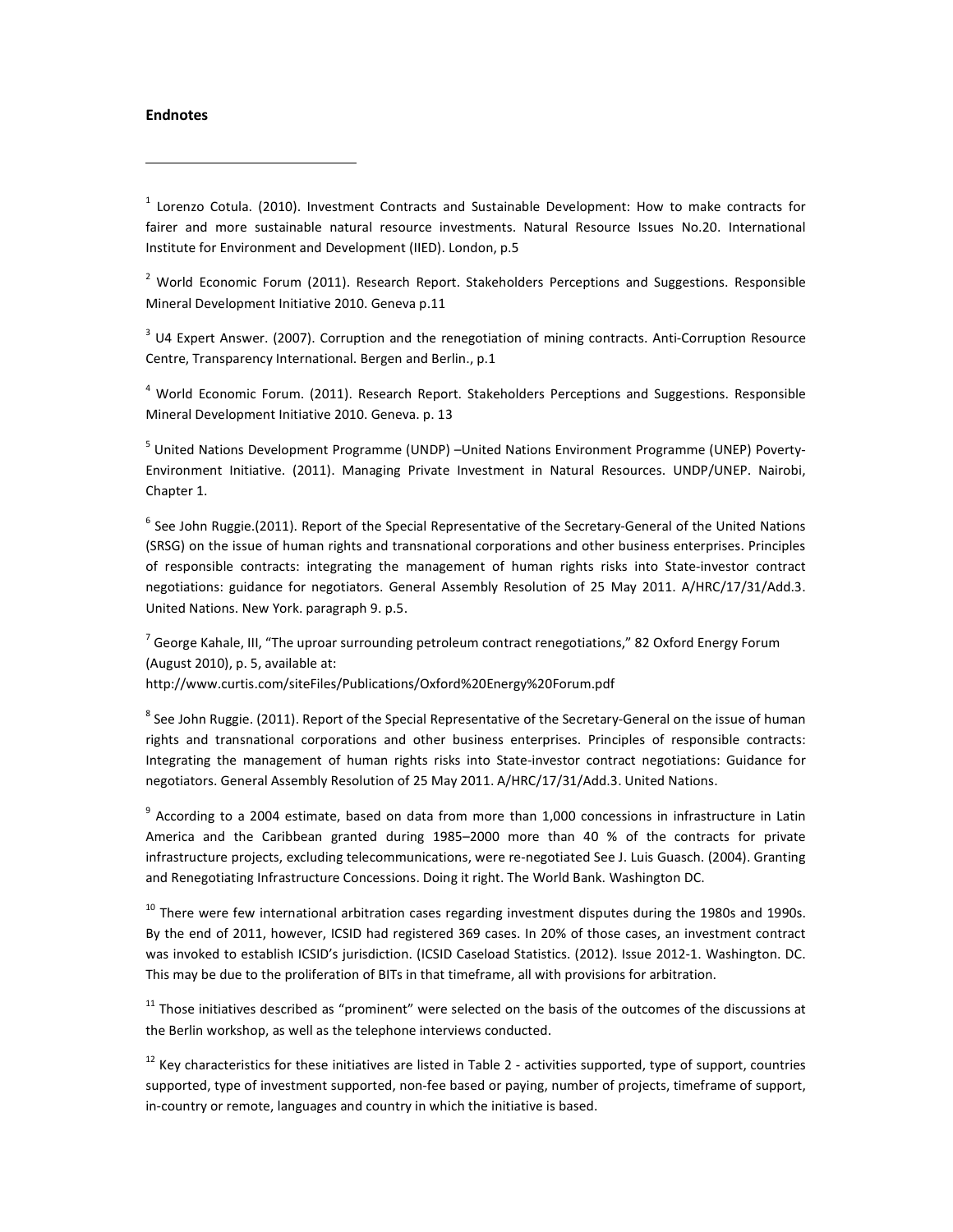<sup>13</sup> Futureye (http://www.futureye.com/) has designed problem solving framework which it currently uses successfully primarily with companies in relation to their engagement with communities.

<sup>14</sup> The toolkit is found at: http://www.ibacommunitytoolkit.ca/index.html

l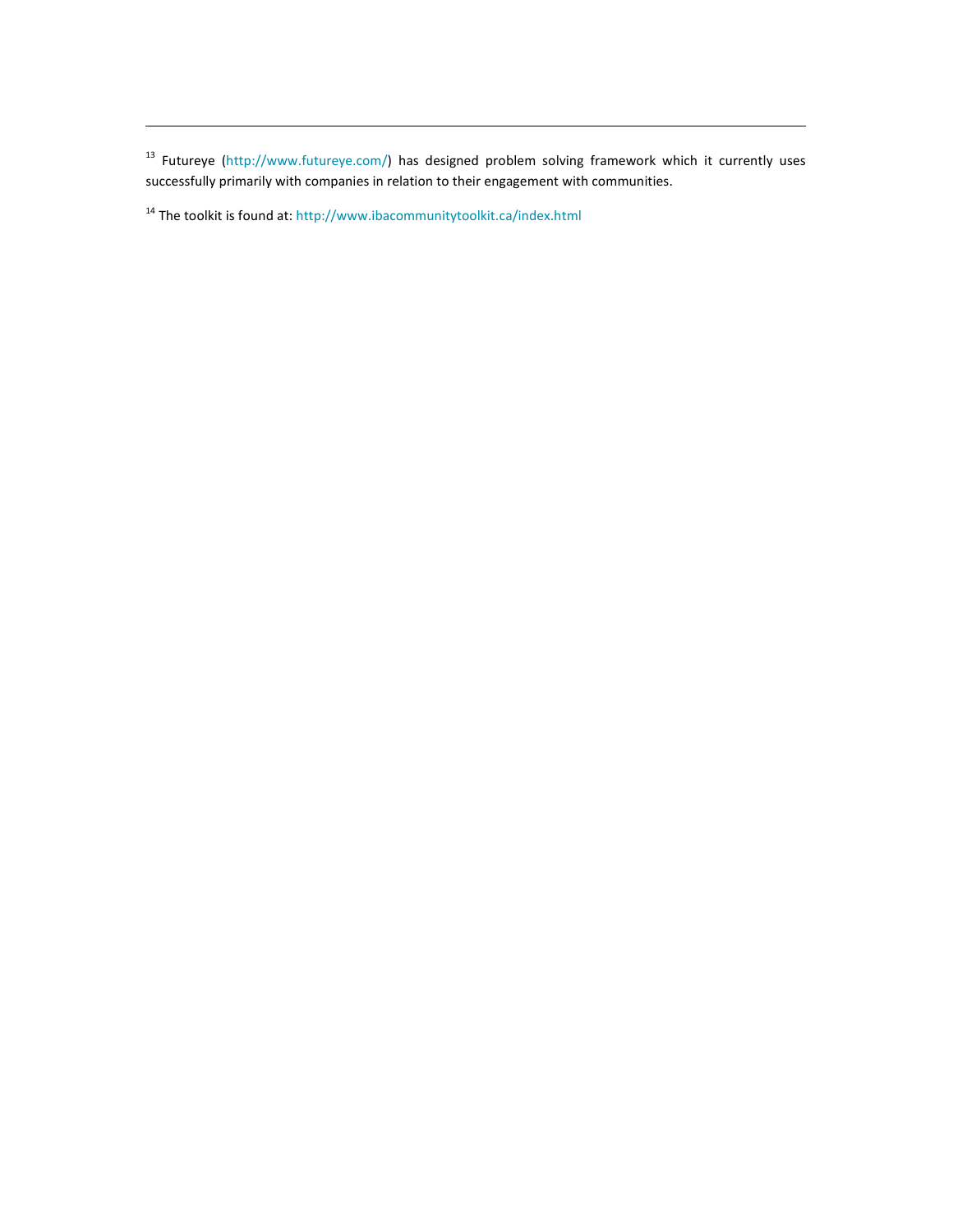#### Bibliography

l

While much of the research resulted in this background paper resulted from telephone interviews, the following bibliography lists the main sources consulted in the course of desk research.

- 1. African Union Commission, African Development Bank, United Nations Economic Commission for Africa. (2011). "Building a sustainable future for Africa's extractive industry: From vision to action. Action Plan for implementing the African Mining Vision." Addis Ababa.
- 2. Cotula, Lorenzo. (2007). Briefing 4: Foreign Investment Contracts. International Institute for Environment and Development (IIED).London.
- 3. Cotula, Lorenzo. (2010). Investment Contracts and Sustainable Development: How to make contracts for fairer and more sustainable natural resource investments. Natural Resource Issues No.20. IIED. London.
- 4. Goldwyn, David L. (2008). Drilling Down. The Civil Society Guide to Extractive Industries Revenues and EITI. Revenue Watch Institute. New York.
- 5. Guasch, G.Luis. (2004). Granting and Renegotiating Infrastructure Concessions. Doing it right. The World Bank. Washington D.C.
- 6. International Centre for Settlement of Investment Disputes (ICSID).(2012). Caseload Statistics. Issue 2012-1. Washington. DC.
- 7. International Finance Centre (IFC). (2012). Sustainability Framework. Performance Standards Edition 2012. IFC. Washington.D.C.
- 8. Kahale, George. (2010). The Uproar Surrounding Petroleum Contract Renegotiations. Oxford Energy Forum, Issue 82. Oxford.
- 9. Kaul, Raja, Heuty, Antoine and Norman, Alvina. (2009). Getting a better deal from the Extractive Sector. Concession Negotiation in Liberia 2006-2008. Revenue Watch Institute.Washington D.C.
- 10. Land, Bryan. (2009). "Capturing a fair share of fiscal benefits in the extractive industry". Transnational corporations. Vol. 18, No. 1. UNCTAD. New York and Geneva.
- 11. Natural Resource Charter. (November 2010). http:// www.naturalresources.org
- 12. Draft revisions to the Natural Resource Charter. (December 2011). http:// www.naturalresources.org
- 13. Oxfam. (2009). Lifting the resource curse. How poor people can and should benefit from the revenues of extractive industries. Oxfam Briefing Paper. Oxfam International. Oxford.
- 14. Raddon, Jenik. (2007). Chapter 4: How to negotiate an Oil Agreement. Columbia University. New York.
- 15. Rosenblum, Peter & Maples, Susan. (2009). Contracts confidential: ending secret deals in the extractive industries. Chapter V: International Policy and Practice on Contract Transparency. Revenue Watch Institute, Washington D.C.
- 16. Ruggie, John. Report of the Special Representative of the Secretary-General on the issue of human rights and transnational corporations and other business enterprises. Principles of responsible contracts: integrating the management of human rights risks into State-investor contract